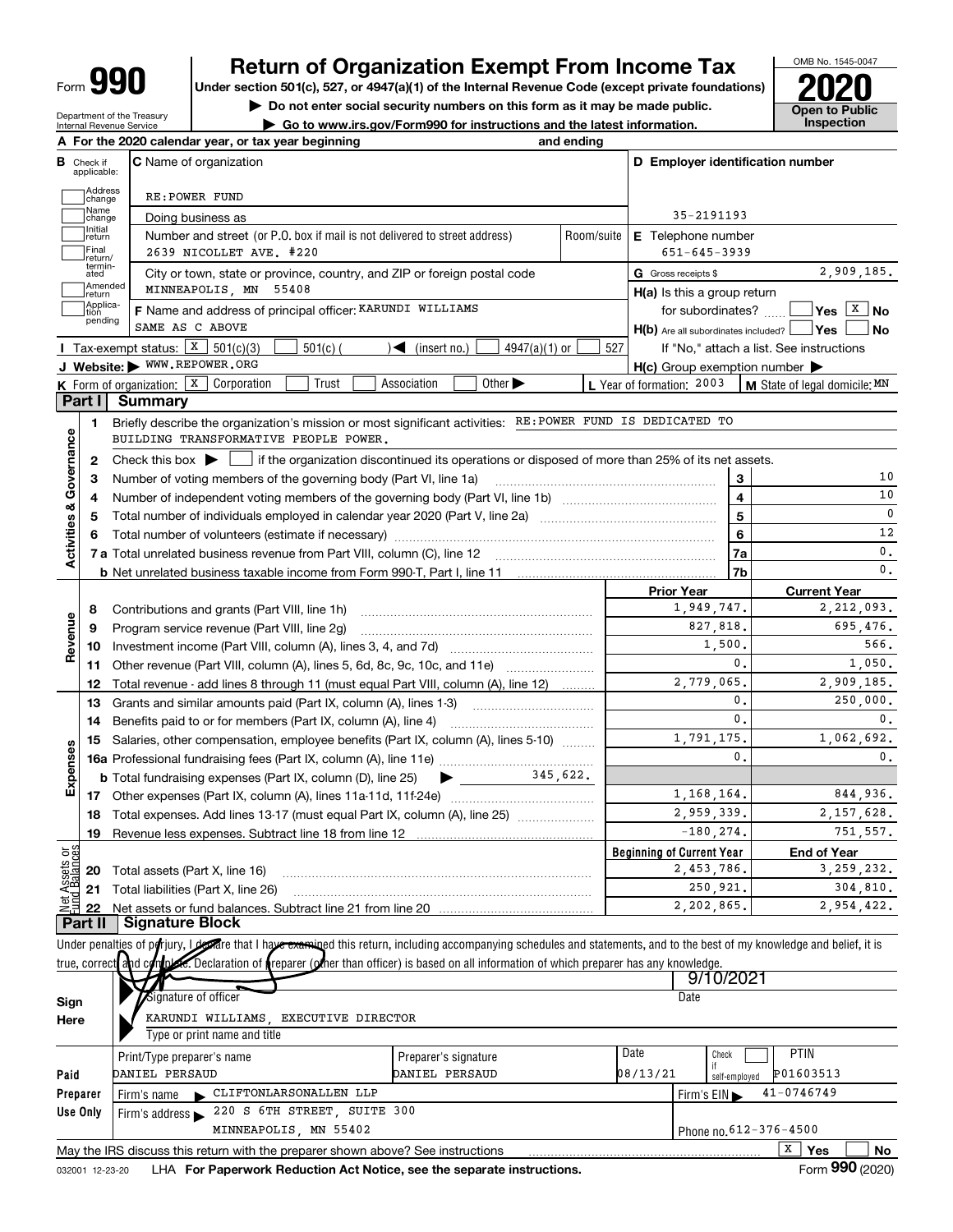|              | RE: POWER FUND<br>Form 990 (2020)                                                                                                                                                                 | 35-2191193<br>Page 2    |                |
|--------------|---------------------------------------------------------------------------------------------------------------------------------------------------------------------------------------------------|-------------------------|----------------|
|              | Part III   Statement of Program Service Accomplishments                                                                                                                                           |                         |                |
|              |                                                                                                                                                                                                   |                         | $\overline{X}$ |
| 1            | Briefly describe the organization's mission:                                                                                                                                                      |                         |                |
|              | RE:POWER FUND IS DEDICATED TO BUILDING TRANSFORMATIVE PEOPLE POWER.                                                                                                                               |                         |                |
|              | OUR WORK IS TIED TO THE BELIEF THAT BY PARTNERING WITH INDIVIDUALS.                                                                                                                               |                         |                |
|              | ORGANIZATIONS, AND COALITIONS ACROSS THE COUNTRY, WE CAN UNCOVER                                                                                                                                  |                         |                |
|              | LEADERS WITHIN COMMUNITIES OF COLOR, SPECIFICALLY WITH WOMEN OF COLOR,                                                                                                                            |                         |                |
| $\mathbf{2}$ | Did the organization undertake any significant program services during the year which were not listed on the                                                                                      |                         |                |
|              | prior Form 990 or 990-EZ?                                                                                                                                                                         | $X \mid Y$ es $\Box$ No |                |
|              | If "Yes," describe these new services on Schedule O.                                                                                                                                              |                         |                |
| 3            |                                                                                                                                                                                                   | $Yes \quad X \quad No$  |                |
|              | If "Yes," describe these changes on Schedule O.                                                                                                                                                   |                         |                |
| 4            | Describe the organization's program service accomplishments for each of its three largest program services, as measured by expenses.                                                              |                         |                |
|              | Section 501(c)(3) and 501(c)(4) organizations are required to report the amount of grants and allocations to others, the total expenses, and                                                      |                         |                |
|              | revenue, if any, for each program service reported.                                                                                                                                               |                         |                |
| 4a l         | $\left(\text{Code:}\_\_\_\_\_\_\$ $\right)$ $\left(\text{Expenses $}\_\_\_\_\_\_\_\_\_\_\_$ 1, 019, 206. including grants of \$ $\_\_\_\_\_\_\_\_\_$ 250, 000. $\right)$ $\left(\text{Revenue $}$ | 118,748.                |                |
|              | MOVEMENT BUILDING:                                                                                                                                                                                |                         |                |
|              | RE: POWER FUND'S MOVEMENT BUILDING PROGRAM SUPPORTS POWERFUL                                                                                                                                      |                         |                |
|              | ORGANIZATIONS & COALITIONS TO ORGANIZE AND MOBILIZE CAMPAIGNS THROUGH                                                                                                                             |                         |                |
|              | STRATEGIC PLANNING, COACHING, AND CAPACITY BUILDING.                                                                                                                                              |                         |                |
|              |                                                                                                                                                                                                   |                         |                |
|              |                                                                                                                                                                                                   |                         |                |
|              |                                                                                                                                                                                                   |                         |                |
|              |                                                                                                                                                                                                   |                         |                |
|              |                                                                                                                                                                                                   |                         |                |
|              |                                                                                                                                                                                                   |                         |                |
|              |                                                                                                                                                                                                   |                         |                |
|              |                                                                                                                                                                                                   |                         |                |
| 4b           | $\left(\text{Code:}\right)$ $\left(\text{Expenses $}\right)$                                                                                                                                      | 103,014.                |                |
|              | MOVEMENT TECHNOLOGY:<br>RE: POWER FUND'S MOVEMENT TECHNOLOGY WORK DEVELOPS COMMUNITY-LED                                                                                                          |                         |                |
|              | TECHNOLOGY SKILLS OF DATA AND DIGITAL PRACTITIONERS WHO ARE ADVANCING                                                                                                                             |                         |                |
|              | CHANGE IN OUR COMMUNITIES.                                                                                                                                                                        |                         |                |
|              |                                                                                                                                                                                                   |                         |                |
|              |                                                                                                                                                                                                   |                         |                |
|              |                                                                                                                                                                                                   |                         |                |
|              |                                                                                                                                                                                                   |                         |                |
|              |                                                                                                                                                                                                   |                         |                |
|              |                                                                                                                                                                                                   |                         |                |
|              |                                                                                                                                                                                                   |                         |                |
|              |                                                                                                                                                                                                   |                         |                |
|              |                                                                                                                                                                                                   | (Revenue \$473, 714.)   |                |
| 4c           | $(\text{Code:})$ $(\text{Expenses} \$ $120, 183 \text{ .}$ including grants of \$<br>PUBLIC LEADERSHIP:                                                                                           |                         |                |
|              | RE:POWER FUND'S PUBLIC LEADERSHIP WORK TRAINS ASPIRING LEADERS AND                                                                                                                                |                         |                |
|              | ELECTED OFFICIALS TO HARNESS THEIR POWER AND DEVELOP THEIR LEADERSHIP                                                                                                                             |                         |                |
|              | TO BUILD A REFLECTIVE DEMOCRACY.                                                                                                                                                                  |                         |                |
|              |                                                                                                                                                                                                   |                         |                |
|              |                                                                                                                                                                                                   |                         |                |
|              |                                                                                                                                                                                                   |                         |                |
|              |                                                                                                                                                                                                   |                         |                |
|              |                                                                                                                                                                                                   |                         |                |
|              |                                                                                                                                                                                                   |                         |                |
|              |                                                                                                                                                                                                   |                         |                |
|              |                                                                                                                                                                                                   |                         |                |
|              |                                                                                                                                                                                                   |                         |                |
| 4d           | Other program services (Describe on Schedule O.)                                                                                                                                                  |                         |                |
|              | (Expenses \$<br>(Revenue \$<br>including grants of \$                                                                                                                                             |                         |                |
| 4е           | 1,350,663.<br>Total program service expenses                                                                                                                                                      | Form 990 (2020)         |                |
|              |                                                                                                                                                                                                   |                         |                |
|              | 032002 12-23-20                                                                                                                                                                                   |                         |                |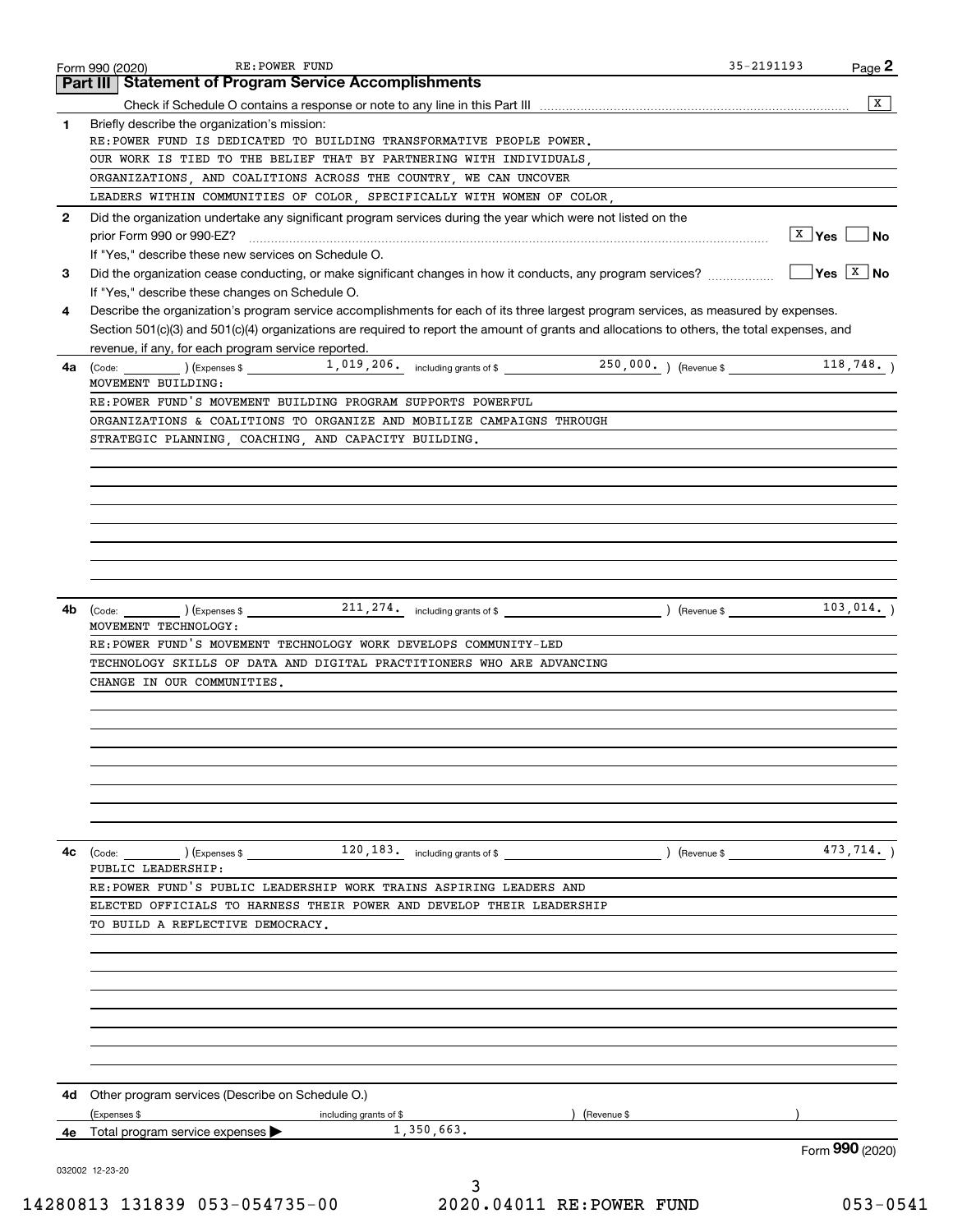|     | Part IV   Checklist of Required Schedules                                                                                             |                          |     |                 |
|-----|---------------------------------------------------------------------------------------------------------------------------------------|--------------------------|-----|-----------------|
|     |                                                                                                                                       |                          | Yes | No              |
| 1.  | Is the organization described in section $501(c)(3)$ or $4947(a)(1)$ (other than a private foundation)?                               |                          |     |                 |
|     |                                                                                                                                       | 1                        | х   |                 |
| 2   |                                                                                                                                       | $\mathbf{z}$             | X   |                 |
| З   | Did the organization engage in direct or indirect political campaign activities on behalf of or in opposition to candidates for       |                          |     |                 |
|     |                                                                                                                                       | 3                        |     | х               |
|     | Section 501(c)(3) organizations. Did the organization engage in lobbying activities, or have a section 501(h) election in effect      |                          |     |                 |
|     |                                                                                                                                       | 4                        |     | х               |
|     | Is the organization a section 501(c)(4), 501(c)(5), or 501(c)(6) organization that receives membership dues, assessments, or          |                          |     |                 |
| 5   |                                                                                                                                       | 5                        |     | х               |
|     |                                                                                                                                       |                          |     |                 |
| 6   | Did the organization maintain any donor advised funds or any similar funds or accounts for which donors have the right to             |                          |     | х               |
|     | provide advice on the distribution or investment of amounts in such funds or accounts? If "Yes," complete Schedule D, Part I          | 6                        |     |                 |
| 7   | Did the organization receive or hold a conservation easement, including easements to preserve open space,                             |                          |     |                 |
|     |                                                                                                                                       | $\overline{\phantom{a}}$ |     | х               |
| 8   | Did the organization maintain collections of works of art, historical treasures, or other similar assets? If "Yes," complete          |                          |     |                 |
|     |                                                                                                                                       | 8                        |     | х               |
| 9   | Did the organization report an amount in Part X, line 21, for escrow or custodial account liability, serve as a custodian for         |                          |     |                 |
|     | amounts not listed in Part X; or provide credit counseling, debt management, credit repair, or debt negotiation services?             |                          |     |                 |
|     |                                                                                                                                       | 9                        |     | х               |
| 10  | Did the organization, directly or through a related organization, hold assets in donor-restricted endowments                          |                          |     |                 |
|     |                                                                                                                                       | 10                       |     | х               |
| 11  | If the organization's answer to any of the following questions is "Yes," then complete Schedule D, Parts VI, VII, VIII, IX, or X      |                          |     |                 |
|     | as applicable.                                                                                                                        |                          |     |                 |
|     | a Did the organization report an amount for land, buildings, and equipment in Part X, line 10? If "Yes," complete Schedule D,         |                          |     |                 |
|     |                                                                                                                                       | 11a                      |     | х               |
|     | <b>b</b> Did the organization report an amount for investments - other securities in Part X, line 12, that is 5% or more of its total |                          |     |                 |
|     |                                                                                                                                       | 11 <sub>b</sub>          |     | х               |
|     | c Did the organization report an amount for investments - program related in Part X, line 13, that is 5% or more of its total         |                          |     |                 |
|     |                                                                                                                                       | 11c                      |     | х               |
|     | d Did the organization report an amount for other assets in Part X, line 15, that is 5% or more of its total assets reported in       |                          |     |                 |
|     |                                                                                                                                       | 11d                      |     | х               |
|     | e Did the organization report an amount for other liabilities in Part X, line 25? If "Yes," complete Schedule D, Part X               | 11e                      | X   |                 |
| f   | Did the organization's separate or consolidated financial statements for the tax year include a footnote that addresses               |                          |     |                 |
|     | the organization's liability for uncertain tax positions under FIN 48 (ASC 740)? If "Yes," complete Schedule D, Part X                | 11f                      | X   |                 |
|     | 12a Did the organization obtain separate, independent audited financial statements for the tax year? If "Yes," complete               |                          |     |                 |
|     |                                                                                                                                       | 12a                      |     | x               |
|     | <b>b</b> Was the organization included in consolidated, independent audited financial statements for the tax year?                    |                          |     |                 |
|     | If "Yes," and if the organization answered "No" to line 12a, then completing Schedule D, Parts XI and XII is optional                 | 12 <sub>b</sub>          | Х   |                 |
| 13  |                                                                                                                                       | 13                       |     | x               |
| 14a | Did the organization maintain an office, employees, or agents outside of the United States?                                           | 14a                      |     | x               |
|     | b Did the organization have aggregate revenues or expenses of more than \$10,000 from grantmaking, fundraising, business,             |                          |     |                 |
|     | investment, and program service activities outside the United States, or aggregate foreign investments valued at \$100,000            |                          |     |                 |
|     |                                                                                                                                       | 14b                      |     | x               |
| 15  | Did the organization report on Part IX, column (A), line 3, more than \$5,000 of grants or other assistance to or for any             |                          |     |                 |
|     |                                                                                                                                       | 15                       |     | x               |
| 16  | Did the organization report on Part IX, column (A), line 3, more than \$5,000 of aggregate grants or other assistance to              |                          |     |                 |
|     |                                                                                                                                       | 16                       |     | x               |
| 17  | Did the organization report a total of more than \$15,000 of expenses for professional fundraising services on Part IX,               |                          |     |                 |
|     |                                                                                                                                       |                          |     | x               |
|     |                                                                                                                                       | 17                       |     |                 |
| 18  | Did the organization report more than \$15,000 total of fundraising event gross income and contributions on Part VIII, lines          |                          |     | x               |
|     |                                                                                                                                       | 18                       |     |                 |
| 19  | Did the organization report more than \$15,000 of gross income from gaming activities on Part VIII, line 9a? If "Yes."                |                          |     |                 |
|     |                                                                                                                                       | 19                       |     | x               |
|     |                                                                                                                                       | 20a                      |     | x               |
|     | b If "Yes" to line 20a, did the organization attach a copy of its audited financial statements to this return?                        | 20 <sub>b</sub>          |     |                 |
| 21  | Did the organization report more than \$5,000 of grants or other assistance to any domestic organization or                           |                          |     |                 |
|     |                                                                                                                                       | 21                       | X   |                 |
|     | 032003 12-23-20                                                                                                                       |                          |     | Form 990 (2020) |

Form 990 (2020) RE: POWER FUND 35-2191193

RE: POWER FUND

032003 12-23-20

 $Page 3$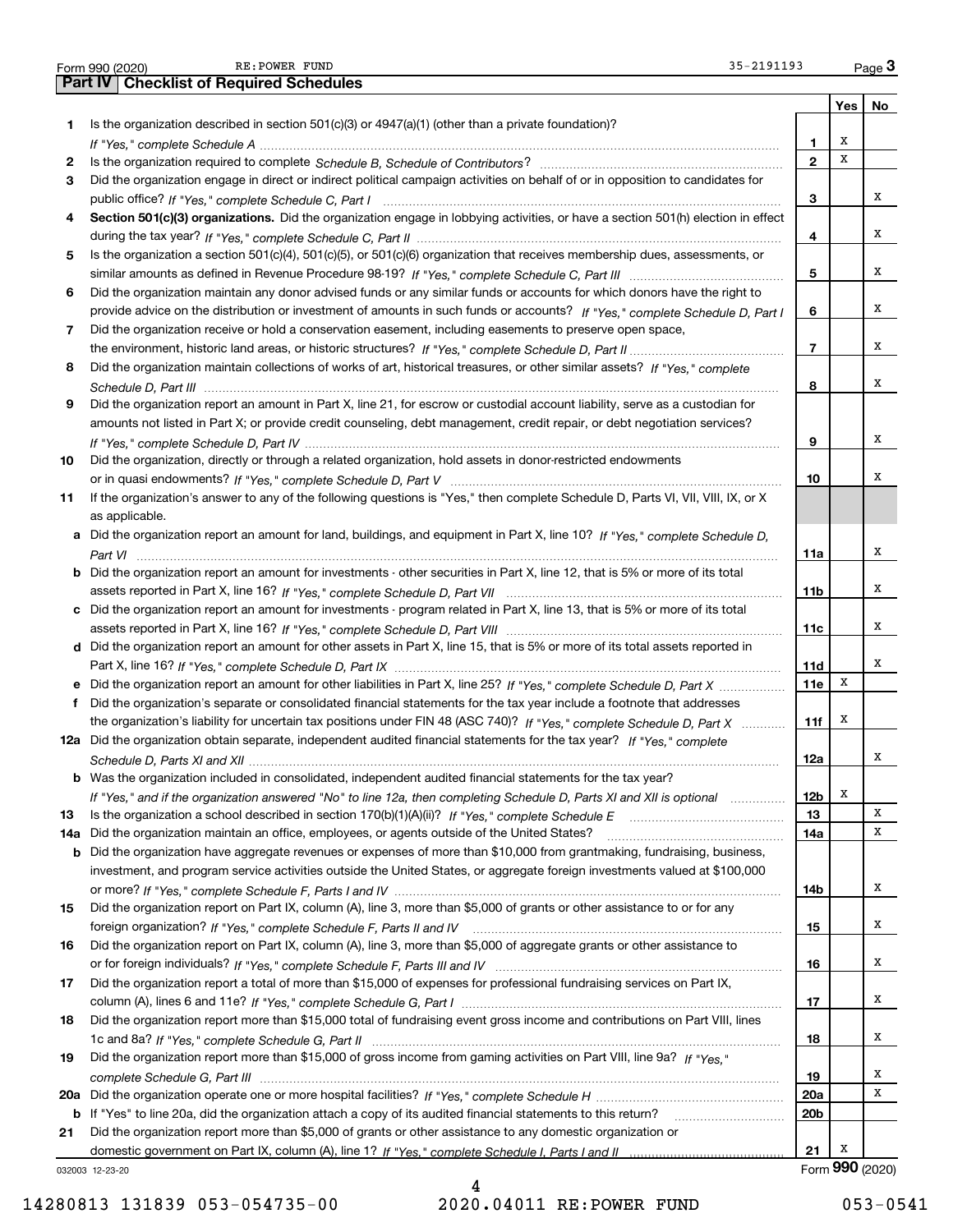|               | 35-2191193<br>RE: POWER FUND<br>Form 990 (2020)                                                                                       |                 |     | Page 4          |
|---------------|---------------------------------------------------------------------------------------------------------------------------------------|-----------------|-----|-----------------|
|               | <b>Part IV   Checklist of Required Schedules</b> (continued)                                                                          |                 |     |                 |
|               |                                                                                                                                       |                 | Yes | No              |
| 22            | Did the organization report more than \$5,000 of grants or other assistance to or for domestic individuals on                         |                 |     |                 |
|               |                                                                                                                                       | 22              |     | x               |
| 23            | Did the organization answer "Yes" to Part VII, Section A, line 3, 4, or 5 about compensation of the organization's current            |                 |     |                 |
|               | and former officers, directors, trustees, key employees, and highest compensated employees? If "Yes," complete                        |                 |     |                 |
|               |                                                                                                                                       | 23              | Х   |                 |
|               | 24a Did the organization have a tax-exempt bond issue with an outstanding principal amount of more than \$100,000 as of the           |                 |     |                 |
|               | last day of the year, that was issued after December 31, 2002? If "Yes," answer lines 24b through 24d and complete                    |                 |     |                 |
|               |                                                                                                                                       | 24a             |     | x               |
|               | <b>b</b> Did the organization invest any proceeds of tax-exempt bonds beyond a temporary period exception? <i>marrouummannen</i>      | 24b             |     |                 |
|               | c Did the organization maintain an escrow account other than a refunding escrow at any time during the year to defease                |                 |     |                 |
|               |                                                                                                                                       | 24c             |     |                 |
|               |                                                                                                                                       | 24d             |     |                 |
|               | 25a Section 501(c)(3), 501(c)(4), and 501(c)(29) organizations. Did the organization engage in an excess benefit                      |                 |     |                 |
|               |                                                                                                                                       | 25a             |     | x               |
|               | b Is the organization aware that it engaged in an excess benefit transaction with a disqualified person in a prior year, and          |                 |     |                 |
|               | that the transaction has not been reported on any of the organization's prior Forms 990 or 990-EZ? If "Yes," complete                 |                 |     |                 |
|               |                                                                                                                                       | 25b             |     | x               |
| 26            | Schedule L, Part I<br>Did the organization report any amount on Part X, line 5 or 22, for receivables from or payables to any current |                 |     |                 |
|               | or former officer, director, trustee, key employee, creator or founder, substantial contributor, or 35%                               |                 |     |                 |
|               |                                                                                                                                       | 26              |     | x               |
|               | controlled entity or family member of any of these persons? If "Yes," complete Schedule L, Part II                                    |                 |     |                 |
| 27            | Did the organization provide a grant or other assistance to any current or former officer, director, trustee, key employee,           |                 |     |                 |
|               | creator or founder, substantial contributor or employee thereof, a grant selection committee member, or to a 35% controlled           |                 |     | х               |
|               | entity (including an employee thereof) or family member of any of these persons? If "Yes," complete Schedule L, Part III              | 27              |     |                 |
| 28            | Was the organization a party to a business transaction with one of the following parties (see Schedule L, Part IV                     |                 |     |                 |
|               | instructions, for applicable filing thresholds, conditions, and exceptions):                                                          |                 |     |                 |
|               | a A current or former officer, director, trustee, key employee, creator or founder, or substantial contributor? If                    |                 |     |                 |
|               |                                                                                                                                       | 28a             |     | х               |
|               |                                                                                                                                       | 28 <sub>b</sub> |     | x               |
|               | c A 35% controlled entity of one or more individuals and/or organizations described in lines 28a or 28b? If                           |                 |     |                 |
|               |                                                                                                                                       | 28c             |     | X               |
| 29            |                                                                                                                                       | 29              |     | x               |
| 30            | Did the organization receive contributions of art, historical treasures, or other similar assets, or qualified conservation           |                 |     |                 |
|               |                                                                                                                                       | 30              |     | x               |
| 31            | Did the organization liquidate, terminate, or dissolve and cease operations? If "Yes," complete Schedule N, Part I                    | 31              |     | x               |
|               | Did the organization sell, exchange, dispose of, or transfer more than 25% of its net assets? If "Yes," complete                      |                 |     |                 |
|               |                                                                                                                                       | 32              |     | х               |
| 33            | Did the organization own 100% of an entity disregarded as separate from the organization under Regulations                            |                 |     |                 |
|               |                                                                                                                                       | 33              |     | x               |
| 34            | Was the organization related to any tax-exempt or taxable entity? If "Yes," complete Schedule R, Part II, III, or IV, and             |                 |     |                 |
|               |                                                                                                                                       | 34              | х   |                 |
|               | 35a Did the organization have a controlled entity within the meaning of section 512(b)(13)?                                           | <b>35a</b>      |     | x               |
|               | b If "Yes" to line 35a, did the organization receive any payment from or engage in any transaction with a controlled entity           |                 |     |                 |
|               |                                                                                                                                       | 35b             |     |                 |
| 36            | Section 501(c)(3) organizations. Did the organization make any transfers to an exempt non-charitable related organization?            |                 |     |                 |
|               |                                                                                                                                       | 36              |     | x               |
| 37            | Did the organization conduct more than 5% of its activities through an entity that is not a related organization                      |                 |     |                 |
|               |                                                                                                                                       | 37              |     | x               |
| 38            | Did the organization complete Schedule O and provide explanations in Schedule O for Part VI, lines 11b and 19?                        |                 |     |                 |
|               | Note: All Form 990 filers are required to complete Schedule O                                                                         | 38              | х   |                 |
| <b>Part V</b> | <b>Statements Regarding Other IRS Filings and Tax Compliance</b>                                                                      |                 |     |                 |
|               | Check if Schedule O contains a response or note to any line in this Part V                                                            |                 |     |                 |
|               |                                                                                                                                       |                 | Yes | No              |
|               | 37<br>1a                                                                                                                              |                 |     |                 |
|               | $\mathbf{0}$<br>1b                                                                                                                    |                 |     |                 |
|               | c Did the organization comply with backup withholding rules for reportable payments to vendors and reportable gaming                  |                 |     |                 |
|               | (gambling) winnings to prize winners?                                                                                                 |                 |     |                 |
|               |                                                                                                                                       | 1c              |     | Form 990 (2020) |
|               | 032004 12-23-20                                                                                                                       |                 |     |                 |

RE:POWER FUND 35-2191193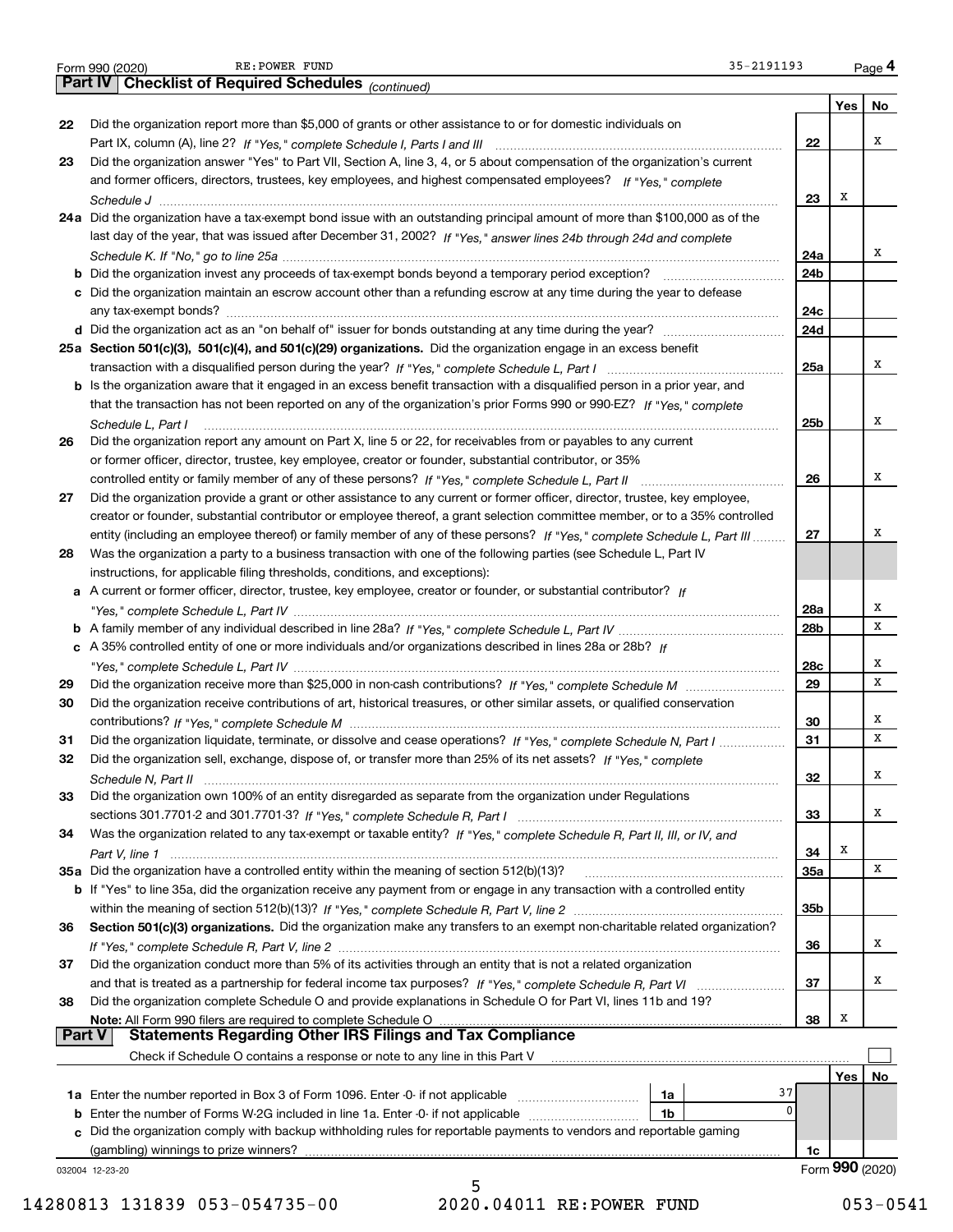|               | RE: POWER FUND<br>35-2191193<br>Form 990 (2020)                                                                                                                                          |     |                  | Page $5$ |  |  |  |  |  |  |  |
|---------------|------------------------------------------------------------------------------------------------------------------------------------------------------------------------------------------|-----|------------------|----------|--|--|--|--|--|--|--|
| <b>Part V</b> | Statements Regarding Other IRS Filings and Tax Compliance (continued)                                                                                                                    |     |                  |          |  |  |  |  |  |  |  |
|               |                                                                                                                                                                                          |     | Yes              | No       |  |  |  |  |  |  |  |
|               | 2a Enter the number of employees reported on Form W-3, Transmittal of Wage and Tax Statements,                                                                                           |     |                  |          |  |  |  |  |  |  |  |
|               | 0<br>filed for the calendar year ending with or within the year covered by this return [11] [11] filed for the calendar year ending with or within the year covered by this return<br>2a |     |                  |          |  |  |  |  |  |  |  |
|               | 2 <sub>b</sub>                                                                                                                                                                           |     |                  |          |  |  |  |  |  |  |  |
|               |                                                                                                                                                                                          |     |                  |          |  |  |  |  |  |  |  |
| За            | Did the organization have unrelated business gross income of \$1,000 or more during the year?                                                                                            |     |                  |          |  |  |  |  |  |  |  |
|               |                                                                                                                                                                                          |     |                  |          |  |  |  |  |  |  |  |
|               | 4a At any time during the calendar year, did the organization have an interest in, or a signature or other authority over, a                                                             |     |                  |          |  |  |  |  |  |  |  |
|               | financial account in a foreign country (such as a bank account, securities account, or other financial account)?                                                                         | 4a  |                  | X        |  |  |  |  |  |  |  |
|               | <b>b</b> If "Yes," enter the name of the foreign country $\blacktriangleright$                                                                                                           |     |                  |          |  |  |  |  |  |  |  |
|               | See instructions for filing requirements for FinCEN Form 114, Report of Foreign Bank and Financial Accounts (FBAR).                                                                      |     |                  |          |  |  |  |  |  |  |  |
| 5a            |                                                                                                                                                                                          | 5a  |                  | X        |  |  |  |  |  |  |  |
| b             | Did any taxable party notify the organization that it was or is a party to a prohibited tax shelter transaction?                                                                         | 5b  |                  | х        |  |  |  |  |  |  |  |
|               |                                                                                                                                                                                          | 5c  |                  |          |  |  |  |  |  |  |  |
|               | 6a Does the organization have annual gross receipts that are normally greater than \$100,000, and did the organization solicit                                                           |     |                  |          |  |  |  |  |  |  |  |
|               | any contributions that were not tax deductible as charitable contributions?                                                                                                              | 6a  |                  | X        |  |  |  |  |  |  |  |
|               | b If "Yes," did the organization include with every solicitation an express statement that such contributions or gifts                                                                   |     |                  |          |  |  |  |  |  |  |  |
|               | were not tax deductible?                                                                                                                                                                 | 6b  |                  |          |  |  |  |  |  |  |  |
| 7             | Organizations that may receive deductible contributions under section 170(c).                                                                                                            |     |                  |          |  |  |  |  |  |  |  |
| а             | Did the organization receive a payment in excess of \$75 made partly as a contribution and partly for goods and services provided to the payor?                                          | 7a  |                  | x        |  |  |  |  |  |  |  |
| b             | If "Yes," did the organization notify the donor of the value of the goods or services provided?                                                                                          | 7b  |                  |          |  |  |  |  |  |  |  |
|               | c Did the organization sell, exchange, or otherwise dispose of tangible personal property for which it was required                                                                      |     |                  |          |  |  |  |  |  |  |  |
|               |                                                                                                                                                                                          | 7c  |                  | X        |  |  |  |  |  |  |  |
|               | 7d                                                                                                                                                                                       |     |                  |          |  |  |  |  |  |  |  |
| е             |                                                                                                                                                                                          | 7e  |                  | х        |  |  |  |  |  |  |  |
|               | Did the organization, during the year, pay premiums, directly or indirectly, on a personal benefit contract?                                                                             | 7f  |                  | х        |  |  |  |  |  |  |  |
| g             | If the organization received a contribution of qualified intellectual property, did the organization file Form 8899 as required?                                                         | 7g  |                  |          |  |  |  |  |  |  |  |
| h             | If the organization received a contribution of cars, boats, airplanes, or other vehicles, did the organization file a Form 1098-C?                                                       | 7h  |                  |          |  |  |  |  |  |  |  |
| 8             | Sponsoring organizations maintaining donor advised funds. Did a donor advised fund maintained by the                                                                                     |     |                  |          |  |  |  |  |  |  |  |
|               | sponsoring organization have excess business holdings at any time during the year?                                                                                                       | 8   |                  |          |  |  |  |  |  |  |  |
| 9             | Sponsoring organizations maintaining donor advised funds.                                                                                                                                |     |                  |          |  |  |  |  |  |  |  |
| а             | Did the sponsoring organization make any taxable distributions under section 4966?                                                                                                       | 9a  |                  |          |  |  |  |  |  |  |  |
| b             | Did the sponsoring organization make a distribution to a donor, donor advisor, or related person?                                                                                        | 9b  |                  |          |  |  |  |  |  |  |  |
| 10            | Section 501(c)(7) organizations. Enter:                                                                                                                                                  |     |                  |          |  |  |  |  |  |  |  |
| а             | 10a                                                                                                                                                                                      |     |                  |          |  |  |  |  |  |  |  |
| b             | Gross receipts, included on Form 990, Part VIII, line 12, for public use of club facilities<br>10 <sub>b</sub>                                                                           |     |                  |          |  |  |  |  |  |  |  |
| 11            | Section 501(c)(12) organizations. Enter:                                                                                                                                                 |     |                  |          |  |  |  |  |  |  |  |
| а             | Gross income from members or shareholders<br>11a                                                                                                                                         |     |                  |          |  |  |  |  |  |  |  |
|               | <b>b</b> Gross income from other sources (Do not net amounts due or paid to other sources against                                                                                        |     |                  |          |  |  |  |  |  |  |  |
|               | amounts due or received from them.)<br>11b<br>12a Section 4947(a)(1) non-exempt charitable trusts. Is the organization filing Form 990 in lieu of Form 1041?                             |     |                  |          |  |  |  |  |  |  |  |
|               |                                                                                                                                                                                          | 12a |                  |          |  |  |  |  |  |  |  |
|               | 12 <sub>b</sub><br><b>b</b> If "Yes," enter the amount of tax-exempt interest received or accrued during the year                                                                        |     |                  |          |  |  |  |  |  |  |  |
| 13            | Section 501(c)(29) qualified nonprofit health insurance issuers.                                                                                                                         |     |                  |          |  |  |  |  |  |  |  |
|               | a Is the organization licensed to issue qualified health plans in more than one state?                                                                                                   | 13а |                  |          |  |  |  |  |  |  |  |
|               | Note: See the instructions for additional information the organization must report on Schedule O.                                                                                        |     |                  |          |  |  |  |  |  |  |  |
|               | <b>b</b> Enter the amount of reserves the organization is required to maintain by the states in which the                                                                                |     |                  |          |  |  |  |  |  |  |  |
|               | 13b<br>13 <sub>c</sub>                                                                                                                                                                   |     |                  |          |  |  |  |  |  |  |  |
|               | Did the organization receive any payments for indoor tanning services during the tax year?                                                                                               | 14a |                  | x        |  |  |  |  |  |  |  |
| 14a           | <b>b</b> If "Yes," has it filed a Form 720 to report these payments? If "No," provide an explanation on Schedule O                                                                       | 14b |                  |          |  |  |  |  |  |  |  |
| 15            | Is the organization subject to the section 4960 tax on payment(s) of more than \$1,000,000 in remuneration or                                                                            |     |                  |          |  |  |  |  |  |  |  |
|               |                                                                                                                                                                                          | 15  |                  | x        |  |  |  |  |  |  |  |
|               | If "Yes," see instructions and file Form 4720, Schedule N.                                                                                                                               |     |                  |          |  |  |  |  |  |  |  |
| 16            | Is the organization an educational institution subject to the section 4968 excise tax on net investment income?                                                                          | 16  |                  | x        |  |  |  |  |  |  |  |
|               | If "Yes," complete Form 4720, Schedule O.                                                                                                                                                |     |                  |          |  |  |  |  |  |  |  |
|               |                                                                                                                                                                                          |     | <u>nnn 10000</u> |          |  |  |  |  |  |  |  |

032005 12-23-20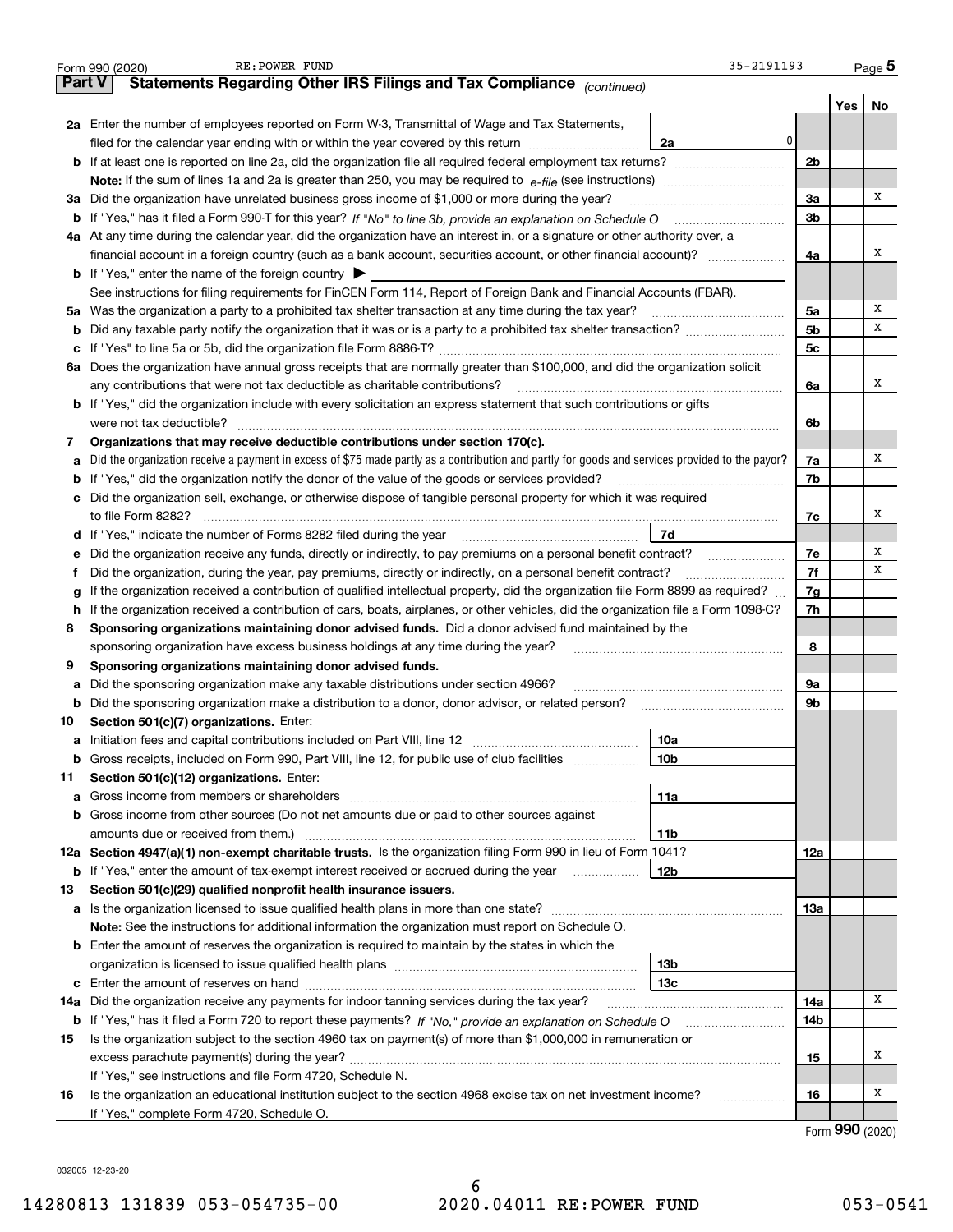|    | RE: POWER FUND<br>Form 990 (2020)                                                                                                                                       | 35-2191193 |                 |     | Page $6$        |
|----|-------------------------------------------------------------------------------------------------------------------------------------------------------------------------|------------|-----------------|-----|-----------------|
|    | Governance, Management, and Disclosure For each "Yes" response to lines 2 through 7b below, and for a "No" response<br><b>Part VI</b>                                   |            |                 |     |                 |
|    | to line 8a, 8b, or 10b below, describe the circumstances, processes, or changes on Schedule O. See instructions.                                                        |            |                 |     |                 |
|    |                                                                                                                                                                         |            |                 |     | $\overline{X}$  |
|    | <b>Section A. Governing Body and Management</b>                                                                                                                         |            |                 |     |                 |
|    |                                                                                                                                                                         |            |                 | Yes | No              |
|    | 1a<br><b>1a</b> Enter the number of voting members of the governing body at the end of the tax year <i>manumum</i>                                                      | 10         |                 |     |                 |
|    | If there are material differences in voting rights among members of the governing body, or if the governing                                                             |            |                 |     |                 |
|    | body delegated broad authority to an executive committee or similar committee, explain on Schedule O.                                                                   |            |                 |     |                 |
|    | <b>b</b> Enter the number of voting members included on line 1a, above, who are independent <i>manumum</i><br>1b                                                        | 10         |                 |     |                 |
|    | Did any officer, director, trustee, or key employee have a family relationship or a business relationship with any other                                                |            |                 |     |                 |
|    | officer, director, trustee, or key employee?                                                                                                                            |            | $\mathbf{2}$    |     | х               |
|    | Did the organization delegate control over management duties customarily performed by or under the direct supervision                                                   |            |                 |     |                 |
|    | of officers, directors, trustees, or key employees to a management company or other person?                                                                             |            | 3               |     | х               |
|    | Did the organization make any significant changes to its governing documents since the prior Form 990 was filed?                                                        |            | 4               |     | х               |
|    | Did the organization become aware during the year of a significant diversion of the organization's assets?                                                              |            | 5               |     | x               |
|    |                                                                                                                                                                         |            | 6               | х   |                 |
|    | 7a Did the organization have members, stockholders, or other persons who had the power to elect or appoint one or                                                       |            |                 |     |                 |
|    | more members of the governing body?                                                                                                                                     |            | 7а              | x   |                 |
|    | b Are any governance decisions of the organization reserved to (or subject to approval by) members, stockholders, or                                                    |            |                 |     |                 |
|    | persons other than the governing body?                                                                                                                                  |            | 7b              |     | х               |
| 8  | Did the organization contemporaneously document the meetings held or written actions undertaken during the year by the following:                                       |            |                 |     |                 |
|    |                                                                                                                                                                         |            | 8а              | x   |                 |
| b  | Each committee with authority to act on behalf of the governing body?<br>Fach committee with authority to act on behalf of the governing body?                          |            | 8b              | х   |                 |
| 9  | Is there any officer, director, trustee, or key employee listed in Part VII, Section A, who cannot be reached at the                                                    |            |                 |     |                 |
|    |                                                                                                                                                                         |            | 9               |     | x               |
|    | Section B. Policies (This Section B requests information about policies not required by the Internal Revenue Code.)                                                     |            |                 |     |                 |
|    |                                                                                                                                                                         |            |                 | Yes | No              |
|    |                                                                                                                                                                         |            | 10a             |     | x               |
|    | b If "Yes," did the organization have written policies and procedures governing the activities of such chapters, affiliates,                                            |            |                 |     |                 |
|    | and branches to ensure their operations are consistent with the organization's exempt purposes?                                                                         |            | 10b             |     |                 |
|    | 11a Has the organization provided a complete copy of this Form 990 to all members of its governing body before filing the form?                                         |            | 11a             | X   |                 |
|    | <b>b</b> Describe in Schedule O the process, if any, used by the organization to review this Form 990.                                                                  |            |                 |     |                 |
|    |                                                                                                                                                                         |            | 12a             | X   |                 |
|    | <b>b</b> Were officers, directors, or trustees, and key employees required to disclose annually interests that could give rise to conflicts?                            |            | 12 <sub>b</sub> | x   |                 |
|    | c Did the organization regularly and consistently monitor and enforce compliance with the policy? If "Yes," describe                                                    |            |                 |     |                 |
|    | in Schedule O how this was done manufactured and contain an according of the state of the state of the state o                                                          |            | 12c             | x   |                 |
|    | Did the organization have a written whistleblower policy?                                                                                                               |            | 13              | x   |                 |
| 14 | Did the organization have a written document retention and destruction policy?                                                                                          |            | 14              | x   |                 |
| 15 | Did the process for determining compensation of the following persons include a review and approval by independent                                                      |            |                 |     |                 |
|    | persons, comparability data, and contemporaneous substantiation of the deliberation and decision?                                                                       |            |                 |     |                 |
|    | a The organization's CEO, Executive Director, or top management official manufactured content of the organization's CEO, Executive Director, or top management official |            | 15a             | х   |                 |
|    |                                                                                                                                                                         |            | 15b             | х   |                 |
|    | If "Yes" to line 15a or 15b, describe the process in Schedule O (see instructions).                                                                                     |            |                 |     |                 |
|    | 16a Did the organization invest in, contribute assets to, or participate in a joint venture or similar arrangement with a                                               |            |                 |     |                 |
|    | taxable entity during the year?                                                                                                                                         |            | 16a             |     | х               |
|    | b If "Yes," did the organization follow a written policy or procedure requiring the organization to evaluate its participation                                          |            |                 |     |                 |
|    | in joint venture arrangements under applicable federal tax law, and take steps to safeguard the organization's                                                          |            |                 |     |                 |
|    | exempt status with respect to such arrangements?                                                                                                                        |            | 16b             |     |                 |
|    | <b>Section C. Disclosure</b>                                                                                                                                            |            |                 |     |                 |
|    | List the states with which a copy of this Form 990 is required to be filed SEE SCHEDULE O                                                                               |            |                 |     |                 |
|    | Section 6104 requires an organization to make its Forms 1023 (1024 or 1024-A, if applicable), 990, and 990-T (Section 501(c)(3)s only) available                        |            |                 |     |                 |
|    | for public inspection. Indicate how you made these available. Check all that apply.                                                                                     |            |                 |     |                 |
|    | $X$ Own website<br>$X$ Upon request<br>Another's website<br>Other (explain on Schedule O)                                                                               |            |                 |     |                 |
|    | Describe on Schedule O whether (and if so, how) the organization made its governing documents, conflict of interest policy, and financial                               |            |                 |     |                 |
|    | statements available to the public during the tax year.                                                                                                                 |            |                 |     |                 |
| 20 |                                                                                                                                                                         |            |                 |     |                 |
|    | State the name, address, and telephone number of the person who possesses the organization's books and records<br>KARUNDI WILLIAMS, EXECUTIVE DIRECTOR - 651-645-3939   |            |                 |     |                 |
|    | 2639 NICOLLET AVE. #220, MINNEAPOLIS, MN 55408                                                                                                                          |            |                 |     |                 |
|    |                                                                                                                                                                         |            |                 |     |                 |
|    | 032006 12-23-20                                                                                                                                                         |            |                 |     | Form 990 (2020) |
|    | 7<br>80813 131839 053-054735-00<br>2020.04011 RE: POWER FUND                                                                                                            |            |                 |     | $053 - 0541$    |
|    |                                                                                                                                                                         |            |                 |     |                 |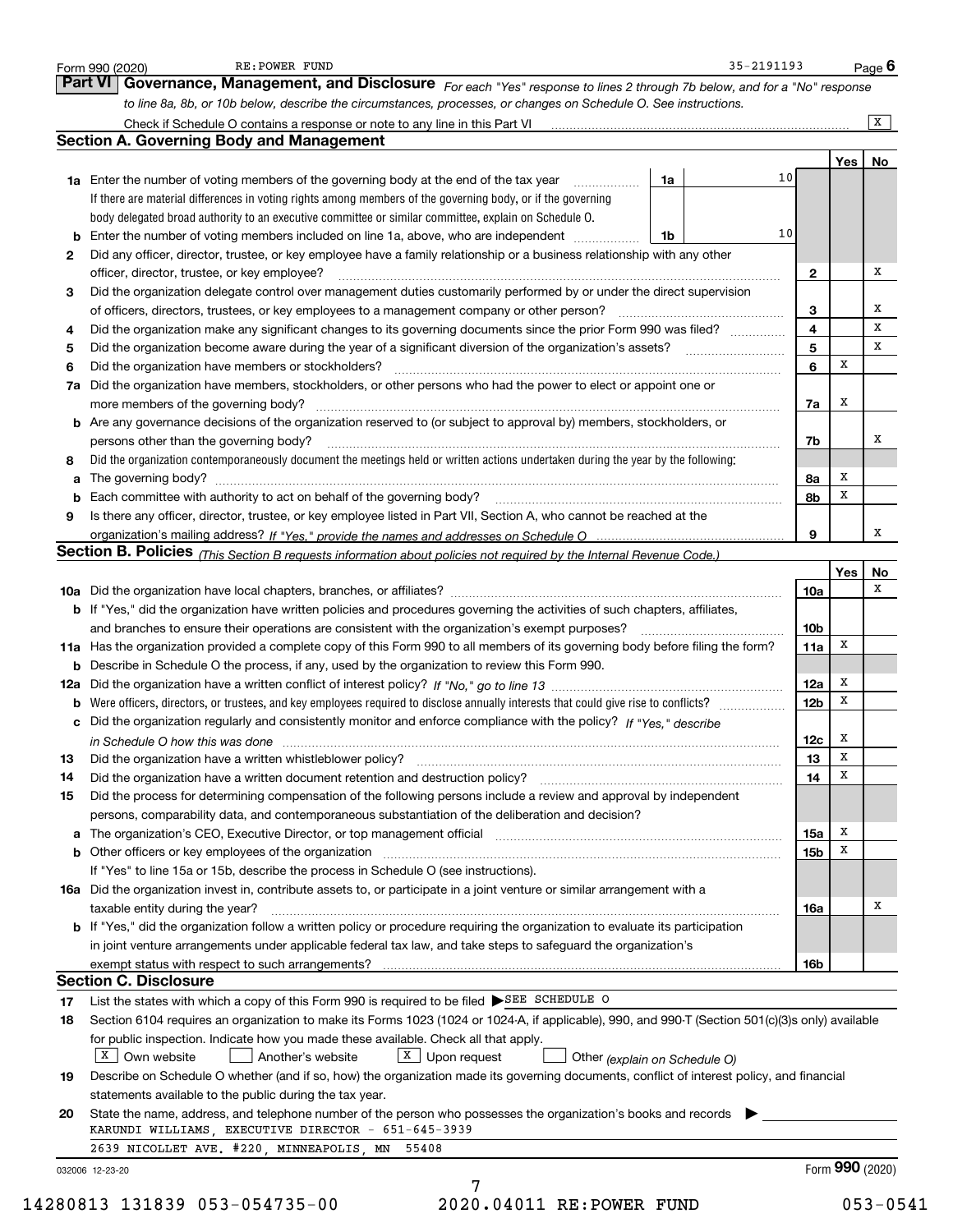| Form 990 (2020)   | RE:POWER FUND                                                                                                                                              | $35 - 2191193$ | Page |
|-------------------|------------------------------------------------------------------------------------------------------------------------------------------------------------|----------------|------|
|                   | <b>Part VII</b> Compensation of Officers, Directors, Trustees, Key Employees, Highest Compensated                                                          |                |      |
|                   | <b>Employees, and Independent Contractors</b>                                                                                                              |                |      |
|                   | Check if Schedule O contains a response or note to any line in this Part VII                                                                               |                |      |
| <b>Section A.</b> | Officers, Directors, Trustees, Key Employees, and Highest Compensated Employees                                                                            |                |      |
|                   | 1a Complete this table for all persons required to be listed. Report compensation for the calendar year ending with or within the organization's tax year. |                |      |

Ist all of the organization's current officers, directors, trustees (whether individuals or organizations), regardless of amount of compensation. Enter -0- in columns (D), (E), and (F) if no compensation was paid.

 $\bullet$  List all of the organization's current key employees, if any. See instructions for definition of "key employee."

● List the organization's five current highest compensated employees (other than an officer, director, trustee, or key employee) who received reportable compensation (Box 5 of Form W-2 and/or Box 7 of Form 1099-MISC) of more than \$100,000 from the organization and any related organizations.

List all of the organization's former officers, key employees, and highest compensated employees who received more than \$100,000 of reportable compensation from the organization and any related organizations.

• List all of the organization's former directors or trustees that received, in the capacity as a former director or trustee of the organization, more than \$10,000 of reportable compensation from the organization and any related organizations.

See instructions for the order in which to list the persons above.

Check this box if neither the organization nor any related organization compensated any current officer, director, or trustee.  $\Box$ 

| (A)                          | (B)                      |                                |                       | (C)      |              |                                                                  |        | (D)             | (E)             | (F)                         |
|------------------------------|--------------------------|--------------------------------|-----------------------|----------|--------------|------------------------------------------------------------------|--------|-----------------|-----------------|-----------------------------|
| Name and title               | Average                  |                                |                       | Position |              | (do not check more than one                                      |        | Reportable      | Reportable      | Estimated                   |
|                              | hours per                |                                |                       |          |              | box, unless person is both an<br>officer and a director/trustee) |        | compensation    | compensation    | amount of                   |
|                              | week                     |                                |                       |          |              |                                                                  |        | from            | from related    | other                       |
|                              | (list any                |                                |                       |          |              |                                                                  |        | the             | organizations   | compensation                |
|                              | hours for                |                                |                       |          |              |                                                                  |        | organization    | (W-2/1099-MISC) | from the                    |
|                              | related<br>organizations |                                |                       |          |              |                                                                  |        | (W-2/1099-MISC) |                 | organization<br>and related |
|                              | below                    |                                |                       |          |              |                                                                  |        |                 |                 | organizations               |
|                              | line)                    | Individual trustee or director | Institutional trustee | Officer  | Key employee | Highest compensated<br>employee                                  | Former |                 |                 |                             |
| (1)<br>KARUNDI WILLIAMS      | 43.00                    |                                |                       |          |              |                                                                  |        |                 |                 |                             |
| EXECUTIVE DIRECTOR           | 17.00                    |                                |                       | X        |              |                                                                  |        | 143,704.        | 61,587.         | 34, 310.                    |
| (2)<br><b>CARMEN BERKLEY</b> | 2,00                     |                                |                       |          |              |                                                                  |        |                 |                 |                             |
| CHAIR                        | 2,00                     | X                              |                       | X        |              |                                                                  |        | 0.              | $\mathbf{0}$ .  | $\mathbf 0$ .               |
| SARA TOTONCHI<br>(3)         | 2.00                     |                                |                       |          |              |                                                                  |        |                 |                 |                             |
| VICE-CHAIR                   | 2,00                     | X                              |                       | X        |              |                                                                  |        | $\mathbf{0}$    | $\mathbf{0}$ .  | $\mathsf{0}\,.$             |
| LEAH BOUDREAUX<br>(4)        | 2,00                     |                                |                       |          |              |                                                                  |        |                 |                 |                             |
| TREASURER                    | 2,00                     | X                              |                       | X        |              |                                                                  |        | $\mathbf{0}$    | $\mathbf{0}$ .  | 0.                          |
| RUDY LOPEZ<br>(5)            | 2.00                     |                                |                       |          |              |                                                                  |        |                 |                 |                             |
| FORMER SECRETARY             | 2,00                     | X                              |                       | x        |              |                                                                  |        | $\mathbf{0}$    | $\mathbf{0}$ .  | $\mathbf 0$ .               |
| APRIL SIMS<br>(6)            | 2,00                     |                                |                       |          |              |                                                                  |        |                 |                 |                             |
| SECRETARY                    | 2,00                     | X                              |                       | х        |              |                                                                  |        | $\mathbf{0}$    | $\mathbf{0}$ .  | 0.                          |
| SARAH AUDELO<br>(7)          | 2.00                     |                                |                       |          |              |                                                                  |        |                 |                 |                             |
| BOARD MEMBER                 | 2,00                     | $\mathbf x$                    |                       |          |              |                                                                  |        | $\mathbf{0}$    | $\mathbf{0}$ .  | $\mathbf 0$ .               |
| TONI CARTER<br>(8)           | 2,00                     |                                |                       |          |              |                                                                  |        |                 |                 |                             |
| BOARD MEMBER                 | 2,00                     | X                              |                       |          |              |                                                                  |        | $\mathbf{0}$    | $\mathbf{0}$ .  | $\mathbf 0$ .               |
| AARON DORFMAN<br>(9)         | 2,00                     |                                |                       |          |              |                                                                  |        |                 |                 |                             |
| <b>BOARD MEMBER</b>          | 2,00                     | X                              |                       |          |              |                                                                  |        | 0.              | $\mathbf{0}$ .  | $\mathbf 0$ .               |
| (10) KATRINA GAMBLE          | 2,00                     |                                |                       |          |              |                                                                  |        |                 |                 |                             |
| <b>BOARD MEMBER</b>          | 2,00                     | X                              |                       |          |              |                                                                  |        | 0.              | 0.              | $\mathbf{0}$ .              |
| (11) DAVE MONTEZ             | 2,00                     |                                |                       |          |              |                                                                  |        |                 |                 |                             |
| <b>BOARD MEMBER</b>          | 2,00                     | X                              |                       |          |              |                                                                  |        | 0.              | $\mathbf{0}$ .  | $\mathbf 0$ .               |
| (12) JESS MORALES ROCKETTO   | 2,00                     |                                |                       |          |              |                                                                  |        |                 |                 |                             |
| BOARD MEMBER                 | 2,00                     | X                              |                       |          |              |                                                                  |        | 0.              | $\mathbf{0}$ .  | 0.                          |
| (13) JUSTIN MYERS            | 2,00                     |                                |                       |          |              |                                                                  |        |                 |                 |                             |
| BOARD MEMBER                 | 2,00                     | X                              |                       |          |              |                                                                  |        | 0.              | 0.              | $\mathbf 0$ .               |
|                              |                          |                                |                       |          |              |                                                                  |        |                 |                 |                             |
|                              |                          |                                |                       |          |              |                                                                  |        |                 |                 |                             |
|                              |                          |                                |                       |          |              |                                                                  |        |                 |                 |                             |
|                              |                          |                                |                       |          |              |                                                                  |        |                 |                 |                             |
|                              |                          |                                |                       |          |              |                                                                  |        |                 |                 |                             |
|                              |                          |                                |                       |          |              |                                                                  |        |                 |                 |                             |
|                              |                          |                                |                       |          |              |                                                                  |        |                 |                 |                             |

032007 12-23-20

Form 990 (2020)

8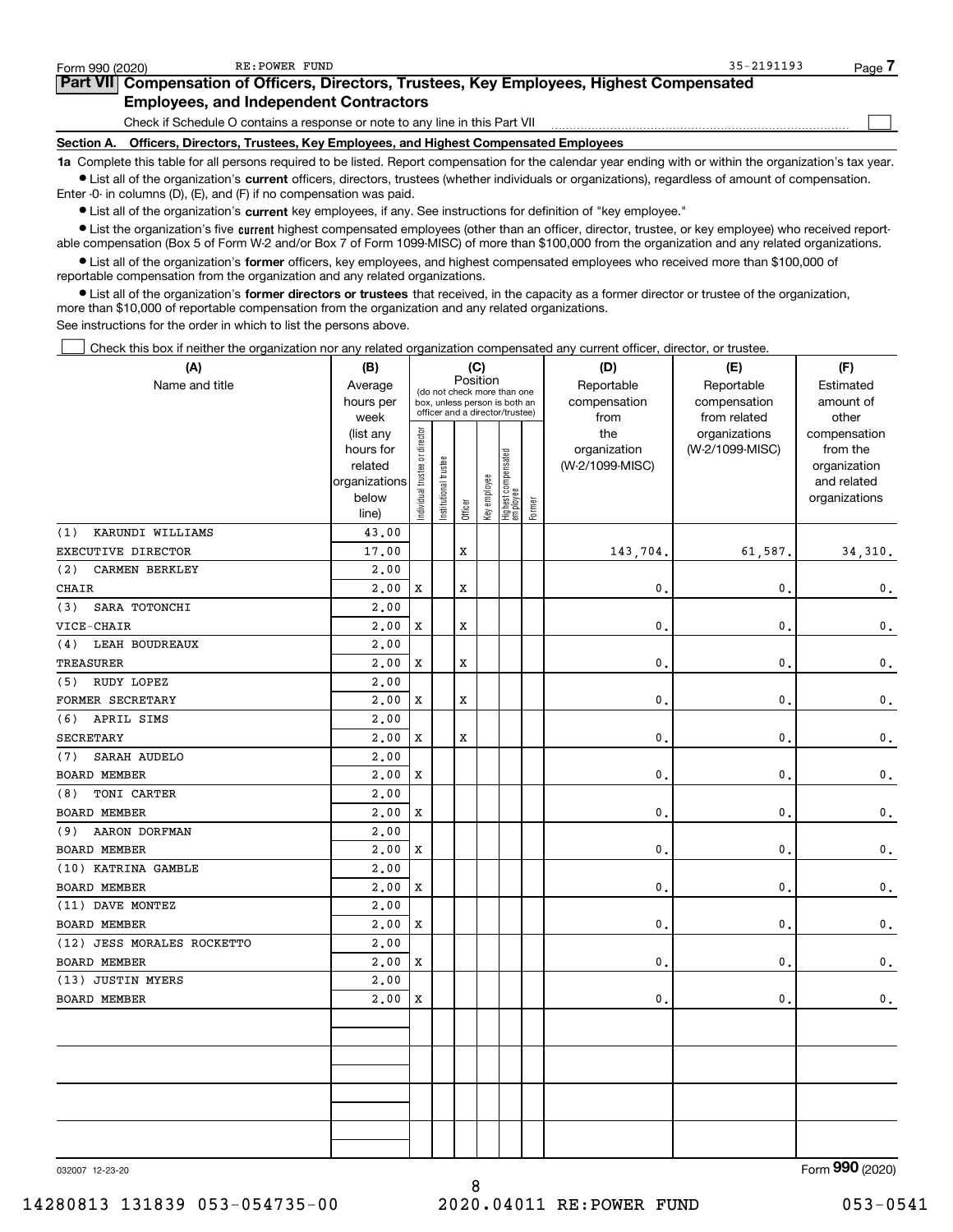| Form 990 (2020)  | RE: POWER FUND                                                                                                                                                                                                                                               |                                                                      |                                |                       |                 |              |                                                                                                 |        |                                           | 35-2191193                                        |                |     |                                                                          | Page 8                    |
|------------------|--------------------------------------------------------------------------------------------------------------------------------------------------------------------------------------------------------------------------------------------------------------|----------------------------------------------------------------------|--------------------------------|-----------------------|-----------------|--------------|-------------------------------------------------------------------------------------------------|--------|-------------------------------------------|---------------------------------------------------|----------------|-----|--------------------------------------------------------------------------|---------------------------|
| <b>Part VII</b>  | Section A. Officers, Directors, Trustees, Key Employees, and Highest Compensated Employees (continued)                                                                                                                                                       |                                                                      |                                |                       |                 |              |                                                                                                 |        |                                           |                                                   |                |     |                                                                          |                           |
|                  | (A)<br>Name and title                                                                                                                                                                                                                                        | (B)<br>Average<br>hours per<br>week                                  |                                |                       | (C)<br>Position |              | (do not check more than one<br>box, unless person is both an<br>officer and a director/trustee) |        | (D)<br>Reportable<br>compensation<br>from | (E)<br>Reportable<br>compensation<br>from related |                |     | (F)<br>Estimated<br>amount of<br>other                                   |                           |
|                  |                                                                                                                                                                                                                                                              | (list any<br>hours for<br>related<br>organizations<br>below<br>line) | Individual trustee or director | Institutional trustee | Officer         | key employee | Highest compensated<br>employee                                                                 | Former | the<br>organization<br>(W-2/1099-MISC)    | organizations<br>(W-2/1099-MISC)                  |                |     | compensation<br>from the<br>organization<br>and related<br>organizations |                           |
|                  |                                                                                                                                                                                                                                                              |                                                                      |                                |                       |                 |              |                                                                                                 |        |                                           |                                                   |                |     |                                                                          |                           |
|                  |                                                                                                                                                                                                                                                              |                                                                      |                                |                       |                 |              |                                                                                                 |        |                                           |                                                   |                |     |                                                                          |                           |
|                  |                                                                                                                                                                                                                                                              |                                                                      |                                |                       |                 |              |                                                                                                 |        |                                           |                                                   |                |     |                                                                          |                           |
|                  |                                                                                                                                                                                                                                                              |                                                                      |                                |                       |                 |              |                                                                                                 |        |                                           |                                                   |                |     |                                                                          |                           |
|                  |                                                                                                                                                                                                                                                              |                                                                      |                                |                       |                 |              |                                                                                                 |        |                                           |                                                   |                |     |                                                                          |                           |
|                  |                                                                                                                                                                                                                                                              |                                                                      |                                |                       |                 |              |                                                                                                 |        |                                           |                                                   |                |     |                                                                          |                           |
|                  |                                                                                                                                                                                                                                                              |                                                                      |                                |                       |                 |              |                                                                                                 |        |                                           |                                                   |                |     |                                                                          |                           |
|                  |                                                                                                                                                                                                                                                              |                                                                      |                                |                       |                 |              |                                                                                                 |        |                                           |                                                   |                |     |                                                                          |                           |
| 1b Subtotal<br>d |                                                                                                                                                                                                                                                              |                                                                      |                                |                       |                 |              |                                                                                                 |        | 143,704.<br>$\mathbf 0$ .<br>143,704.     | 61,587.<br>61,587.                                | $\mathbf{0}$ . |     |                                                                          | 34,310.<br>0.<br>34, 310. |
| 2                | Total number of individuals (including but not limited to those listed above) who received more than \$100,000 of reportable<br>compensation from the organization $\qquad \qquad$                                                                           |                                                                      |                                |                       |                 |              |                                                                                                 |        |                                           |                                                   |                |     |                                                                          | 1                         |
|                  |                                                                                                                                                                                                                                                              |                                                                      |                                |                       |                 |              |                                                                                                 |        |                                           |                                                   |                |     | Yes                                                                      | No                        |
| З                | Did the organization list any former officer, director, trustee, key employee, or highest compensated employee on<br>line 1a? If "Yes," complete Schedule J for such individual manufactured contained and the Yes," complete Schedule J for such individual |                                                                      |                                |                       |                 |              |                                                                                                 |        |                                           |                                                   |                | 3   |                                                                          | х                         |
|                  | For any individual listed on line 1a, is the sum of reportable compensation and other compensation from the organization                                                                                                                                     |                                                                      |                                |                       |                 |              |                                                                                                 |        |                                           |                                                   |                | 4   | х                                                                        |                           |
| 5                | Did any person listed on line 1a receive or accrue compensation from any unrelated organization or individual for services                                                                                                                                   |                                                                      |                                |                       |                 |              |                                                                                                 |        |                                           |                                                   |                |     |                                                                          | x                         |
|                  | <b>Section B. Independent Contractors</b>                                                                                                                                                                                                                    |                                                                      |                                |                       |                 |              |                                                                                                 |        |                                           |                                                   |                | 5   |                                                                          |                           |
| 1                | Complete this table for your five highest compensated independent contractors that received more than \$100,000 of compensation from<br>the organization. Report compensation for the calendar year ending with or within the organization's tax year.       |                                                                      |                                |                       |                 |              |                                                                                                 |        |                                           |                                                   |                |     |                                                                          |                           |
|                  | (A)<br>Name and business address                                                                                                                                                                                                                             |                                                                      | NONE                           |                       |                 |              |                                                                                                 |        | (B)<br>Description of services            |                                                   |                | (C) | Compensation                                                             |                           |
|                  |                                                                                                                                                                                                                                                              |                                                                      |                                |                       |                 |              |                                                                                                 |        |                                           |                                                   |                |     |                                                                          |                           |
|                  |                                                                                                                                                                                                                                                              |                                                                      |                                |                       |                 |              |                                                                                                 |        |                                           |                                                   |                |     |                                                                          |                           |
|                  |                                                                                                                                                                                                                                                              |                                                                      |                                |                       |                 |              |                                                                                                 |        |                                           |                                                   |                |     |                                                                          |                           |
|                  |                                                                                                                                                                                                                                                              |                                                                      |                                |                       |                 |              |                                                                                                 |        |                                           |                                                   |                |     |                                                                          |                           |
| 2                | Total number of independent contractors (including but not limited to those listed above) who received more than                                                                                                                                             |                                                                      |                                |                       |                 |              |                                                                                                 |        |                                           |                                                   |                |     |                                                                          |                           |
|                  | \$100,000 of compensation from the organization                                                                                                                                                                                                              |                                                                      |                                |                       |                 |              | 0                                                                                               |        |                                           |                                                   |                |     |                                                                          |                           |

032008 12-23-20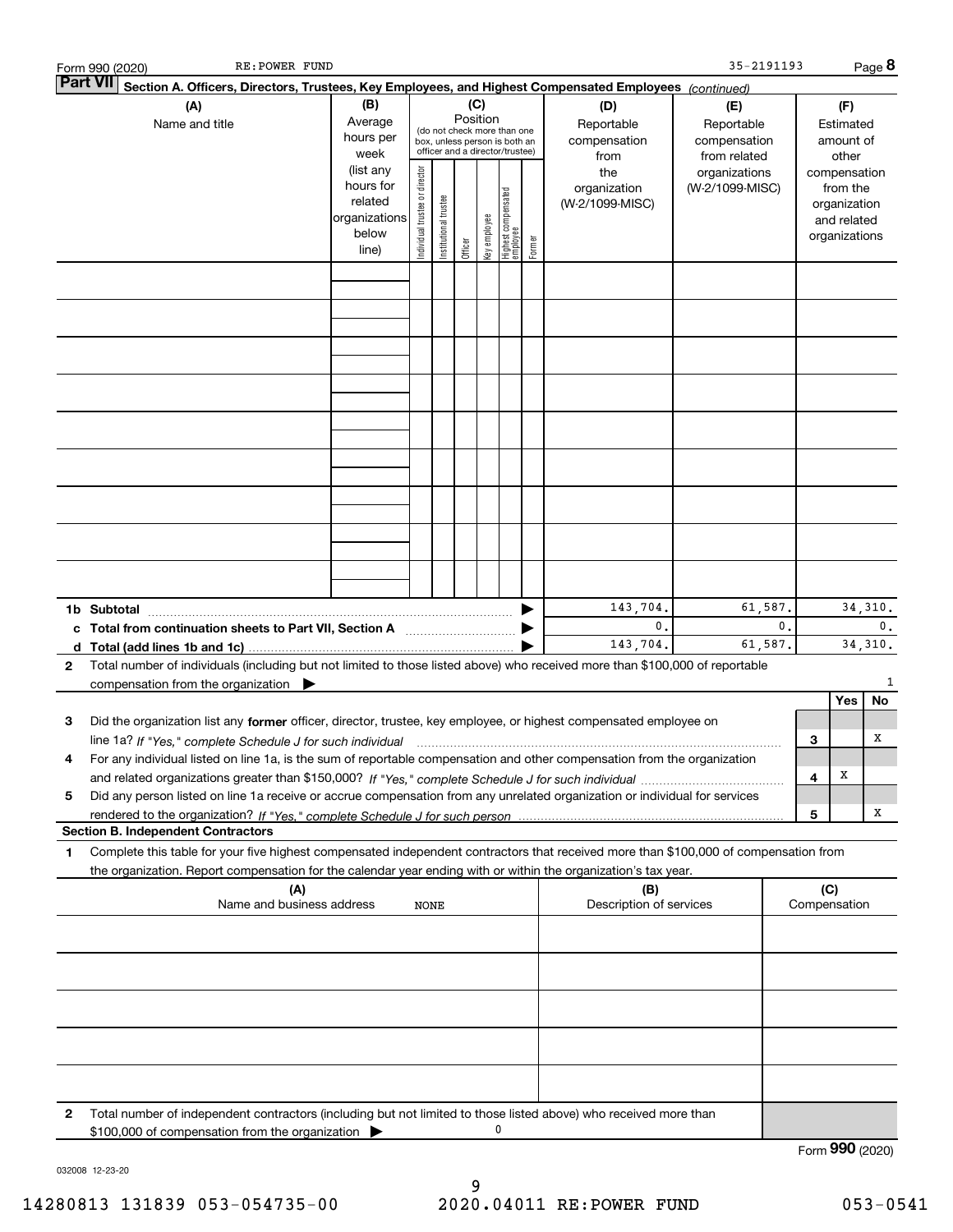|                                                           |                  |        | RE: POWER FUND<br>Form 990 (2020)                                                                                                                                                                                                              |                                |                      |                                       | 35-2191193                                      | Page 9                                                          |
|-----------------------------------------------------------|------------------|--------|------------------------------------------------------------------------------------------------------------------------------------------------------------------------------------------------------------------------------------------------|--------------------------------|----------------------|---------------------------------------|-------------------------------------------------|-----------------------------------------------------------------|
|                                                           | <b>Part VIII</b> |        | <b>Statement of Revenue</b>                                                                                                                                                                                                                    |                                |                      |                                       |                                                 |                                                                 |
|                                                           |                  |        | Check if Schedule O contains a response or note to any line in this Part VIII                                                                                                                                                                  |                                |                      | $\overline{(B)}$                      |                                                 |                                                                 |
|                                                           |                  |        |                                                                                                                                                                                                                                                |                                | (A)<br>Total revenue | Related or exempt<br>function revenue | $\overline{C}$<br>Unrelated<br>business revenue | (D)<br>Revenue excluded<br>from tax under<br>sections 512 - 514 |
| Contributions, Gifts, Grants<br>and Other Similar Amounts |                  |        | 1a<br>1 a Federated campaigns                                                                                                                                                                                                                  |                                |                      |                                       |                                                 |                                                                 |
|                                                           |                  |        | 1 <sub>b</sub><br><b>b</b> Membership dues<br>$\ldots \ldots \ldots \ldots \ldots$                                                                                                                                                             |                                |                      |                                       |                                                 |                                                                 |
|                                                           |                  |        | 1 <sub>c</sub><br>c Fundraising events                                                                                                                                                                                                         |                                |                      |                                       |                                                 |                                                                 |
|                                                           |                  |        | 1 <sub>d</sub><br>d Related organizations                                                                                                                                                                                                      |                                |                      |                                       |                                                 |                                                                 |
|                                                           |                  |        | e Government grants (contributions)<br>1e                                                                                                                                                                                                      |                                |                      |                                       |                                                 |                                                                 |
|                                                           |                  |        | f All other contributions, gifts, grants, and                                                                                                                                                                                                  |                                |                      |                                       |                                                 |                                                                 |
|                                                           |                  |        | similar amounts not included above<br>1f                                                                                                                                                                                                       | 2,212,093.                     |                      |                                       |                                                 |                                                                 |
|                                                           |                  | g      | $1g$ \$<br>Noncash contributions included in lines 1a-1f                                                                                                                                                                                       |                                |                      |                                       |                                                 |                                                                 |
|                                                           |                  |        |                                                                                                                                                                                                                                                |                                | 2,212,093.           |                                       |                                                 |                                                                 |
|                                                           |                  |        | REGISTRATION FEES                                                                                                                                                                                                                              | <b>Business Code</b><br>900099 | 695,476.             | 695,476.                              |                                                 |                                                                 |
| Program Service<br>Revenue                                |                  | 2a     |                                                                                                                                                                                                                                                |                                |                      |                                       |                                                 |                                                                 |
|                                                           |                  | b<br>c |                                                                                                                                                                                                                                                |                                |                      |                                       |                                                 |                                                                 |
|                                                           |                  | d      | <u> 1980 - Jan Sterling, mars and de la provincia de la provincia de la provincia de la provincia de la provincia</u><br><u> 1989 - Johann Stein, marwolaethau a bhann an t-Amhainn an t-Amhainn an t-Amhainn an t-Amhainn an t-Amhainn an</u> |                                |                      |                                       |                                                 |                                                                 |
|                                                           |                  | е      |                                                                                                                                                                                                                                                |                                |                      |                                       |                                                 |                                                                 |
|                                                           |                  | f      | All other program service revenue                                                                                                                                                                                                              |                                |                      |                                       |                                                 |                                                                 |
|                                                           |                  | a      |                                                                                                                                                                                                                                                |                                | 695,476.             |                                       |                                                 |                                                                 |
|                                                           | 3                |        | Investment income (including dividends, interest, and                                                                                                                                                                                          |                                |                      |                                       |                                                 |                                                                 |
|                                                           |                  |        |                                                                                                                                                                                                                                                |                                | 566.                 |                                       |                                                 | 566.                                                            |
|                                                           | 4                |        | Income from investment of tax-exempt bond proceeds                                                                                                                                                                                             |                                |                      |                                       |                                                 |                                                                 |
|                                                           | 5                |        |                                                                                                                                                                                                                                                |                                |                      |                                       |                                                 |                                                                 |
|                                                           |                  |        | (i) Real                                                                                                                                                                                                                                       | (ii) Personal                  |                      |                                       |                                                 |                                                                 |
|                                                           |                  |        | 1,050.<br>6a<br>6 a Gross rents<br>$\mathsf{0}$ .                                                                                                                                                                                              |                                |                      |                                       |                                                 |                                                                 |
|                                                           |                  | b      | 6b<br>Less: rental expenses<br>1,050.                                                                                                                                                                                                          |                                |                      |                                       |                                                 |                                                                 |
|                                                           |                  | с      | 6c<br>Rental income or (loss)<br>d Net rental income or (loss)                                                                                                                                                                                 |                                | 1,050.               |                                       |                                                 | 1,050.                                                          |
|                                                           |                  |        | (i) Securities<br>7 a Gross amount from sales of                                                                                                                                                                                               | (ii) Other                     |                      |                                       |                                                 |                                                                 |
|                                                           |                  |        | assets other than inventory<br>7a                                                                                                                                                                                                              |                                |                      |                                       |                                                 |                                                                 |
|                                                           |                  |        | <b>b</b> Less: cost or other basis                                                                                                                                                                                                             |                                |                      |                                       |                                                 |                                                                 |
|                                                           |                  |        | and sales expenses<br>7b                                                                                                                                                                                                                       |                                |                      |                                       |                                                 |                                                                 |
| venue                                                     |                  |        | 7c<br>c Gain or (loss)                                                                                                                                                                                                                         |                                |                      |                                       |                                                 |                                                                 |
| č                                                         |                  |        |                                                                                                                                                                                                                                                |                                |                      |                                       |                                                 |                                                                 |
| Other                                                     |                  |        | 8 a Gross income from fundraising events (not                                                                                                                                                                                                  |                                |                      |                                       |                                                 |                                                                 |
|                                                           |                  |        | including \$<br>$\overline{\phantom{a}}$ of                                                                                                                                                                                                    |                                |                      |                                       |                                                 |                                                                 |
|                                                           |                  |        | contributions reported on line 1c). See                                                                                                                                                                                                        |                                |                      |                                       |                                                 |                                                                 |
|                                                           |                  |        |                                                                                                                                                                                                                                                |                                |                      |                                       |                                                 |                                                                 |
|                                                           |                  |        | l 8b l                                                                                                                                                                                                                                         |                                |                      |                                       |                                                 |                                                                 |
|                                                           |                  |        | c Net income or (loss) from fundraising events                                                                                                                                                                                                 |                                |                      |                                       |                                                 |                                                                 |
|                                                           |                  |        | 9 a Gross income from gaming activities. See                                                                                                                                                                                                   | 9a                             |                      |                                       |                                                 |                                                                 |
|                                                           |                  |        | 9b                                                                                                                                                                                                                                             |                                |                      |                                       |                                                 |                                                                 |
|                                                           |                  |        | c Net income or (loss) from gaming activities ______________                                                                                                                                                                                   |                                |                      |                                       |                                                 |                                                                 |
|                                                           |                  |        | 10 a Gross sales of inventory, less returns                                                                                                                                                                                                    |                                |                      |                                       |                                                 |                                                                 |
|                                                           |                  |        |                                                                                                                                                                                                                                                |                                |                      |                                       |                                                 |                                                                 |
|                                                           |                  |        | 10 <sub>b</sub><br><b>b</b> Less: cost of goods sold                                                                                                                                                                                           |                                |                      |                                       |                                                 |                                                                 |
|                                                           |                  |        | <b>c</b> Net income or (loss) from sales of inventory                                                                                                                                                                                          |                                |                      |                                       |                                                 |                                                                 |
|                                                           |                  |        |                                                                                                                                                                                                                                                | <b>Business Code</b>           |                      |                                       |                                                 |                                                                 |
| Miscellaneous<br>Revenue                                  | 11 a             |        |                                                                                                                                                                                                                                                |                                |                      |                                       |                                                 |                                                                 |
|                                                           |                  | b      |                                                                                                                                                                                                                                                |                                |                      |                                       |                                                 |                                                                 |
|                                                           |                  | с      |                                                                                                                                                                                                                                                |                                |                      |                                       |                                                 |                                                                 |
|                                                           |                  |        |                                                                                                                                                                                                                                                |                                |                      |                                       |                                                 |                                                                 |
|                                                           | 12               |        | Total revenue. See instructions [1001] [1001] Total revenue. See instructions [1001] [1001] [1001] [1001] [1001] [1001] [1001] [1001] [1001] [1001] [1001] [1001] [1001] [1001] [1001] [1001] [1001] [1001] [1001] [1001] [100                 |                                | 2,909,185.           | 695,476.                              | 0.                                              | 1,616.                                                          |
| 032009 12-23-20                                           |                  |        |                                                                                                                                                                                                                                                |                                |                      |                                       |                                                 | Form 990 (2020)                                                 |

032009 12-23-20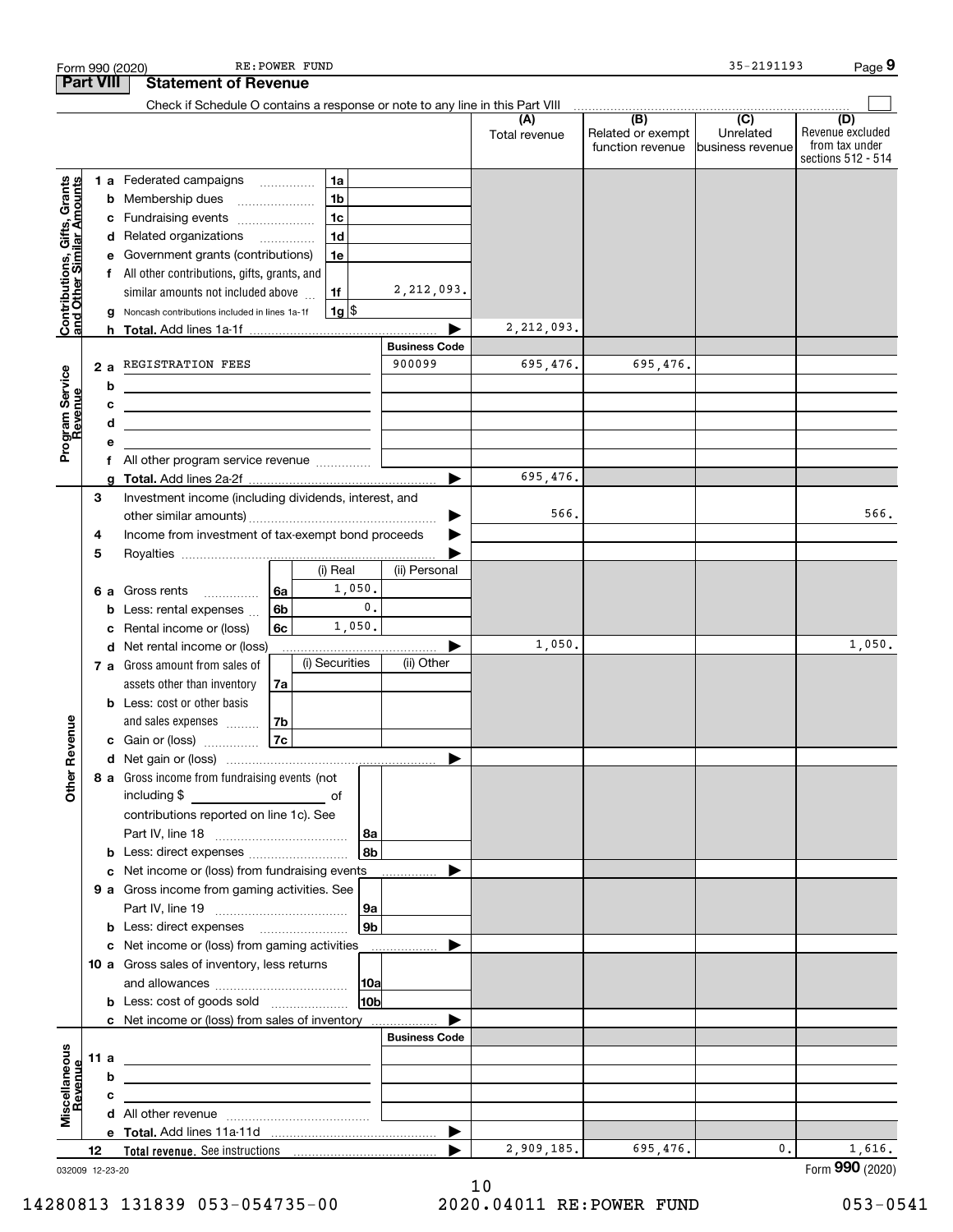Form 990 (2020) RE: POWER FUND 35-2191193 RE: POWER FUND

|              | Section 501(c)(3) and 501(c)(4) organizations must complete all columns. All other organizations must complete column (A).                                                                                                                                                                                                                                                                                                                                                         |                       |                                    |                                           |                                |
|--------------|------------------------------------------------------------------------------------------------------------------------------------------------------------------------------------------------------------------------------------------------------------------------------------------------------------------------------------------------------------------------------------------------------------------------------------------------------------------------------------|-----------------------|------------------------------------|-------------------------------------------|--------------------------------|
|              | Check if Schedule O contains a response or note to any line in this Part IX.                                                                                                                                                                                                                                                                                                                                                                                                       |                       |                                    |                                           | $\overline{\mathbf{x}}$        |
|              | Do not include amounts reported on lines 6b,<br>7b, 8b, 9b, and 10b of Part VIII.                                                                                                                                                                                                                                                                                                                                                                                                  | (A)<br>Total expenses | (B)<br>Program service<br>expenses | (C)<br>Management and<br>general expenses | (D)<br>Fundraising<br>expenses |
| 1.           | Grants and other assistance to domestic organizations                                                                                                                                                                                                                                                                                                                                                                                                                              |                       |                                    |                                           |                                |
|              | and domestic governments. See Part IV, line 21                                                                                                                                                                                                                                                                                                                                                                                                                                     | 250,000.              | 250,000.                           |                                           |                                |
| $\mathbf{2}$ | Grants and other assistance to domestic                                                                                                                                                                                                                                                                                                                                                                                                                                            |                       |                                    |                                           |                                |
|              | individuals. See Part IV, line 22                                                                                                                                                                                                                                                                                                                                                                                                                                                  |                       |                                    |                                           |                                |
| 3            | Grants and other assistance to foreign                                                                                                                                                                                                                                                                                                                                                                                                                                             |                       |                                    |                                           |                                |
|              | organizations, foreign governments, and foreign                                                                                                                                                                                                                                                                                                                                                                                                                                    |                       |                                    |                                           |                                |
|              | individuals. See Part IV, lines 15 and 16                                                                                                                                                                                                                                                                                                                                                                                                                                          |                       |                                    |                                           |                                |
| 4            | Benefits paid to or for members                                                                                                                                                                                                                                                                                                                                                                                                                                                    |                       |                                    |                                           |                                |
| 5            | Compensation of current officers, directors,                                                                                                                                                                                                                                                                                                                                                                                                                                       |                       |                                    |                                           |                                |
|              | trustees, and key employees                                                                                                                                                                                                                                                                                                                                                                                                                                                        | 159,216.              | 79,609.                            | 31,842.                                   | 47,765.                        |
| 6            | Compensation not included above to disqualified                                                                                                                                                                                                                                                                                                                                                                                                                                    |                       |                                    |                                           |                                |
|              | persons (as defined under section 4958(f)(1)) and                                                                                                                                                                                                                                                                                                                                                                                                                                  |                       |                                    |                                           |                                |
|              | persons described in section 4958(c)(3)(B)                                                                                                                                                                                                                                                                                                                                                                                                                                         |                       |                                    |                                           |                                |
| 7            |                                                                                                                                                                                                                                                                                                                                                                                                                                                                                    | 747,507.              | 336,945.                           | 248,541.                                  | 162,021.                       |
| 8            | Pension plan accruals and contributions (include                                                                                                                                                                                                                                                                                                                                                                                                                                   |                       |                                    |                                           |                                |
|              | section 401(k) and 403(b) employer contributions)                                                                                                                                                                                                                                                                                                                                                                                                                                  | 14,325.               | 6,098.                             | 5,728.                                    | 2,499.                         |
| 9            |                                                                                                                                                                                                                                                                                                                                                                                                                                                                                    | 72,647.               | 32,759.                            | 24,120.                                   | 15,768.                        |
| 10           |                                                                                                                                                                                                                                                                                                                                                                                                                                                                                    | 68,997.               | 31,621.                            | 21,541.                                   | 15,835.                        |
| 11           | Fees for services (nonemployees):                                                                                                                                                                                                                                                                                                                                                                                                                                                  |                       |                                    |                                           |                                |
| a            |                                                                                                                                                                                                                                                                                                                                                                                                                                                                                    |                       |                                    |                                           |                                |
| b            |                                                                                                                                                                                                                                                                                                                                                                                                                                                                                    | 9,190.                | 4,212.                             | 2,869.                                    | 2,109.                         |
|              |                                                                                                                                                                                                                                                                                                                                                                                                                                                                                    | 37,382.               | 17,132.                            | 11,671.                                   | 8,579.                         |
| d            |                                                                                                                                                                                                                                                                                                                                                                                                                                                                                    |                       |                                    |                                           |                                |
| е            | Professional fundraising services. See Part IV, line 17                                                                                                                                                                                                                                                                                                                                                                                                                            |                       |                                    |                                           |                                |
| f            | Investment management fees                                                                                                                                                                                                                                                                                                                                                                                                                                                         |                       |                                    |                                           |                                |
| g            | Other. (If line 11g amount exceeds 10% of line 25,                                                                                                                                                                                                                                                                                                                                                                                                                                 |                       |                                    |                                           |                                |
|              | column (A) amount, list line 11g expenses on Sch O.)                                                                                                                                                                                                                                                                                                                                                                                                                               | 372,612.              | 314, 451.                          | 33,520.                                   | 24,641.                        |
| 12           |                                                                                                                                                                                                                                                                                                                                                                                                                                                                                    |                       |                                    |                                           |                                |
| 13           |                                                                                                                                                                                                                                                                                                                                                                                                                                                                                    | 85,573.               | 34,945.                            | 23,798.                                   | 26,830.                        |
| 14           |                                                                                                                                                                                                                                                                                                                                                                                                                                                                                    | 61,218.               | 28,056.                            | 19, 112.                                  | 14,050.                        |
| 15           |                                                                                                                                                                                                                                                                                                                                                                                                                                                                                    |                       |                                    |                                           |                                |
| 16           |                                                                                                                                                                                                                                                                                                                                                                                                                                                                                    | 21,785.               | 9,984.                             | 6,801.                                    | 5,000.                         |
| 17           | $\begin{minipage}{0.5\textwidth} \centering \begin{tabular}{ c c c c } \hline \textbf{Travel} & \textbf{if} & \textbf{if} & \textbf{if} \\ \hline \textbf{if} & \textbf{if} & \textbf{if} \\ \hline \textbf{if} & \textbf{if} & \textbf{if} \\ \hline \textbf{if} & \textbf{if} & \textbf{if} \\ \hline \textbf{if} & \textbf{if} & \textbf{if} \\ \hline \textbf{if} & \textbf{if} & \textbf{if} \\ \hline \textbf{if} & \textbf{if} & \textbf{if} \\ \hline \textbf{if} & \text$ | 5,690.                |                                    | 4,923.                                    | 767.                           |
| 18           | Payments of travel or entertainment expenses                                                                                                                                                                                                                                                                                                                                                                                                                                       |                       |                                    |                                           |                                |
|              | for any federal, state, or local public officials                                                                                                                                                                                                                                                                                                                                                                                                                                  |                       |                                    |                                           |                                |
| 19           | Conferences, conventions, and meetings                                                                                                                                                                                                                                                                                                                                                                                                                                             |                       |                                    |                                           |                                |
| 20           | Interest                                                                                                                                                                                                                                                                                                                                                                                                                                                                           |                       |                                    |                                           |                                |
| 21           |                                                                                                                                                                                                                                                                                                                                                                                                                                                                                    |                       |                                    |                                           |                                |
| 22           | Depreciation, depletion, and amortization                                                                                                                                                                                                                                                                                                                                                                                                                                          | 33,229.               | 15,229.                            | 10,374.                                   | 7,626.                         |
| 23           | Insurance                                                                                                                                                                                                                                                                                                                                                                                                                                                                          | 10,776.               | 4,939.                             | 3,364.                                    | 2,473.                         |
| 24           | Other expenses. Itemize expenses not covered<br>above (List miscellaneous expenses on line 24e. If<br>line 24e amount exceeds 10% of line 25, column (A)<br>amount, list line 24e expenses on Schedule O.)                                                                                                                                                                                                                                                                         |                       |                                    |                                           |                                |
| a            | TRAINING EXPENSES                                                                                                                                                                                                                                                                                                                                                                                                                                                                  | 165,394.              | 165,394.                           |                                           |                                |
|              | STAFF TRAINING & DEVELO                                                                                                                                                                                                                                                                                                                                                                                                                                                            | 37,942.               | 17,389.                            | 11,845.                                   | 8,708.                         |
|              | EQUIPMENT RENTAL                                                                                                                                                                                                                                                                                                                                                                                                                                                                   | 4,145.                | 1,900.                             | 1,294.                                    | 951.                           |
| d            |                                                                                                                                                                                                                                                                                                                                                                                                                                                                                    |                       |                                    |                                           |                                |
| е            | All other expenses                                                                                                                                                                                                                                                                                                                                                                                                                                                                 |                       |                                    |                                           |                                |
| 25           | Total functional expenses. Add lines 1 through 24e                                                                                                                                                                                                                                                                                                                                                                                                                                 | 2, 157, 628.          | 1,350,663.                         | 461, 343.                                 | 345,622.                       |
| 26           | Joint costs. Complete this line only if the organization                                                                                                                                                                                                                                                                                                                                                                                                                           |                       |                                    |                                           |                                |
|              | reported in column (B) joint costs from a combined                                                                                                                                                                                                                                                                                                                                                                                                                                 |                       |                                    |                                           |                                |
|              | educational campaign and fundraising solicitation.                                                                                                                                                                                                                                                                                                                                                                                                                                 |                       |                                    |                                           |                                |
|              | Check here $\blacktriangleright$<br>if following SOP 98-2 (ASC 958-720)                                                                                                                                                                                                                                                                                                                                                                                                            |                       |                                    |                                           |                                |

032010 12-23-20

Form 990 (2020)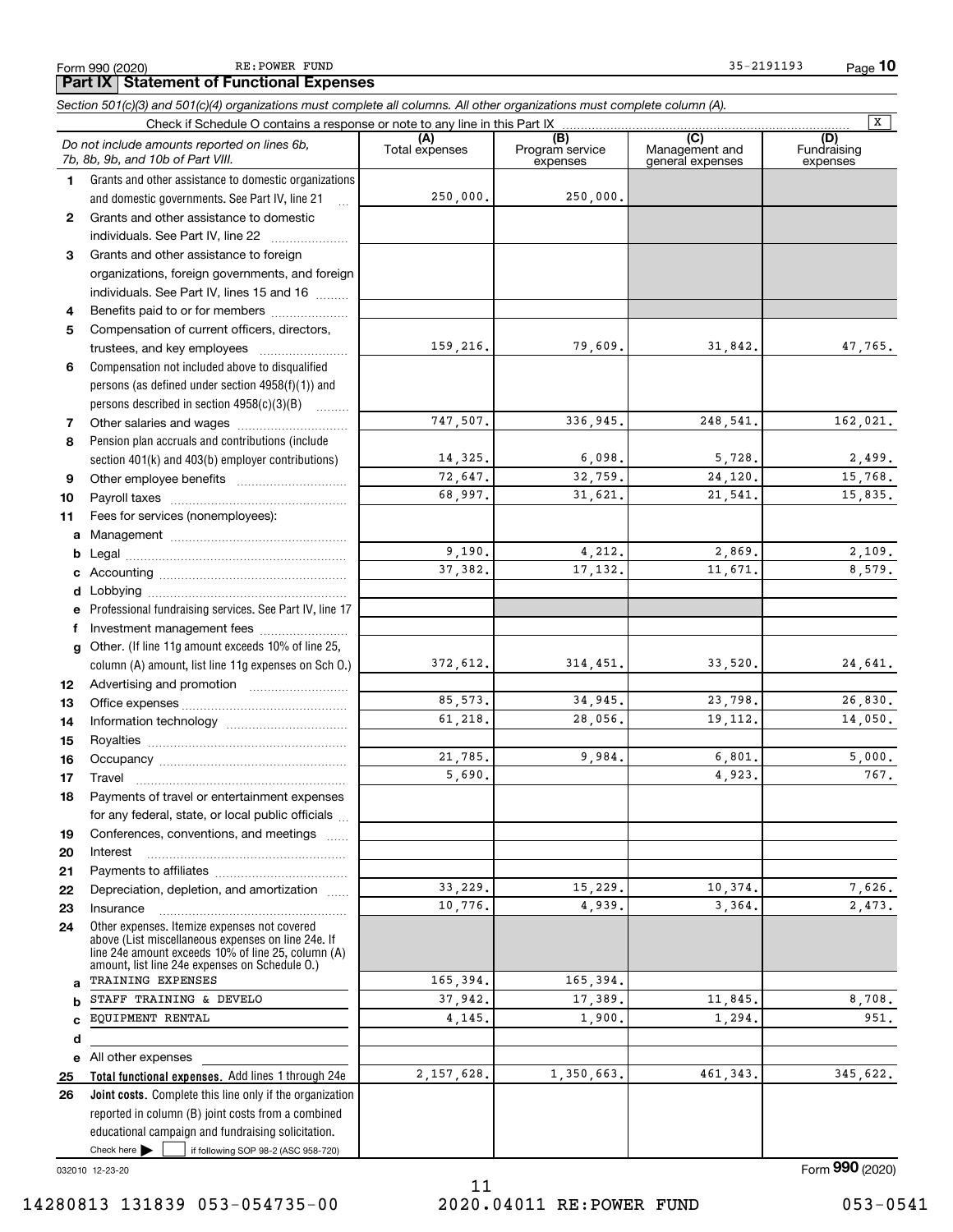Part X | Balance Sheet

Form 990 (2020) RE:POWER FUND 35-2191193 Page Page 11 RE: POWER FUND 35-2191193

|                             |          |                                                                                                                                                                                                                               | (A)<br>Beginning of year |                          | (B)<br>End of year          |
|-----------------------------|----------|-------------------------------------------------------------------------------------------------------------------------------------------------------------------------------------------------------------------------------|--------------------------|--------------------------|-----------------------------|
|                             | 1        |                                                                                                                                                                                                                               | 1,614,418.               | 1                        | 3, 161, 164.                |
|                             | 2        |                                                                                                                                                                                                                               |                          | 2                        |                             |
|                             | 3        |                                                                                                                                                                                                                               | 791,733.                 | 3                        | 79,017.                     |
|                             | 4        |                                                                                                                                                                                                                               | 47,635.                  | 4                        | 19,000.                     |
|                             | 5        | Loans and other receivables from any current or former officer, director,                                                                                                                                                     |                          |                          |                             |
|                             |          | trustee, key employee, creator or founder, substantial contributor, or 35%                                                                                                                                                    |                          |                          |                             |
|                             |          | controlled entity or family member of any of these persons                                                                                                                                                                    |                          | 5                        |                             |
|                             | 6        | Loans and other receivables from other disqualified persons (as defined                                                                                                                                                       |                          |                          |                             |
|                             |          | under section 4958(f)(1)), and persons described in section 4958(c)(3)(B)                                                                                                                                                     | $\ldots$                 | 6                        |                             |
|                             | 7        |                                                                                                                                                                                                                               |                          | $\overline{\phantom{a}}$ |                             |
| Assets                      | 8        |                                                                                                                                                                                                                               |                          | 8                        |                             |
|                             | 9        | Prepaid expenses and deferred charges                                                                                                                                                                                         |                          | 9                        | 51.                         |
|                             |          | <b>10a</b> Land, buildings, and equipment: cost or other                                                                                                                                                                      |                          |                          |                             |
|                             |          | basis. Complete Part VI of Schedule D  10a                                                                                                                                                                                    |                          |                          |                             |
|                             |          |                                                                                                                                                                                                                               |                          | 10 <sub>c</sub>          |                             |
|                             | 11       |                                                                                                                                                                                                                               |                          | 11                       |                             |
|                             | 12       |                                                                                                                                                                                                                               |                          | 12                       |                             |
|                             | 13       |                                                                                                                                                                                                                               |                          | 13                       |                             |
|                             | 14       |                                                                                                                                                                                                                               |                          | 14                       |                             |
|                             | 15       |                                                                                                                                                                                                                               |                          | 15                       |                             |
|                             | 16       | <b>Total assets.</b> Add lines 1 through 15 (must equal line 33) <i></i>                                                                                                                                                      | 2,453,786.               | 16                       | 3, 259, 232.                |
|                             | 17       |                                                                                                                                                                                                                               | 101.                     | 17                       | 41,069.                     |
|                             | 18       |                                                                                                                                                                                                                               |                          | 18                       |                             |
|                             | 19       | Deferred revenue manual contracts and contracts and contracts are contracted and contracts are contracted and contract are contracted and contract are contracted and contract are contracted and contract are contracted and |                          | 19                       | 300.                        |
|                             | 20       |                                                                                                                                                                                                                               |                          | 20                       |                             |
|                             | 21       | Escrow or custodial account liability. Complete Part IV of Schedule D                                                                                                                                                         |                          | 21                       |                             |
|                             | 22       | Loans and other payables to any current or former officer, director,                                                                                                                                                          |                          |                          |                             |
| Liabilities                 |          | trustee, key employee, creator or founder, substantial contributor, or 35%                                                                                                                                                    |                          |                          |                             |
|                             |          |                                                                                                                                                                                                                               |                          | 22                       |                             |
|                             | 23       |                                                                                                                                                                                                                               |                          | 23                       |                             |
|                             | 24       | Unsecured notes and loans payable to unrelated third parties                                                                                                                                                                  |                          | 24                       |                             |
|                             | 25       | Other liabilities (including federal income tax, payables to related third                                                                                                                                                    |                          |                          |                             |
|                             |          | parties, and other liabilities not included on lines 17-24). Complete Part X                                                                                                                                                  |                          |                          |                             |
|                             |          | of Schedule D                                                                                                                                                                                                                 | 250,820.<br>250,921.     | 25                       | 263,441.<br>304,810.        |
|                             | 26       | Total liabilities. Add lines 17 through 25                                                                                                                                                                                    |                          | 26                       |                             |
|                             |          | Organizations that follow FASB ASC 958, check here $\blacktriangleright \begin{array}{c} \perp X \end{array}$                                                                                                                 |                          |                          |                             |
|                             |          | and complete lines 27, 28, 32, and 33.                                                                                                                                                                                        | 625,418.                 | 27                       | 2,109,921.                  |
|                             | 27<br>28 |                                                                                                                                                                                                                               | 1,577,447.               | 28                       | 844,501.                    |
|                             |          | Organizations that do not follow FASB ASC 958, check here $\blacktriangleright$                                                                                                                                               |                          |                          |                             |
| Net Assets or Fund Balances |          | and complete lines 29 through 33.                                                                                                                                                                                             |                          |                          |                             |
|                             | 29       |                                                                                                                                                                                                                               |                          | 29                       |                             |
|                             | 30       | Paid-in or capital surplus, or land, building, or equipment fund                                                                                                                                                              |                          | 30                       |                             |
|                             | 31       | Retained earnings, endowment, accumulated income, or other funds                                                                                                                                                              |                          | 31                       |                             |
|                             | 32       | Total net assets or fund balances                                                                                                                                                                                             | 2,202,865.               | 32                       | 2,954,422.                  |
|                             | 33       |                                                                                                                                                                                                                               | 2,453,786.               | 33                       | 3, 259, 232.                |
|                             |          |                                                                                                                                                                                                                               |                          |                          | $F_{\text{orm}}$ 990 (2020) |

032011 12-23-20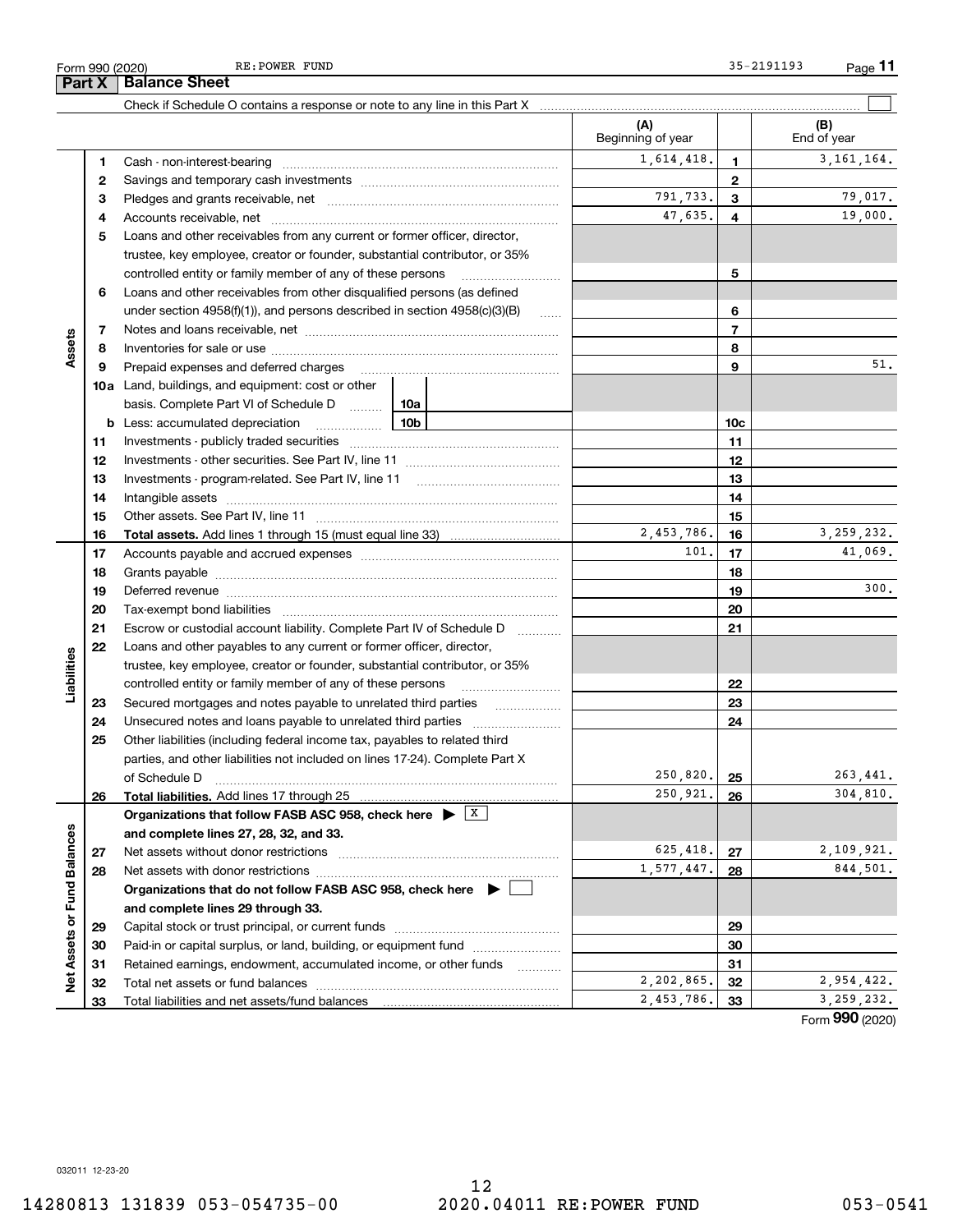|    | RE: POWER FUND<br>Form 990 (2020)                                                                                                                                                                                              | 35-2191193     |                |            | Page $12$      |  |  |
|----|--------------------------------------------------------------------------------------------------------------------------------------------------------------------------------------------------------------------------------|----------------|----------------|------------|----------------|--|--|
|    | <b>Reconciliation of Net Assets</b><br>Part XI                                                                                                                                                                                 |                |                |            |                |  |  |
|    |                                                                                                                                                                                                                                |                |                |            |                |  |  |
|    |                                                                                                                                                                                                                                |                |                |            |                |  |  |
| 1  | Total revenue (must equal Part VIII, column (A), line 12)                                                                                                                                                                      | 1              |                | 2,909,185. |                |  |  |
| 2  |                                                                                                                                                                                                                                | $\mathbf{2}$   |                | 2,157,628. |                |  |  |
| з  | Revenue less expenses. Subtract line 2 from line 1                                                                                                                                                                             | 3              |                |            | 751,557.       |  |  |
| 4  | 4                                                                                                                                                                                                                              |                |                |            |                |  |  |
| 5  | Net unrealized gains (losses) on investments                                                                                                                                                                                   | 5              |                |            |                |  |  |
| 6  | Donated services and use of facilities [111] Donated and the service of facilities [11] Donated services and use of facilities [11] Donated and the service of the service of the service of the service of the service of the | 6              |                |            |                |  |  |
| 7  | Investment expenses www.communication.communication.com/www.communication.com/www.communication.com                                                                                                                            | $\overline{7}$ |                |            |                |  |  |
| 8  | Prior period adjustments                                                                                                                                                                                                       | 8              |                |            |                |  |  |
| 9  | Other changes in net assets or fund balances (explain on Schedule O)                                                                                                                                                           | $\mathbf{Q}$   |                |            | $\mathbf{0}$ . |  |  |
| 10 | Net assets or fund balances at end of year. Combine lines 3 through 9 (must equal Part X, line 32,                                                                                                                             |                |                |            |                |  |  |
|    | column (B))                                                                                                                                                                                                                    | 10             |                | 2,954,422. |                |  |  |
|    | Part XII Financial Statements and Reporting                                                                                                                                                                                    |                |                |            |                |  |  |
|    |                                                                                                                                                                                                                                |                |                |            |                |  |  |
|    |                                                                                                                                                                                                                                |                |                | <b>Yes</b> | No             |  |  |
| 1  | $X \vert$ Accrual<br>Accounting method used to prepare the Form 990: <u>II</u> Cash<br>Other                                                                                                                                   |                |                |            |                |  |  |
|    | If the organization changed its method of accounting from a prior year or checked "Other," explain in Schedule O.                                                                                                              |                |                |            |                |  |  |
|    | 2a Were the organization's financial statements compiled or reviewed by an independent accountant?                                                                                                                             |                | 2a             |            | х              |  |  |
|    | If "Yes," check a box below to indicate whether the financial statements for the year were compiled or reviewed on a                                                                                                           |                |                |            |                |  |  |
|    | separate basis, consolidated basis, or both:                                                                                                                                                                                   |                |                |            |                |  |  |
|    | Separate basis<br><b>Consolidated basis</b><br>Both consolidated and separate basis                                                                                                                                            |                |                |            |                |  |  |
|    | <b>b</b> Were the organization's financial statements audited by an independent accountant?                                                                                                                                    |                | 2 <sub>b</sub> | х          |                |  |  |
|    | If "Yes," check a box below to indicate whether the financial statements for the year were audited on a separate basis,                                                                                                        |                |                |            |                |  |  |
|    | consolidated basis, or both:                                                                                                                                                                                                   |                |                |            |                |  |  |
|    | $X$ Consolidated basis<br>Separate basis<br>Both consolidated and separate basis                                                                                                                                               |                |                |            |                |  |  |
|    | c If "Yes" to line 2a or 2b, does the organization have a committee that assumes responsibility for oversight of the audit,                                                                                                    |                |                |            |                |  |  |
|    | review, or compilation of its financial statements and selection of an independent accountant?                                                                                                                                 |                | 2c             | х          |                |  |  |
|    | If the organization changed either its oversight process or selection process during the tax year, explain on Schedule O.                                                                                                      |                |                |            |                |  |  |
|    | 3a As a result of a federal award, was the organization required to undergo an audit or audits as set forth in the Single Audit                                                                                                |                |                |            |                |  |  |
|    |                                                                                                                                                                                                                                |                | 3a             |            | х              |  |  |
|    | b If "Yes," did the organization undergo the required audit or audits? If the organization did not undergo the required audit                                                                                                  |                |                |            |                |  |  |
|    | or audits, explain why on Schedule O and describe any steps taken to undergo such audits                                                                                                                                       |                | 3b             | <b>nnn</b> |                |  |  |

Form 990 (2020)

032012 12-23-20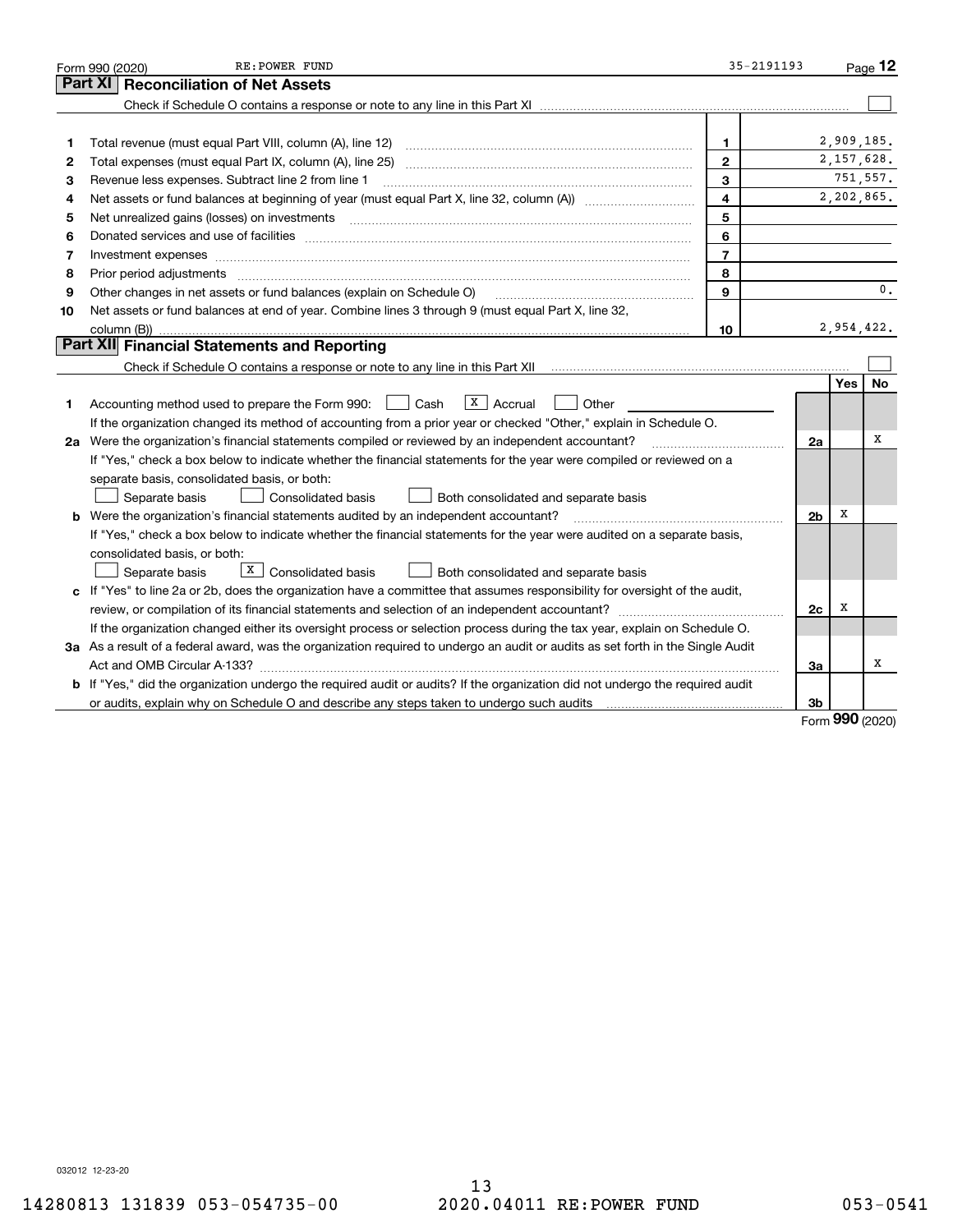| <b>SCHEDULE A</b> |
|-------------------|
|-------------------|

| (Form 990 or 990-EZ) |  |  |  |  |
|----------------------|--|--|--|--|
|----------------------|--|--|--|--|

Department of the Treasury Internal Revenue Service

Public Charity Status and Public Support |

Complete if the organization is a section 501(c)(3) organization or a section 4947(a)(1) nonexempt charitable trust. | Attach to Form 990 or Form 990-EZ.  $\blacktriangleright$  Go to ww

| ww.irs.gov/Form990 for instructions and the latest information. |
|-----------------------------------------------------------------|
|-----------------------------------------------------------------|

| OMB No. 1545-0047                   |
|-------------------------------------|
| 020                                 |
| <b>Open to Public</b><br>Inspection |

|        |   | Name of the organization                                                                                                                     |                | ad to www.mo.gov/rommood for modiabliorum and the rated; mnormation, |     |                                 |                            |  | <b>Employer identification number</b> |  |  |
|--------|---|----------------------------------------------------------------------------------------------------------------------------------------------|----------------|----------------------------------------------------------------------|-----|---------------------------------|----------------------------|--|---------------------------------------|--|--|
|        |   |                                                                                                                                              | RE: POWER FUND |                                                                      |     |                                 |                            |  | 35-2191193                            |  |  |
| Part I |   | Reason for Public Charity Status. (All organizations must complete this part.) See instructions.                                             |                |                                                                      |     |                                 |                            |  |                                       |  |  |
|        |   | The organization is not a private foundation because it is: (For lines 1 through 12, check only one box.)                                    |                |                                                                      |     |                                 |                            |  |                                       |  |  |
| 1      |   | A church, convention of churches, or association of churches described in section $170(b)(1)(A)(i)$ .                                        |                |                                                                      |     |                                 |                            |  |                                       |  |  |
| 2      |   | A school described in section 170(b)(1)(A)(ii). (Attach Schedule E (Form 990 or 990-EZ).)                                                    |                |                                                                      |     |                                 |                            |  |                                       |  |  |
| 3      |   | A hospital or a cooperative hospital service organization described in section 170(b)(1)(A)(iii).                                            |                |                                                                      |     |                                 |                            |  |                                       |  |  |
| 4      |   | A medical research organization operated in conjunction with a hospital described in section 170(b)(1)(A)(iii). Enter the hospital's name,   |                |                                                                      |     |                                 |                            |  |                                       |  |  |
|        |   | city, and state:                                                                                                                             |                |                                                                      |     |                                 |                            |  |                                       |  |  |
| 5      |   | An organization operated for the benefit of a college or university owned or operated by a governmental unit described in                    |                |                                                                      |     |                                 |                            |  |                                       |  |  |
|        |   | section 170(b)(1)(A)(iv). (Complete Part II.)                                                                                                |                |                                                                      |     |                                 |                            |  |                                       |  |  |
| 6      |   | A federal, state, or local government or governmental unit described in section 170(b)(1)(A)(v).                                             |                |                                                                      |     |                                 |                            |  |                                       |  |  |
| 7      | X | An organization that normally receives a substantial part of its support from a governmental unit or from the general public described in    |                |                                                                      |     |                                 |                            |  |                                       |  |  |
|        |   | section 170(b)(1)(A)(vi). (Complete Part II.)                                                                                                |                |                                                                      |     |                                 |                            |  |                                       |  |  |
| 8      |   | A community trust described in section 170(b)(1)(A)(vi). (Complete Part II.)                                                                 |                |                                                                      |     |                                 |                            |  |                                       |  |  |
| 9      |   | An agricultural research organization described in section 170(b)(1)(A)(ix) operated in conjunction with a land-grant college                |                |                                                                      |     |                                 |                            |  |                                       |  |  |
|        |   | or university or a non-land-grant college of agriculture (see instructions). Enter the name, city, and state of the college or               |                |                                                                      |     |                                 |                            |  |                                       |  |  |
|        |   | university:                                                                                                                                  |                |                                                                      |     |                                 |                            |  |                                       |  |  |
| 10     |   | An organization that normally receives (1) more than 33 1/3% of its support from contributions, membership fees, and gross receipts from     |                |                                                                      |     |                                 |                            |  |                                       |  |  |
|        |   | activities related to its exempt functions, subject to certain exceptions; and (2) no more than 33 1/3% of its support from gross investment |                |                                                                      |     |                                 |                            |  |                                       |  |  |
|        |   | income and unrelated business taxable income (less section 511 tax) from businesses acquired by the organization after June 30, 1975.        |                |                                                                      |     |                                 |                            |  |                                       |  |  |
|        |   | See section 509(a)(2). (Complete Part III.)                                                                                                  |                |                                                                      |     |                                 |                            |  |                                       |  |  |
| 11     |   | An organization organized and operated exclusively to test for public safety. See section 509(a)(4).                                         |                |                                                                      |     |                                 |                            |  |                                       |  |  |
| 12     |   | An organization organized and operated exclusively for the benefit of, to perform the functions of, or to carry out the purposes of one or   |                |                                                                      |     |                                 |                            |  |                                       |  |  |
|        |   | more publicly supported organizations described in section 509(a)(1) or section 509(a)(2). See section 509(a)(3). Check the box in           |                |                                                                      |     |                                 |                            |  |                                       |  |  |
|        |   | lines 12a through 12d that describes the type of supporting organization and complete lines 12e, 12f, and 12g.                               |                |                                                                      |     |                                 |                            |  |                                       |  |  |
| a      |   | Type I. A supporting organization operated, supervised, or controlled by its supported organization(s), typically by giving                  |                |                                                                      |     |                                 |                            |  |                                       |  |  |
|        |   | the supported organization(s) the power to regularly appoint or elect a majority of the directors or trustees of the supporting              |                |                                                                      |     |                                 |                            |  |                                       |  |  |
|        |   | organization. You must complete Part IV, Sections A and B.                                                                                   |                |                                                                      |     |                                 |                            |  |                                       |  |  |
| b      |   | Type II. A supporting organization supervised or controlled in connection with its supported organization(s), by having                      |                |                                                                      |     |                                 |                            |  |                                       |  |  |
|        |   | control or management of the supporting organization vested in the same persons that control or manage the supported                         |                |                                                                      |     |                                 |                            |  |                                       |  |  |
|        |   | organization(s). You must complete Part IV, Sections A and C.                                                                                |                |                                                                      |     |                                 |                            |  |                                       |  |  |
| с      |   | Type III functionally integrated. A supporting organization operated in connection with, and functionally integrated with,                   |                |                                                                      |     |                                 |                            |  |                                       |  |  |
|        |   | its supported organization(s) (see instructions). You must complete Part IV, Sections A, D, and E.                                           |                |                                                                      |     |                                 |                            |  |                                       |  |  |
| d      |   | Type III non-functionally integrated. A supporting organization operated in connection with its supported organization(s)                    |                |                                                                      |     |                                 |                            |  |                                       |  |  |
|        |   | that is not functionally integrated. The organization generally must satisfy a distribution requirement and an attentiveness                 |                |                                                                      |     |                                 |                            |  |                                       |  |  |
|        |   | requirement (see instructions). You must complete Part IV, Sections A and D, and Part V.                                                     |                |                                                                      |     |                                 |                            |  |                                       |  |  |
| е      |   | Check this box if the organization received a written determination from the IRS that it is a Type I, Type II, Type III                      |                |                                                                      |     |                                 |                            |  |                                       |  |  |
|        |   | functionally integrated, or Type III non-functionally integrated supporting organization.                                                    |                |                                                                      |     |                                 |                            |  |                                       |  |  |
| f      |   | Enter the number of supported organizations                                                                                                  |                |                                                                      |     |                                 |                            |  |                                       |  |  |
| g      |   | Provide the following information about the supported organization(s).<br>(i) Name of supported                                              | (ii) EIN       | (iii) Type of organization                                           |     | (iv) Is the organization listed | (v) Amount of monetary     |  | (vi) Amount of other                  |  |  |
|        |   | organization                                                                                                                                 |                | (described on lines 1-10                                             |     | in your governing document?     | support (see instructions) |  | support (see instructions)            |  |  |
|        |   |                                                                                                                                              |                | above (see instructions))                                            | Yes | No                              |                            |  |                                       |  |  |
|        |   |                                                                                                                                              |                |                                                                      |     |                                 |                            |  |                                       |  |  |
|        |   |                                                                                                                                              |                |                                                                      |     |                                 |                            |  |                                       |  |  |
|        |   |                                                                                                                                              |                |                                                                      |     |                                 |                            |  |                                       |  |  |
|        |   |                                                                                                                                              |                |                                                                      |     |                                 |                            |  |                                       |  |  |
|        |   |                                                                                                                                              |                |                                                                      |     |                                 |                            |  |                                       |  |  |
|        |   |                                                                                                                                              |                |                                                                      |     |                                 |                            |  |                                       |  |  |
|        |   |                                                                                                                                              |                |                                                                      |     |                                 |                            |  |                                       |  |  |

**Total** 

LHA For Paperwork Reduction Act Notice, see the Instructions for Form 990 or 990-EZ. 032021 01-25-21 Schedule A (Form 990 or 990-EZ) 2020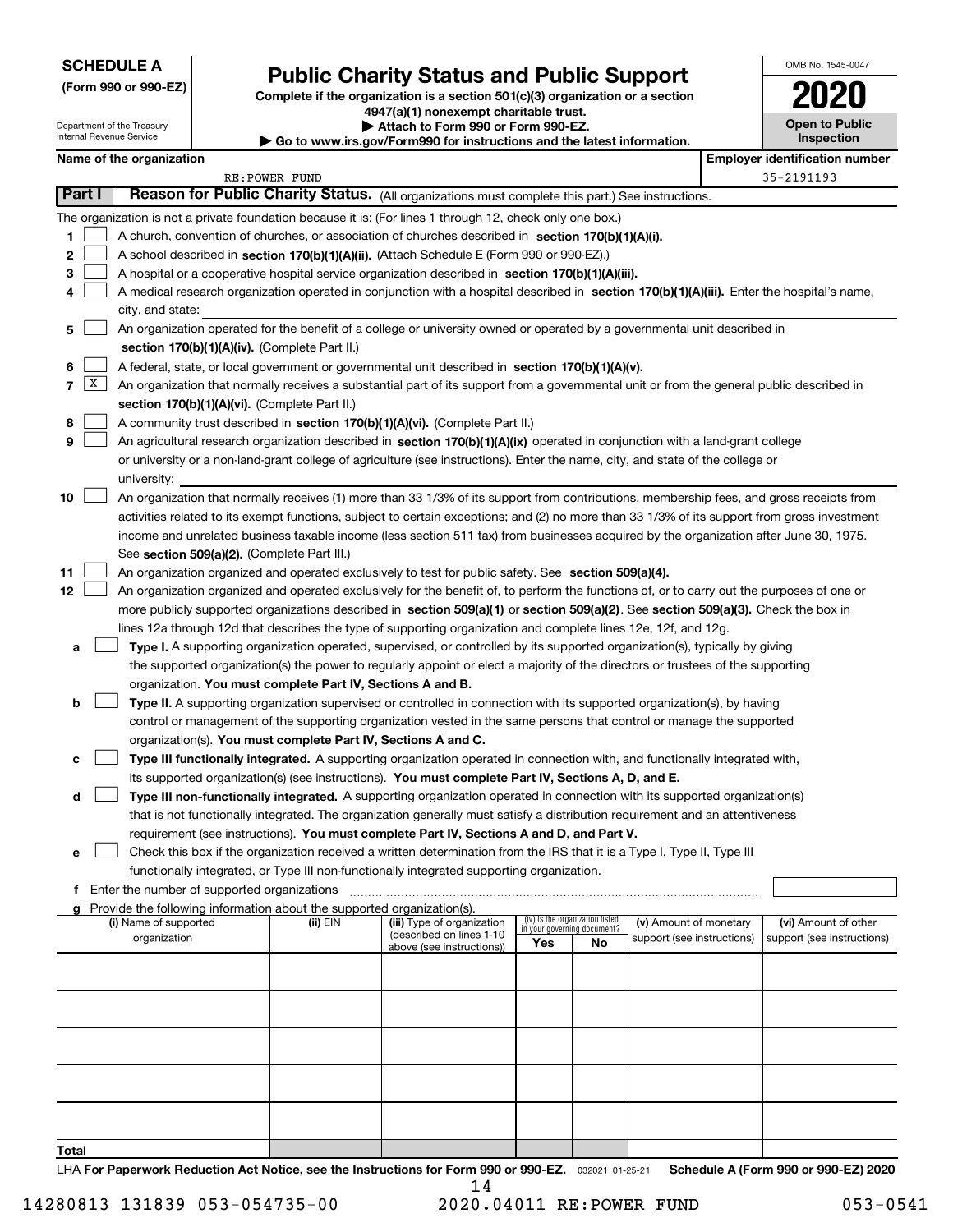#### Schedule A (Form 990 or 990-EZ) 2020 RE: POWER FUND 35-2191193 Page

Page 2

(Complete only if you checked the box on line 5, 7, or 8 of Part I or if the organization failed to qualify under Part III. If the organization fails to qualify under the tests listed below, please complete Part III.) Part II | Support Schedule for Organizations Described in Sections 170(b)(1)(A)(iv) and 170(b)(1)(A)(vi)

| Calendar year (or fiscal year beginning in)<br>$(d)$ 2019<br>(a) 2016<br>(b) 2017<br>$(c)$ 2018<br>(e) 2020<br>(f) Total<br>1 Gifts, grants, contributions, and<br>membership fees received. (Do not<br>2,212,093.<br>1,811,400.<br>4, 115, 681.<br>1, 112, 250.<br>1,949,747.<br>11, 201, 171.<br>include any "unusual grants.")<br>2 Tax revenues levied for the organ-<br>ization's benefit and either paid to<br>or expended on its behalf<br>3 The value of services or facilities<br>furnished by a governmental unit to<br>the organization without charge<br>1,811,400.<br>4, 115, 681.<br>1, 112, 250.<br>1,949,747.<br>2,212,093.<br>11, 201, 171.<br>4 Total. Add lines 1 through 3<br>The portion of total contributions<br>5.<br>by each person (other than a<br>governmental unit or publicly<br>supported organization) included<br>on line 1 that exceeds 2% of the<br>amount shown on line 11,<br>column (f)<br>6, 505, 836.<br>4,695,335.<br>6 Public support. Subtract line 5 from line 4.<br><b>Section B. Total Support</b><br>(a) 2016<br>(b) 2017<br>$(c)$ 2018<br>$(d)$ 2019<br>(e) 2020<br>(f) Total<br>Calendar year (or fiscal year beginning in) $\blacktriangleright$<br>1,811,400.<br>4.115.681.<br>1, 112, 250.<br>1,949,747.<br>2,212,093.<br>11, 201, 171.<br><b>7</b> Amounts from line 4<br>8 Gross income from interest,<br>dividends, payments received on<br>securities loans, rents, royalties,<br>22.<br>2,345.<br>1,668.<br>1,500.<br>1,616.<br>7,151.<br>and income from similar sources<br><b>9</b> Net income from unrelated business<br>activities, whether or not the<br>business is regularly carried on<br>10 Other income. Do not include gain<br>or loss from the sale of capital<br>assets (Explain in Part VI.)<br>11,208,322.<br>11 Total support. Add lines 7 through 10<br>2,753,167.<br>12<br>12 Gross receipts from related activities, etc. (see instructions)<br>13 First 5 years. If the Form 990 is for the organization's first, second, third, fourth, or fifth tax year as a section 501(c)(3)<br>organization, check this box and stop here manufactured and content to the state of the state of the state of<br><b>Section C. Computation of Public Support Percentage</b><br>41.89<br>14<br>14 Public support percentage for 2020 (line 6, column (f), divided by line 11, column (f) <i>marroummaname</i><br>%<br>28.71<br>15<br>%<br>15 Public support percentage from 2019 Schedule A, Part II, line 14<br>16a 33 1/3% support test - 2020. If the organization did not check the box on line 13, and line 14 is 33 1/3% or more, check this box and<br>  x  <br>stop here. The organization qualifies as a publicly supported organization<br>b 33 1/3% support test - 2019. If the organization did not check a box on line 13 or 16a, and line 15 is 33 1/3% or more, check this box<br>and stop here. The organization qualifies as a publicly supported organization<br>17a 10% -facts-and-circumstances test - 2020. If the organization did not check a box on line 13, 16a, or 16b, and line 14 is 10% or more,<br>and if the organization meets the facts-and-circumstances test, check this box and stop here. Explain in Part VI how the organization<br>meets the facts-and-circumstances test. The organization qualifies as a publicly supported organization<br><b>b 10% -facts-and-circumstances test - 2019.</b> If the organization did not check a box on line 13, 16a, 16b, or 17a, and line 15 is 10% or<br>more, and if the organization meets the facts-and-circumstances test, check this box and stop here. Explain in Part VI how the<br>organization meets the facts-and-circumstances test. The organization qualifies as a publicly supported organization<br>Private foundation. If the organization did not check a box on line 13, 16a, 16b, 17a, or 17b, check this box and see instructions<br>18 | <b>Section A. Public Support</b> |  |  |  |
|------------------------------------------------------------------------------------------------------------------------------------------------------------------------------------------------------------------------------------------------------------------------------------------------------------------------------------------------------------------------------------------------------------------------------------------------------------------------------------------------------------------------------------------------------------------------------------------------------------------------------------------------------------------------------------------------------------------------------------------------------------------------------------------------------------------------------------------------------------------------------------------------------------------------------------------------------------------------------------------------------------------------------------------------------------------------------------------------------------------------------------------------------------------------------------------------------------------------------------------------------------------------------------------------------------------------------------------------------------------------------------------------------------------------------------------------------------------------------------------------------------------------------------------------------------------------------------------------------------------------------------------------------------------------------------------------------------------------------------------------------------------------------------------------------------------------------------------------------------------------------------------------------------------------------------------------------------------------------------------------------------------------------------------------------------------------------------------------------------------------------------------------------------------------------------------------------------------------------------------------------------------------------------------------------------------------------------------------------------------------------------------------------------------------------------------------------------------------------------------------------------------------------------------------------------------------------------------------------------------------------------------------------------------------------------------------------------------------------------------------------------------------------------------------------------------------------------------------------------------------------------------------------------------------------------------------------------------------------------------------------------------------------------------------------------------------------------------------------------------------------------------------------------------------------------------------------------------------------------------------------------------------------------------------------------------------------------------------------------------------------------------------------------------------------------------------------------------------------------------------------------------------------------------------------------------------------------------------------------------------------------------------------------------------------------------------------------------------------------------------------------------------------------------------------------------------------------------------------------------------------------------------------------|----------------------------------|--|--|--|
|                                                                                                                                                                                                                                                                                                                                                                                                                                                                                                                                                                                                                                                                                                                                                                                                                                                                                                                                                                                                                                                                                                                                                                                                                                                                                                                                                                                                                                                                                                                                                                                                                                                                                                                                                                                                                                                                                                                                                                                                                                                                                                                                                                                                                                                                                                                                                                                                                                                                                                                                                                                                                                                                                                                                                                                                                                                                                                                                                                                                                                                                                                                                                                                                                                                                                                                                                                                                                                                                                                                                                                                                                                                                                                                                                                                                                                                                                                            |                                  |  |  |  |
|                                                                                                                                                                                                                                                                                                                                                                                                                                                                                                                                                                                                                                                                                                                                                                                                                                                                                                                                                                                                                                                                                                                                                                                                                                                                                                                                                                                                                                                                                                                                                                                                                                                                                                                                                                                                                                                                                                                                                                                                                                                                                                                                                                                                                                                                                                                                                                                                                                                                                                                                                                                                                                                                                                                                                                                                                                                                                                                                                                                                                                                                                                                                                                                                                                                                                                                                                                                                                                                                                                                                                                                                                                                                                                                                                                                                                                                                                                            |                                  |  |  |  |
|                                                                                                                                                                                                                                                                                                                                                                                                                                                                                                                                                                                                                                                                                                                                                                                                                                                                                                                                                                                                                                                                                                                                                                                                                                                                                                                                                                                                                                                                                                                                                                                                                                                                                                                                                                                                                                                                                                                                                                                                                                                                                                                                                                                                                                                                                                                                                                                                                                                                                                                                                                                                                                                                                                                                                                                                                                                                                                                                                                                                                                                                                                                                                                                                                                                                                                                                                                                                                                                                                                                                                                                                                                                                                                                                                                                                                                                                                                            |                                  |  |  |  |
|                                                                                                                                                                                                                                                                                                                                                                                                                                                                                                                                                                                                                                                                                                                                                                                                                                                                                                                                                                                                                                                                                                                                                                                                                                                                                                                                                                                                                                                                                                                                                                                                                                                                                                                                                                                                                                                                                                                                                                                                                                                                                                                                                                                                                                                                                                                                                                                                                                                                                                                                                                                                                                                                                                                                                                                                                                                                                                                                                                                                                                                                                                                                                                                                                                                                                                                                                                                                                                                                                                                                                                                                                                                                                                                                                                                                                                                                                                            |                                  |  |  |  |
|                                                                                                                                                                                                                                                                                                                                                                                                                                                                                                                                                                                                                                                                                                                                                                                                                                                                                                                                                                                                                                                                                                                                                                                                                                                                                                                                                                                                                                                                                                                                                                                                                                                                                                                                                                                                                                                                                                                                                                                                                                                                                                                                                                                                                                                                                                                                                                                                                                                                                                                                                                                                                                                                                                                                                                                                                                                                                                                                                                                                                                                                                                                                                                                                                                                                                                                                                                                                                                                                                                                                                                                                                                                                                                                                                                                                                                                                                                            |                                  |  |  |  |
|                                                                                                                                                                                                                                                                                                                                                                                                                                                                                                                                                                                                                                                                                                                                                                                                                                                                                                                                                                                                                                                                                                                                                                                                                                                                                                                                                                                                                                                                                                                                                                                                                                                                                                                                                                                                                                                                                                                                                                                                                                                                                                                                                                                                                                                                                                                                                                                                                                                                                                                                                                                                                                                                                                                                                                                                                                                                                                                                                                                                                                                                                                                                                                                                                                                                                                                                                                                                                                                                                                                                                                                                                                                                                                                                                                                                                                                                                                            |                                  |  |  |  |
|                                                                                                                                                                                                                                                                                                                                                                                                                                                                                                                                                                                                                                                                                                                                                                                                                                                                                                                                                                                                                                                                                                                                                                                                                                                                                                                                                                                                                                                                                                                                                                                                                                                                                                                                                                                                                                                                                                                                                                                                                                                                                                                                                                                                                                                                                                                                                                                                                                                                                                                                                                                                                                                                                                                                                                                                                                                                                                                                                                                                                                                                                                                                                                                                                                                                                                                                                                                                                                                                                                                                                                                                                                                                                                                                                                                                                                                                                                            |                                  |  |  |  |
|                                                                                                                                                                                                                                                                                                                                                                                                                                                                                                                                                                                                                                                                                                                                                                                                                                                                                                                                                                                                                                                                                                                                                                                                                                                                                                                                                                                                                                                                                                                                                                                                                                                                                                                                                                                                                                                                                                                                                                                                                                                                                                                                                                                                                                                                                                                                                                                                                                                                                                                                                                                                                                                                                                                                                                                                                                                                                                                                                                                                                                                                                                                                                                                                                                                                                                                                                                                                                                                                                                                                                                                                                                                                                                                                                                                                                                                                                                            |                                  |  |  |  |
|                                                                                                                                                                                                                                                                                                                                                                                                                                                                                                                                                                                                                                                                                                                                                                                                                                                                                                                                                                                                                                                                                                                                                                                                                                                                                                                                                                                                                                                                                                                                                                                                                                                                                                                                                                                                                                                                                                                                                                                                                                                                                                                                                                                                                                                                                                                                                                                                                                                                                                                                                                                                                                                                                                                                                                                                                                                                                                                                                                                                                                                                                                                                                                                                                                                                                                                                                                                                                                                                                                                                                                                                                                                                                                                                                                                                                                                                                                            |                                  |  |  |  |
|                                                                                                                                                                                                                                                                                                                                                                                                                                                                                                                                                                                                                                                                                                                                                                                                                                                                                                                                                                                                                                                                                                                                                                                                                                                                                                                                                                                                                                                                                                                                                                                                                                                                                                                                                                                                                                                                                                                                                                                                                                                                                                                                                                                                                                                                                                                                                                                                                                                                                                                                                                                                                                                                                                                                                                                                                                                                                                                                                                                                                                                                                                                                                                                                                                                                                                                                                                                                                                                                                                                                                                                                                                                                                                                                                                                                                                                                                                            |                                  |  |  |  |
|                                                                                                                                                                                                                                                                                                                                                                                                                                                                                                                                                                                                                                                                                                                                                                                                                                                                                                                                                                                                                                                                                                                                                                                                                                                                                                                                                                                                                                                                                                                                                                                                                                                                                                                                                                                                                                                                                                                                                                                                                                                                                                                                                                                                                                                                                                                                                                                                                                                                                                                                                                                                                                                                                                                                                                                                                                                                                                                                                                                                                                                                                                                                                                                                                                                                                                                                                                                                                                                                                                                                                                                                                                                                                                                                                                                                                                                                                                            |                                  |  |  |  |
|                                                                                                                                                                                                                                                                                                                                                                                                                                                                                                                                                                                                                                                                                                                                                                                                                                                                                                                                                                                                                                                                                                                                                                                                                                                                                                                                                                                                                                                                                                                                                                                                                                                                                                                                                                                                                                                                                                                                                                                                                                                                                                                                                                                                                                                                                                                                                                                                                                                                                                                                                                                                                                                                                                                                                                                                                                                                                                                                                                                                                                                                                                                                                                                                                                                                                                                                                                                                                                                                                                                                                                                                                                                                                                                                                                                                                                                                                                            |                                  |  |  |  |
|                                                                                                                                                                                                                                                                                                                                                                                                                                                                                                                                                                                                                                                                                                                                                                                                                                                                                                                                                                                                                                                                                                                                                                                                                                                                                                                                                                                                                                                                                                                                                                                                                                                                                                                                                                                                                                                                                                                                                                                                                                                                                                                                                                                                                                                                                                                                                                                                                                                                                                                                                                                                                                                                                                                                                                                                                                                                                                                                                                                                                                                                                                                                                                                                                                                                                                                                                                                                                                                                                                                                                                                                                                                                                                                                                                                                                                                                                                            |                                  |  |  |  |
|                                                                                                                                                                                                                                                                                                                                                                                                                                                                                                                                                                                                                                                                                                                                                                                                                                                                                                                                                                                                                                                                                                                                                                                                                                                                                                                                                                                                                                                                                                                                                                                                                                                                                                                                                                                                                                                                                                                                                                                                                                                                                                                                                                                                                                                                                                                                                                                                                                                                                                                                                                                                                                                                                                                                                                                                                                                                                                                                                                                                                                                                                                                                                                                                                                                                                                                                                                                                                                                                                                                                                                                                                                                                                                                                                                                                                                                                                                            |                                  |  |  |  |
|                                                                                                                                                                                                                                                                                                                                                                                                                                                                                                                                                                                                                                                                                                                                                                                                                                                                                                                                                                                                                                                                                                                                                                                                                                                                                                                                                                                                                                                                                                                                                                                                                                                                                                                                                                                                                                                                                                                                                                                                                                                                                                                                                                                                                                                                                                                                                                                                                                                                                                                                                                                                                                                                                                                                                                                                                                                                                                                                                                                                                                                                                                                                                                                                                                                                                                                                                                                                                                                                                                                                                                                                                                                                                                                                                                                                                                                                                                            |                                  |  |  |  |
|                                                                                                                                                                                                                                                                                                                                                                                                                                                                                                                                                                                                                                                                                                                                                                                                                                                                                                                                                                                                                                                                                                                                                                                                                                                                                                                                                                                                                                                                                                                                                                                                                                                                                                                                                                                                                                                                                                                                                                                                                                                                                                                                                                                                                                                                                                                                                                                                                                                                                                                                                                                                                                                                                                                                                                                                                                                                                                                                                                                                                                                                                                                                                                                                                                                                                                                                                                                                                                                                                                                                                                                                                                                                                                                                                                                                                                                                                                            |                                  |  |  |  |
|                                                                                                                                                                                                                                                                                                                                                                                                                                                                                                                                                                                                                                                                                                                                                                                                                                                                                                                                                                                                                                                                                                                                                                                                                                                                                                                                                                                                                                                                                                                                                                                                                                                                                                                                                                                                                                                                                                                                                                                                                                                                                                                                                                                                                                                                                                                                                                                                                                                                                                                                                                                                                                                                                                                                                                                                                                                                                                                                                                                                                                                                                                                                                                                                                                                                                                                                                                                                                                                                                                                                                                                                                                                                                                                                                                                                                                                                                                            |                                  |  |  |  |
|                                                                                                                                                                                                                                                                                                                                                                                                                                                                                                                                                                                                                                                                                                                                                                                                                                                                                                                                                                                                                                                                                                                                                                                                                                                                                                                                                                                                                                                                                                                                                                                                                                                                                                                                                                                                                                                                                                                                                                                                                                                                                                                                                                                                                                                                                                                                                                                                                                                                                                                                                                                                                                                                                                                                                                                                                                                                                                                                                                                                                                                                                                                                                                                                                                                                                                                                                                                                                                                                                                                                                                                                                                                                                                                                                                                                                                                                                                            |                                  |  |  |  |
|                                                                                                                                                                                                                                                                                                                                                                                                                                                                                                                                                                                                                                                                                                                                                                                                                                                                                                                                                                                                                                                                                                                                                                                                                                                                                                                                                                                                                                                                                                                                                                                                                                                                                                                                                                                                                                                                                                                                                                                                                                                                                                                                                                                                                                                                                                                                                                                                                                                                                                                                                                                                                                                                                                                                                                                                                                                                                                                                                                                                                                                                                                                                                                                                                                                                                                                                                                                                                                                                                                                                                                                                                                                                                                                                                                                                                                                                                                            |                                  |  |  |  |
|                                                                                                                                                                                                                                                                                                                                                                                                                                                                                                                                                                                                                                                                                                                                                                                                                                                                                                                                                                                                                                                                                                                                                                                                                                                                                                                                                                                                                                                                                                                                                                                                                                                                                                                                                                                                                                                                                                                                                                                                                                                                                                                                                                                                                                                                                                                                                                                                                                                                                                                                                                                                                                                                                                                                                                                                                                                                                                                                                                                                                                                                                                                                                                                                                                                                                                                                                                                                                                                                                                                                                                                                                                                                                                                                                                                                                                                                                                            |                                  |  |  |  |
|                                                                                                                                                                                                                                                                                                                                                                                                                                                                                                                                                                                                                                                                                                                                                                                                                                                                                                                                                                                                                                                                                                                                                                                                                                                                                                                                                                                                                                                                                                                                                                                                                                                                                                                                                                                                                                                                                                                                                                                                                                                                                                                                                                                                                                                                                                                                                                                                                                                                                                                                                                                                                                                                                                                                                                                                                                                                                                                                                                                                                                                                                                                                                                                                                                                                                                                                                                                                                                                                                                                                                                                                                                                                                                                                                                                                                                                                                                            |                                  |  |  |  |
|                                                                                                                                                                                                                                                                                                                                                                                                                                                                                                                                                                                                                                                                                                                                                                                                                                                                                                                                                                                                                                                                                                                                                                                                                                                                                                                                                                                                                                                                                                                                                                                                                                                                                                                                                                                                                                                                                                                                                                                                                                                                                                                                                                                                                                                                                                                                                                                                                                                                                                                                                                                                                                                                                                                                                                                                                                                                                                                                                                                                                                                                                                                                                                                                                                                                                                                                                                                                                                                                                                                                                                                                                                                                                                                                                                                                                                                                                                            |                                  |  |  |  |
|                                                                                                                                                                                                                                                                                                                                                                                                                                                                                                                                                                                                                                                                                                                                                                                                                                                                                                                                                                                                                                                                                                                                                                                                                                                                                                                                                                                                                                                                                                                                                                                                                                                                                                                                                                                                                                                                                                                                                                                                                                                                                                                                                                                                                                                                                                                                                                                                                                                                                                                                                                                                                                                                                                                                                                                                                                                                                                                                                                                                                                                                                                                                                                                                                                                                                                                                                                                                                                                                                                                                                                                                                                                                                                                                                                                                                                                                                                            |                                  |  |  |  |
|                                                                                                                                                                                                                                                                                                                                                                                                                                                                                                                                                                                                                                                                                                                                                                                                                                                                                                                                                                                                                                                                                                                                                                                                                                                                                                                                                                                                                                                                                                                                                                                                                                                                                                                                                                                                                                                                                                                                                                                                                                                                                                                                                                                                                                                                                                                                                                                                                                                                                                                                                                                                                                                                                                                                                                                                                                                                                                                                                                                                                                                                                                                                                                                                                                                                                                                                                                                                                                                                                                                                                                                                                                                                                                                                                                                                                                                                                                            |                                  |  |  |  |
|                                                                                                                                                                                                                                                                                                                                                                                                                                                                                                                                                                                                                                                                                                                                                                                                                                                                                                                                                                                                                                                                                                                                                                                                                                                                                                                                                                                                                                                                                                                                                                                                                                                                                                                                                                                                                                                                                                                                                                                                                                                                                                                                                                                                                                                                                                                                                                                                                                                                                                                                                                                                                                                                                                                                                                                                                                                                                                                                                                                                                                                                                                                                                                                                                                                                                                                                                                                                                                                                                                                                                                                                                                                                                                                                                                                                                                                                                                            |                                  |  |  |  |
|                                                                                                                                                                                                                                                                                                                                                                                                                                                                                                                                                                                                                                                                                                                                                                                                                                                                                                                                                                                                                                                                                                                                                                                                                                                                                                                                                                                                                                                                                                                                                                                                                                                                                                                                                                                                                                                                                                                                                                                                                                                                                                                                                                                                                                                                                                                                                                                                                                                                                                                                                                                                                                                                                                                                                                                                                                                                                                                                                                                                                                                                                                                                                                                                                                                                                                                                                                                                                                                                                                                                                                                                                                                                                                                                                                                                                                                                                                            |                                  |  |  |  |
|                                                                                                                                                                                                                                                                                                                                                                                                                                                                                                                                                                                                                                                                                                                                                                                                                                                                                                                                                                                                                                                                                                                                                                                                                                                                                                                                                                                                                                                                                                                                                                                                                                                                                                                                                                                                                                                                                                                                                                                                                                                                                                                                                                                                                                                                                                                                                                                                                                                                                                                                                                                                                                                                                                                                                                                                                                                                                                                                                                                                                                                                                                                                                                                                                                                                                                                                                                                                                                                                                                                                                                                                                                                                                                                                                                                                                                                                                                            |                                  |  |  |  |
|                                                                                                                                                                                                                                                                                                                                                                                                                                                                                                                                                                                                                                                                                                                                                                                                                                                                                                                                                                                                                                                                                                                                                                                                                                                                                                                                                                                                                                                                                                                                                                                                                                                                                                                                                                                                                                                                                                                                                                                                                                                                                                                                                                                                                                                                                                                                                                                                                                                                                                                                                                                                                                                                                                                                                                                                                                                                                                                                                                                                                                                                                                                                                                                                                                                                                                                                                                                                                                                                                                                                                                                                                                                                                                                                                                                                                                                                                                            |                                  |  |  |  |
|                                                                                                                                                                                                                                                                                                                                                                                                                                                                                                                                                                                                                                                                                                                                                                                                                                                                                                                                                                                                                                                                                                                                                                                                                                                                                                                                                                                                                                                                                                                                                                                                                                                                                                                                                                                                                                                                                                                                                                                                                                                                                                                                                                                                                                                                                                                                                                                                                                                                                                                                                                                                                                                                                                                                                                                                                                                                                                                                                                                                                                                                                                                                                                                                                                                                                                                                                                                                                                                                                                                                                                                                                                                                                                                                                                                                                                                                                                            |                                  |  |  |  |
|                                                                                                                                                                                                                                                                                                                                                                                                                                                                                                                                                                                                                                                                                                                                                                                                                                                                                                                                                                                                                                                                                                                                                                                                                                                                                                                                                                                                                                                                                                                                                                                                                                                                                                                                                                                                                                                                                                                                                                                                                                                                                                                                                                                                                                                                                                                                                                                                                                                                                                                                                                                                                                                                                                                                                                                                                                                                                                                                                                                                                                                                                                                                                                                                                                                                                                                                                                                                                                                                                                                                                                                                                                                                                                                                                                                                                                                                                                            |                                  |  |  |  |
|                                                                                                                                                                                                                                                                                                                                                                                                                                                                                                                                                                                                                                                                                                                                                                                                                                                                                                                                                                                                                                                                                                                                                                                                                                                                                                                                                                                                                                                                                                                                                                                                                                                                                                                                                                                                                                                                                                                                                                                                                                                                                                                                                                                                                                                                                                                                                                                                                                                                                                                                                                                                                                                                                                                                                                                                                                                                                                                                                                                                                                                                                                                                                                                                                                                                                                                                                                                                                                                                                                                                                                                                                                                                                                                                                                                                                                                                                                            |                                  |  |  |  |
|                                                                                                                                                                                                                                                                                                                                                                                                                                                                                                                                                                                                                                                                                                                                                                                                                                                                                                                                                                                                                                                                                                                                                                                                                                                                                                                                                                                                                                                                                                                                                                                                                                                                                                                                                                                                                                                                                                                                                                                                                                                                                                                                                                                                                                                                                                                                                                                                                                                                                                                                                                                                                                                                                                                                                                                                                                                                                                                                                                                                                                                                                                                                                                                                                                                                                                                                                                                                                                                                                                                                                                                                                                                                                                                                                                                                                                                                                                            |                                  |  |  |  |
|                                                                                                                                                                                                                                                                                                                                                                                                                                                                                                                                                                                                                                                                                                                                                                                                                                                                                                                                                                                                                                                                                                                                                                                                                                                                                                                                                                                                                                                                                                                                                                                                                                                                                                                                                                                                                                                                                                                                                                                                                                                                                                                                                                                                                                                                                                                                                                                                                                                                                                                                                                                                                                                                                                                                                                                                                                                                                                                                                                                                                                                                                                                                                                                                                                                                                                                                                                                                                                                                                                                                                                                                                                                                                                                                                                                                                                                                                                            |                                  |  |  |  |
|                                                                                                                                                                                                                                                                                                                                                                                                                                                                                                                                                                                                                                                                                                                                                                                                                                                                                                                                                                                                                                                                                                                                                                                                                                                                                                                                                                                                                                                                                                                                                                                                                                                                                                                                                                                                                                                                                                                                                                                                                                                                                                                                                                                                                                                                                                                                                                                                                                                                                                                                                                                                                                                                                                                                                                                                                                                                                                                                                                                                                                                                                                                                                                                                                                                                                                                                                                                                                                                                                                                                                                                                                                                                                                                                                                                                                                                                                                            |                                  |  |  |  |
|                                                                                                                                                                                                                                                                                                                                                                                                                                                                                                                                                                                                                                                                                                                                                                                                                                                                                                                                                                                                                                                                                                                                                                                                                                                                                                                                                                                                                                                                                                                                                                                                                                                                                                                                                                                                                                                                                                                                                                                                                                                                                                                                                                                                                                                                                                                                                                                                                                                                                                                                                                                                                                                                                                                                                                                                                                                                                                                                                                                                                                                                                                                                                                                                                                                                                                                                                                                                                                                                                                                                                                                                                                                                                                                                                                                                                                                                                                            |                                  |  |  |  |
|                                                                                                                                                                                                                                                                                                                                                                                                                                                                                                                                                                                                                                                                                                                                                                                                                                                                                                                                                                                                                                                                                                                                                                                                                                                                                                                                                                                                                                                                                                                                                                                                                                                                                                                                                                                                                                                                                                                                                                                                                                                                                                                                                                                                                                                                                                                                                                                                                                                                                                                                                                                                                                                                                                                                                                                                                                                                                                                                                                                                                                                                                                                                                                                                                                                                                                                                                                                                                                                                                                                                                                                                                                                                                                                                                                                                                                                                                                            |                                  |  |  |  |
|                                                                                                                                                                                                                                                                                                                                                                                                                                                                                                                                                                                                                                                                                                                                                                                                                                                                                                                                                                                                                                                                                                                                                                                                                                                                                                                                                                                                                                                                                                                                                                                                                                                                                                                                                                                                                                                                                                                                                                                                                                                                                                                                                                                                                                                                                                                                                                                                                                                                                                                                                                                                                                                                                                                                                                                                                                                                                                                                                                                                                                                                                                                                                                                                                                                                                                                                                                                                                                                                                                                                                                                                                                                                                                                                                                                                                                                                                                            |                                  |  |  |  |
|                                                                                                                                                                                                                                                                                                                                                                                                                                                                                                                                                                                                                                                                                                                                                                                                                                                                                                                                                                                                                                                                                                                                                                                                                                                                                                                                                                                                                                                                                                                                                                                                                                                                                                                                                                                                                                                                                                                                                                                                                                                                                                                                                                                                                                                                                                                                                                                                                                                                                                                                                                                                                                                                                                                                                                                                                                                                                                                                                                                                                                                                                                                                                                                                                                                                                                                                                                                                                                                                                                                                                                                                                                                                                                                                                                                                                                                                                                            |                                  |  |  |  |
|                                                                                                                                                                                                                                                                                                                                                                                                                                                                                                                                                                                                                                                                                                                                                                                                                                                                                                                                                                                                                                                                                                                                                                                                                                                                                                                                                                                                                                                                                                                                                                                                                                                                                                                                                                                                                                                                                                                                                                                                                                                                                                                                                                                                                                                                                                                                                                                                                                                                                                                                                                                                                                                                                                                                                                                                                                                                                                                                                                                                                                                                                                                                                                                                                                                                                                                                                                                                                                                                                                                                                                                                                                                                                                                                                                                                                                                                                                            |                                  |  |  |  |
|                                                                                                                                                                                                                                                                                                                                                                                                                                                                                                                                                                                                                                                                                                                                                                                                                                                                                                                                                                                                                                                                                                                                                                                                                                                                                                                                                                                                                                                                                                                                                                                                                                                                                                                                                                                                                                                                                                                                                                                                                                                                                                                                                                                                                                                                                                                                                                                                                                                                                                                                                                                                                                                                                                                                                                                                                                                                                                                                                                                                                                                                                                                                                                                                                                                                                                                                                                                                                                                                                                                                                                                                                                                                                                                                                                                                                                                                                                            |                                  |  |  |  |
|                                                                                                                                                                                                                                                                                                                                                                                                                                                                                                                                                                                                                                                                                                                                                                                                                                                                                                                                                                                                                                                                                                                                                                                                                                                                                                                                                                                                                                                                                                                                                                                                                                                                                                                                                                                                                                                                                                                                                                                                                                                                                                                                                                                                                                                                                                                                                                                                                                                                                                                                                                                                                                                                                                                                                                                                                                                                                                                                                                                                                                                                                                                                                                                                                                                                                                                                                                                                                                                                                                                                                                                                                                                                                                                                                                                                                                                                                                            |                                  |  |  |  |
|                                                                                                                                                                                                                                                                                                                                                                                                                                                                                                                                                                                                                                                                                                                                                                                                                                                                                                                                                                                                                                                                                                                                                                                                                                                                                                                                                                                                                                                                                                                                                                                                                                                                                                                                                                                                                                                                                                                                                                                                                                                                                                                                                                                                                                                                                                                                                                                                                                                                                                                                                                                                                                                                                                                                                                                                                                                                                                                                                                                                                                                                                                                                                                                                                                                                                                                                                                                                                                                                                                                                                                                                                                                                                                                                                                                                                                                                                                            |                                  |  |  |  |
|                                                                                                                                                                                                                                                                                                                                                                                                                                                                                                                                                                                                                                                                                                                                                                                                                                                                                                                                                                                                                                                                                                                                                                                                                                                                                                                                                                                                                                                                                                                                                                                                                                                                                                                                                                                                                                                                                                                                                                                                                                                                                                                                                                                                                                                                                                                                                                                                                                                                                                                                                                                                                                                                                                                                                                                                                                                                                                                                                                                                                                                                                                                                                                                                                                                                                                                                                                                                                                                                                                                                                                                                                                                                                                                                                                                                                                                                                                            |                                  |  |  |  |
|                                                                                                                                                                                                                                                                                                                                                                                                                                                                                                                                                                                                                                                                                                                                                                                                                                                                                                                                                                                                                                                                                                                                                                                                                                                                                                                                                                                                                                                                                                                                                                                                                                                                                                                                                                                                                                                                                                                                                                                                                                                                                                                                                                                                                                                                                                                                                                                                                                                                                                                                                                                                                                                                                                                                                                                                                                                                                                                                                                                                                                                                                                                                                                                                                                                                                                                                                                                                                                                                                                                                                                                                                                                                                                                                                                                                                                                                                                            |                                  |  |  |  |
|                                                                                                                                                                                                                                                                                                                                                                                                                                                                                                                                                                                                                                                                                                                                                                                                                                                                                                                                                                                                                                                                                                                                                                                                                                                                                                                                                                                                                                                                                                                                                                                                                                                                                                                                                                                                                                                                                                                                                                                                                                                                                                                                                                                                                                                                                                                                                                                                                                                                                                                                                                                                                                                                                                                                                                                                                                                                                                                                                                                                                                                                                                                                                                                                                                                                                                                                                                                                                                                                                                                                                                                                                                                                                                                                                                                                                                                                                                            |                                  |  |  |  |
|                                                                                                                                                                                                                                                                                                                                                                                                                                                                                                                                                                                                                                                                                                                                                                                                                                                                                                                                                                                                                                                                                                                                                                                                                                                                                                                                                                                                                                                                                                                                                                                                                                                                                                                                                                                                                                                                                                                                                                                                                                                                                                                                                                                                                                                                                                                                                                                                                                                                                                                                                                                                                                                                                                                                                                                                                                                                                                                                                                                                                                                                                                                                                                                                                                                                                                                                                                                                                                                                                                                                                                                                                                                                                                                                                                                                                                                                                                            |                                  |  |  |  |
|                                                                                                                                                                                                                                                                                                                                                                                                                                                                                                                                                                                                                                                                                                                                                                                                                                                                                                                                                                                                                                                                                                                                                                                                                                                                                                                                                                                                                                                                                                                                                                                                                                                                                                                                                                                                                                                                                                                                                                                                                                                                                                                                                                                                                                                                                                                                                                                                                                                                                                                                                                                                                                                                                                                                                                                                                                                                                                                                                                                                                                                                                                                                                                                                                                                                                                                                                                                                                                                                                                                                                                                                                                                                                                                                                                                                                                                                                                            |                                  |  |  |  |
|                                                                                                                                                                                                                                                                                                                                                                                                                                                                                                                                                                                                                                                                                                                                                                                                                                                                                                                                                                                                                                                                                                                                                                                                                                                                                                                                                                                                                                                                                                                                                                                                                                                                                                                                                                                                                                                                                                                                                                                                                                                                                                                                                                                                                                                                                                                                                                                                                                                                                                                                                                                                                                                                                                                                                                                                                                                                                                                                                                                                                                                                                                                                                                                                                                                                                                                                                                                                                                                                                                                                                                                                                                                                                                                                                                                                                                                                                                            |                                  |  |  |  |
|                                                                                                                                                                                                                                                                                                                                                                                                                                                                                                                                                                                                                                                                                                                                                                                                                                                                                                                                                                                                                                                                                                                                                                                                                                                                                                                                                                                                                                                                                                                                                                                                                                                                                                                                                                                                                                                                                                                                                                                                                                                                                                                                                                                                                                                                                                                                                                                                                                                                                                                                                                                                                                                                                                                                                                                                                                                                                                                                                                                                                                                                                                                                                                                                                                                                                                                                                                                                                                                                                                                                                                                                                                                                                                                                                                                                                                                                                                            |                                  |  |  |  |
|                                                                                                                                                                                                                                                                                                                                                                                                                                                                                                                                                                                                                                                                                                                                                                                                                                                                                                                                                                                                                                                                                                                                                                                                                                                                                                                                                                                                                                                                                                                                                                                                                                                                                                                                                                                                                                                                                                                                                                                                                                                                                                                                                                                                                                                                                                                                                                                                                                                                                                                                                                                                                                                                                                                                                                                                                                                                                                                                                                                                                                                                                                                                                                                                                                                                                                                                                                                                                                                                                                                                                                                                                                                                                                                                                                                                                                                                                                            |                                  |  |  |  |
|                                                                                                                                                                                                                                                                                                                                                                                                                                                                                                                                                                                                                                                                                                                                                                                                                                                                                                                                                                                                                                                                                                                                                                                                                                                                                                                                                                                                                                                                                                                                                                                                                                                                                                                                                                                                                                                                                                                                                                                                                                                                                                                                                                                                                                                                                                                                                                                                                                                                                                                                                                                                                                                                                                                                                                                                                                                                                                                                                                                                                                                                                                                                                                                                                                                                                                                                                                                                                                                                                                                                                                                                                                                                                                                                                                                                                                                                                                            |                                  |  |  |  |

Schedule A (Form 990 or 990-EZ) 2020

032022 01-25-21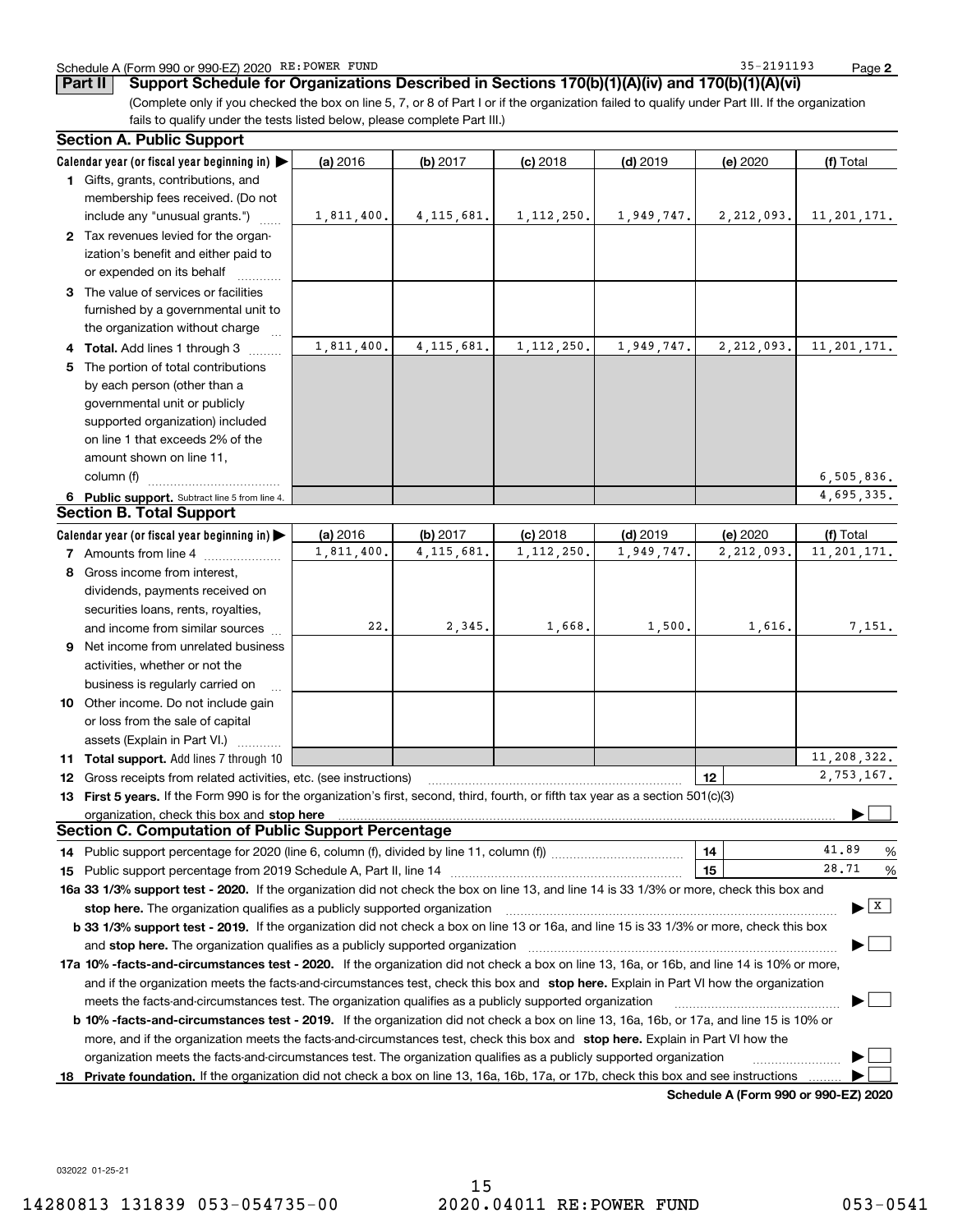### **Part III | Support Schedule for Organizations Described in Section 509(a)(2)**

(Complete only if you checked the box on line 10 of Part I or if the organization failed to qualify under Part II. If the organization fails to qualify under the tests listed below, please complete Part II.)

| <b>Section A. Public Support</b>                                                                                                                                                                                        |          |          |            |            |          |                                      |
|-------------------------------------------------------------------------------------------------------------------------------------------------------------------------------------------------------------------------|----------|----------|------------|------------|----------|--------------------------------------|
| Calendar year (or fiscal year beginning in) $\blacktriangleright$                                                                                                                                                       | (a) 2016 | (b) 2017 | $(c)$ 2018 | $(d)$ 2019 | (e) 2020 | (f) Total                            |
| 1 Gifts, grants, contributions, and                                                                                                                                                                                     |          |          |            |            |          |                                      |
| membership fees received. (Do not                                                                                                                                                                                       |          |          |            |            |          |                                      |
| include any "unusual grants.")                                                                                                                                                                                          |          |          |            |            |          |                                      |
| 2 Gross receipts from admissions,<br>merchandise sold or services per-<br>formed, or facilities furnished in<br>any activity that is related to the<br>organization's tax-exempt purpose                                |          |          |            |            |          |                                      |
| <b>3</b> Gross receipts from activities that                                                                                                                                                                            |          |          |            |            |          |                                      |
| are not an unrelated trade or bus-<br>iness under section 513                                                                                                                                                           |          |          |            |            |          |                                      |
| 4 Tax revenues levied for the organ-<br>ization's benefit and either paid to<br>or expended on its behalf                                                                                                               |          |          |            |            |          |                                      |
| The value of services or facilities<br>5.                                                                                                                                                                               |          |          |            |            |          |                                      |
| furnished by a governmental unit to<br>the organization without charge                                                                                                                                                  |          |          |            |            |          |                                      |
| <b>6 Total.</b> Add lines 1 through 5 $\ldots$                                                                                                                                                                          |          |          |            |            |          |                                      |
| 7a Amounts included on lines 1, 2, and<br>3 received from disqualified persons                                                                                                                                          |          |          |            |            |          |                                      |
| <b>b</b> Amounts included on lines 2 and 3 received<br>from other than disqualified persons that<br>exceed the greater of \$5,000 or 1% of the<br>amount on line 13 for the year                                        |          |          |            |            |          |                                      |
| c Add lines 7a and 7b                                                                                                                                                                                                   |          |          |            |            |          |                                      |
| 8 Public support. (Subtract line 7c from line 6.)                                                                                                                                                                       |          |          |            |            |          |                                      |
| <b>Section B. Total Support</b>                                                                                                                                                                                         |          |          |            |            |          |                                      |
| Calendar year (or fiscal year beginning in) $\blacktriangleright$                                                                                                                                                       | (a) 2016 | (b) 2017 | $(c)$ 2018 | $(d)$ 2019 | (e) 2020 | (f) Total                            |
| 9 Amounts from line 6                                                                                                                                                                                                   |          |          |            |            |          |                                      |
| <b>10a Gross income from interest.</b><br>dividends, payments received on<br>securities loans, rents, royalties,<br>and income from similar sources                                                                     |          |          |            |            |          |                                      |
| <b>b</b> Unrelated business taxable income<br>(less section 511 taxes) from businesses<br>acquired after June 30, 1975                                                                                                  |          |          |            |            |          |                                      |
| c Add lines 10a and 10b                                                                                                                                                                                                 |          |          |            |            |          |                                      |
| <b>11</b> Net income from unrelated business<br>activities not included in line 10b.<br>whether or not the business is<br>regularly carried on                                                                          |          |          |            |            |          |                                      |
| <b>12</b> Other income. Do not include gain<br>or loss from the sale of capital<br>assets (Explain in Part VI.)                                                                                                         |          |          |            |            |          |                                      |
| <b>13</b> Total support. (Add lines 9, 10c, 11, and 12.)                                                                                                                                                                |          |          |            |            |          |                                      |
| 14 First 5 years. If the Form 990 is for the organization's first, second, third, fourth, or fifth tax year as a section 501(c)(3) organization,                                                                        |          |          |            |            |          |                                      |
|                                                                                                                                                                                                                         |          |          |            |            |          |                                      |
| <b>Section C. Computation of Public Support Percentage</b>                                                                                                                                                              |          |          |            |            |          |                                      |
| 15 Public support percentage for 2020 (line 8, column (f), divided by line 13, column (f))                                                                                                                              |          |          |            |            | 15       | %                                    |
| Public support percentage from 2019 Schedule A, Part III, line 15<br>16                                                                                                                                                 |          |          |            |            | 16       | %                                    |
| Section D. Computation of Investment Income Percentage                                                                                                                                                                  |          |          |            |            |          |                                      |
|                                                                                                                                                                                                                         |          |          |            |            | 17       | %                                    |
| 18 Investment income percentage from 2019 Schedule A, Part III, line 17<br>19a 33 1/3% support tests - 2020. If the organization did not check the box on line 14, and line 15 is more than 33 1/3%, and line 17 is not |          |          |            |            | 18       | %                                    |
| more than 33 1/3%, check this box and stop here. The organization qualifies as a publicly supported organization                                                                                                        |          |          |            |            |          |                                      |
| b 33 1/3% support tests - 2019. If the organization did not check a box on line 14 or line 19a, and line 16 is more than 33 1/3%, and                                                                                   |          |          |            |            |          |                                      |
| line 18 is not more than 33 1/3%, check this box and stop here. The organization qualifies as a publicly supported organization                                                                                         |          |          |            |            |          |                                      |
| Private foundation. If the organization did not check a box on line 14, 19a, or 19b, check this box and see instructions                                                                                                |          |          |            |            |          |                                      |
| 20<br>032023 01-25-21                                                                                                                                                                                                   |          |          |            |            |          | Schedule A (Form 990 or 990-EZ) 2020 |
|                                                                                                                                                                                                                         |          | 16       |            |            |          |                                      |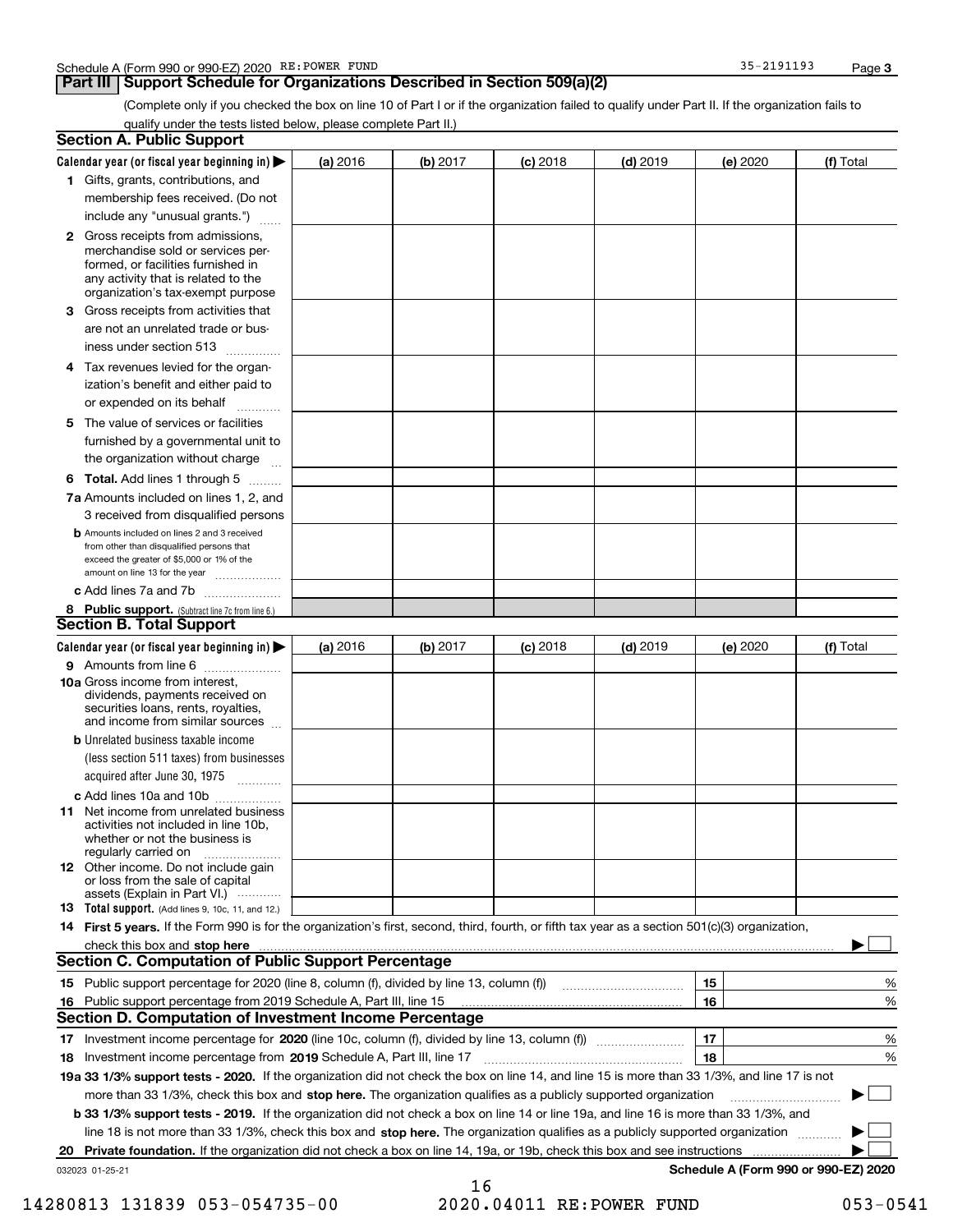(Complete only if you checked a box in line 12 on Part I. If you checked box 12a, Part I, complete Sections A and B. If you checked box 12b, Part I, complete Sections A and C. If you checked box 12c, Part I, complete Sections A, D, and E. If you checked box 12d, Part I, complete Sections A and D, and complete Part V.)

### Section A. All Supporting Organizations

- 1 Are all of the organization's supported organizations listed by name in the organization's governing documents? If "No," describe in Part VI how the supported organizations are designated. If designated by class or purpose, describe the designation. If historic and continuing relationship, explain.
- 2 Did the organization have any supported organization that does not have an IRS determination of status under section 509(a)(1) or (2)? If "Yes," explain in Part VI how the organization determined that the supported organization was described in section 509(a)(1) or (2).
- 3a Did the organization have a supported organization described in section 501(c)(4), (5), or (6)? If "Yes," answer lines 3b and 3c below.
- b Did the organization confirm that each supported organization qualified under section 501(c)(4), (5), or (6) and satisfied the public support tests under section 509(a)(2)? If "Yes," describe in Part VI when and how the organization made the determination.
- c Did the organization ensure that all support to such organizations was used exclusively for section 170(c)(2)(B) purposes? If "Yes," explain in Part VI what controls the organization put in place to ensure such use.
- 4a Was any supported organization not organized in the United States ("foreign supported organization")? If "Yes," and if you checked box 12a or 12b in Part I, answer lines 4b and 4c below.
- b Did the organization have ultimate control and discretion in deciding whether to make grants to the foreign supported organization? If "Yes," describe in Part VI how the organization had such control and discretion despite being controlled or supervised by or in connection with its supported organizations.
- c Did the organization support any foreign supported organization that does not have an IRS determination under sections 501(c)(3) and 509(a)(1) or (2)? If "Yes," explain in Part VI what controls the organization used to ensure that all support to the foreign supported organization was used exclusively for section 170(c)(2)(B) purposes.
- 5a Did the organization add, substitute, or remove any supported organizations during the tax year? If "Yes," answer lines 5b and 5c below (if applicable). Also, provide detail in **Part VI,** including (i) the names and EIN numbers of the supported organizations added, substituted, or removed; (ii) the reasons for each such action; (iii) the authority under the organization's organizing document authorizing such action; and (iv) how the action was accomplished (such as by amendment to the organizing document).
- **b Type I or Type II only.** Was any added or substituted supported organization part of a class already designated in the organization's organizing document?
- c Substitutions only. Was the substitution the result of an event beyond the organization's control?
- 6 Did the organization provide support (whether in the form of grants or the provision of services or facilities) to Part VI. support or benefit one or more of the filing organization's supported organizations? If "Yes," provide detail in anyone other than (i) its supported organizations, (ii) individuals that are part of the charitable class benefited by one or more of its supported organizations, or (iii) other supporting organizations that also
- 7 Did the organization provide a grant, loan, compensation, or other similar payment to a substantial contributor regard to a substantial contributor? If "Yes," complete Part I of Schedule L (Form 990 or 990-EZ). (as defined in section 4958(c)(3)(C)), a family member of a substantial contributor, or a 35% controlled entity with
- 8 Did the organization make a loan to a disqualified person (as defined in section 4958) not described in line 7? If "Yes," complete Part I of Schedule L (Form 990 or 990-EZ).
- **9a** Was the organization controlled directly or indirectly at any time during the tax year by one or more in section 509(a)(1) or (2))? If "Yes," provide detail in Part VI. disqualified persons, as defined in section 4946 (other than foundation managers and organizations described
- b Did one or more disqualified persons (as defined in line 9a) hold a controlling interest in any entity in which the supporting organization had an interest? If "Yes," provide detail in Part VI.
- c Did a disqualified person (as defined in line 9a) have an ownership interest in, or derive any personal benefit from, assets in which the supporting organization also had an interest? If "Yes," provide detail in Part VI.
- 10a Was the organization subject to the excess business holdings rules of section 4943 because of section supporting organizations)? If "Yes," answer line 10b below. 4943(f) (regarding certain Type II supporting organizations, and all Type III non-functionally integrated
	- **b** Did the organization have any excess business holdings in the tax year? (Use Schedule C, Form 4720, to determine whether the organization had excess business holdings.)

032024 01-25-21

1

2

3a

3b

3c

4a

4b

4c

5a

5b 5c

6

7

8

Yes | No

9a 9b 9c 10a 10b Schedule A (Form 990 or 990-EZ) 2020

14280813 131839 053-054735-00 2020.04011 RE:POWER FUND 053-0541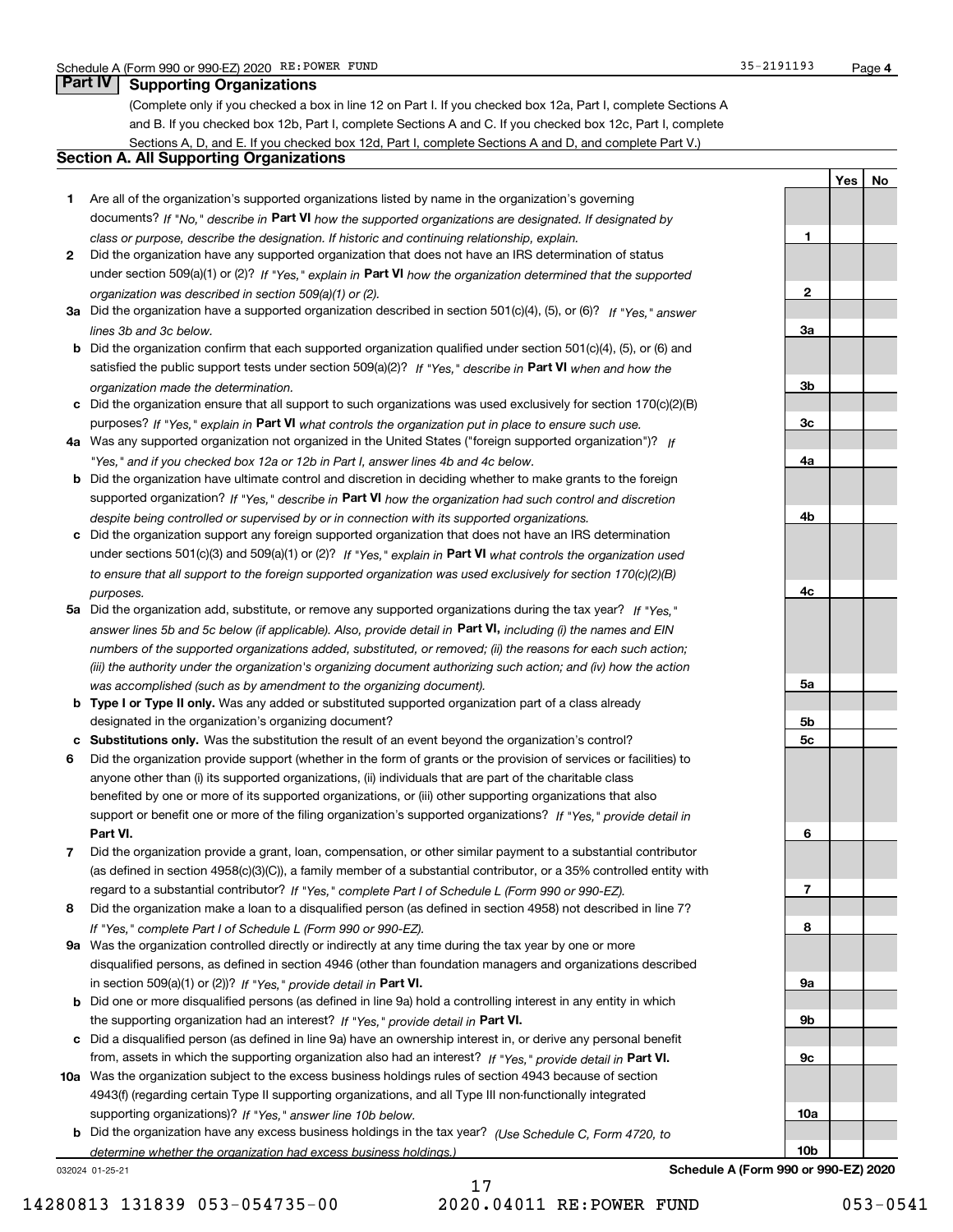| Part IV          | <b>Supporting Organizations (continued)</b>                                                                                                                                                                                                                                                                                                                                                                                                                                                                                                                                                                                                                                                                                                                              |              |     |    |
|------------------|--------------------------------------------------------------------------------------------------------------------------------------------------------------------------------------------------------------------------------------------------------------------------------------------------------------------------------------------------------------------------------------------------------------------------------------------------------------------------------------------------------------------------------------------------------------------------------------------------------------------------------------------------------------------------------------------------------------------------------------------------------------------------|--------------|-----|----|
|                  |                                                                                                                                                                                                                                                                                                                                                                                                                                                                                                                                                                                                                                                                                                                                                                          |              | Yes | No |
| 11               | Has the organization accepted a gift or contribution from any of the following persons?                                                                                                                                                                                                                                                                                                                                                                                                                                                                                                                                                                                                                                                                                  |              |     |    |
|                  | a A person who directly or indirectly controls, either alone or together with persons described in lines 11b and                                                                                                                                                                                                                                                                                                                                                                                                                                                                                                                                                                                                                                                         |              |     |    |
|                  | 11c below, the governing body of a supported organization?                                                                                                                                                                                                                                                                                                                                                                                                                                                                                                                                                                                                                                                                                                               | 11a          |     |    |
|                  | <b>b</b> A family member of a person described in line 11a above?                                                                                                                                                                                                                                                                                                                                                                                                                                                                                                                                                                                                                                                                                                        | 11b          |     |    |
|                  | c A 35% controlled entity of a person described in line 11a or 11b above? If "Yes" to line 11a, 11b, or 11c, provide                                                                                                                                                                                                                                                                                                                                                                                                                                                                                                                                                                                                                                                     |              |     |    |
|                  | detail in Part VI.                                                                                                                                                                                                                                                                                                                                                                                                                                                                                                                                                                                                                                                                                                                                                       | 11c          |     |    |
|                  | <b>Section B. Type I Supporting Organizations</b>                                                                                                                                                                                                                                                                                                                                                                                                                                                                                                                                                                                                                                                                                                                        |              |     |    |
|                  |                                                                                                                                                                                                                                                                                                                                                                                                                                                                                                                                                                                                                                                                                                                                                                          |              | Yes | No |
| 1                | Did the governing body, members of the governing body, officers acting in their official capacity, or membership of one or<br>more supported organizations have the power to regularly appoint or elect at least a majority of the organization's officers,<br>directors, or trustees at all times during the tax year? If "No," describe in Part VI how the supported organization(s)<br>effectively operated, supervised, or controlled the organization's activities. If the organization had more than one supported<br>organization, describe how the powers to appoint and/or remove officers, directors, or trustees were allocated among the<br>supported organizations and what conditions or restrictions, if any, applied to such powers during the tax year. | 1            |     |    |
| $\mathbf{2}$     | Did the organization operate for the benefit of any supported organization other than the supported                                                                                                                                                                                                                                                                                                                                                                                                                                                                                                                                                                                                                                                                      |              |     |    |
|                  | organization(s) that operated, supervised, or controlled the supporting organization? If "Yes," explain in                                                                                                                                                                                                                                                                                                                                                                                                                                                                                                                                                                                                                                                               |              |     |    |
|                  | Part VI how providing such benefit carried out the purposes of the supported organization(s) that operated,                                                                                                                                                                                                                                                                                                                                                                                                                                                                                                                                                                                                                                                              |              |     |    |
|                  | supervised, or controlled the supporting organization.                                                                                                                                                                                                                                                                                                                                                                                                                                                                                                                                                                                                                                                                                                                   | $\mathbf{2}$ |     |    |
|                  | <b>Section C. Type II Supporting Organizations</b>                                                                                                                                                                                                                                                                                                                                                                                                                                                                                                                                                                                                                                                                                                                       |              |     |    |
|                  |                                                                                                                                                                                                                                                                                                                                                                                                                                                                                                                                                                                                                                                                                                                                                                          |              | Yes | No |
| 1                | Were a majority of the organization's directors or trustees during the tax year also a majority of the directors                                                                                                                                                                                                                                                                                                                                                                                                                                                                                                                                                                                                                                                         |              |     |    |
|                  | or trustees of each of the organization's supported organization(s)? If "No," describe in Part VI how control                                                                                                                                                                                                                                                                                                                                                                                                                                                                                                                                                                                                                                                            |              |     |    |
|                  | or management of the supporting organization was vested in the same persons that controlled or managed                                                                                                                                                                                                                                                                                                                                                                                                                                                                                                                                                                                                                                                                   |              |     |    |
|                  | the supported organization(s).                                                                                                                                                                                                                                                                                                                                                                                                                                                                                                                                                                                                                                                                                                                                           | 1            |     |    |
|                  | <b>Section D. All Type III Supporting Organizations</b>                                                                                                                                                                                                                                                                                                                                                                                                                                                                                                                                                                                                                                                                                                                  |              |     |    |
|                  |                                                                                                                                                                                                                                                                                                                                                                                                                                                                                                                                                                                                                                                                                                                                                                          |              | Yes | No |
| 1                | Did the organization provide to each of its supported organizations, by the last day of the fifth month of the                                                                                                                                                                                                                                                                                                                                                                                                                                                                                                                                                                                                                                                           |              |     |    |
|                  | organization's tax year, (i) a written notice describing the type and amount of support provided during the prior tax                                                                                                                                                                                                                                                                                                                                                                                                                                                                                                                                                                                                                                                    |              |     |    |
|                  | year, (ii) a copy of the Form 990 that was most recently filed as of the date of notification, and (iii) copies of the                                                                                                                                                                                                                                                                                                                                                                                                                                                                                                                                                                                                                                                   |              |     |    |
|                  | organization's governing documents in effect on the date of notification, to the extent not previously provided?                                                                                                                                                                                                                                                                                                                                                                                                                                                                                                                                                                                                                                                         | 1            |     |    |
| 2                | Were any of the organization's officers, directors, or trustees either (i) appointed or elected by the supported                                                                                                                                                                                                                                                                                                                                                                                                                                                                                                                                                                                                                                                         |              |     |    |
|                  | organization(s) or (ii) serving on the governing body of a supported organization? If "No, " explain in Part VI how                                                                                                                                                                                                                                                                                                                                                                                                                                                                                                                                                                                                                                                      |              |     |    |
|                  | the organization maintained a close and continuous working relationship with the supported organization(s).                                                                                                                                                                                                                                                                                                                                                                                                                                                                                                                                                                                                                                                              | 2            |     |    |
| 3                | By reason of the relationship described in line 2, above, did the organization's supported organizations have a                                                                                                                                                                                                                                                                                                                                                                                                                                                                                                                                                                                                                                                          |              |     |    |
|                  | significant voice in the organization's investment policies and in directing the use of the organization's                                                                                                                                                                                                                                                                                                                                                                                                                                                                                                                                                                                                                                                               |              |     |    |
|                  | income or assets at all times during the tax year? If "Yes," describe in Part VI the role the organization's                                                                                                                                                                                                                                                                                                                                                                                                                                                                                                                                                                                                                                                             |              |     |    |
|                  | supported organizations played in this regard.                                                                                                                                                                                                                                                                                                                                                                                                                                                                                                                                                                                                                                                                                                                           | 3            |     |    |
|                  | Section E. Type III Functionally Integrated Supporting Organizations                                                                                                                                                                                                                                                                                                                                                                                                                                                                                                                                                                                                                                                                                                     |              |     |    |
| 1<br>a<br>b<br>c | Check the box next to the method that the organization used to satisfy the Integral Part Test during the year (see instructions).<br>The organization satisfied the Activities Test. Complete line 2 below.<br>The organization is the parent of each of its supported organizations. Complete line 3 below.<br>The organization supported a governmental entity. Describe in Part VI how you supported a governmental entity (see instructions).                                                                                                                                                                                                                                                                                                                        |              |     |    |
| 2                | Activities Test. Answer lines 2a and 2b below.                                                                                                                                                                                                                                                                                                                                                                                                                                                                                                                                                                                                                                                                                                                           |              | Yes | No |
| а                | Did substantially all of the organization's activities during the tax year directly further the exempt purposes of                                                                                                                                                                                                                                                                                                                                                                                                                                                                                                                                                                                                                                                       |              |     |    |
|                  | the supported organization(s) to which the organization was responsive? If "Yes," then in Part VI identify                                                                                                                                                                                                                                                                                                                                                                                                                                                                                                                                                                                                                                                               |              |     |    |
|                  | those supported organizations and explain how these activities directly furthered their exempt purposes,                                                                                                                                                                                                                                                                                                                                                                                                                                                                                                                                                                                                                                                                 |              |     |    |
|                  | how the organization was responsive to those supported organizations, and how the organization determined                                                                                                                                                                                                                                                                                                                                                                                                                                                                                                                                                                                                                                                                |              |     |    |
|                  | that these activities constituted substantially all of its activities.                                                                                                                                                                                                                                                                                                                                                                                                                                                                                                                                                                                                                                                                                                   | 2a           |     |    |
| b                | Did the activities described in line 2a, above, constitute activities that, but for the organization's involvement,                                                                                                                                                                                                                                                                                                                                                                                                                                                                                                                                                                                                                                                      |              |     |    |
|                  | one or more of the organization's supported organization(s) would have been engaged in? If "Yes," explain in                                                                                                                                                                                                                                                                                                                                                                                                                                                                                                                                                                                                                                                             |              |     |    |
|                  | <b>Part VI</b> the reasons for the organization's position that its supported organization(s) would have engaged in                                                                                                                                                                                                                                                                                                                                                                                                                                                                                                                                                                                                                                                      |              |     |    |
|                  | these activities but for the organization's involvement.                                                                                                                                                                                                                                                                                                                                                                                                                                                                                                                                                                                                                                                                                                                 | 2b           |     |    |

- 3 Parent of Supported Organizations. Answer lines 3a and 3b below. these activities but for the organization's involvement.
- a Did the organization have the power to regularly appoint or elect a majority of the officers, directors, or trustees of each of the supported organizations? If "Yes" or "No" provide details in Part VI.
- b Did the organization exercise a substantial degree of direction over the policies, programs, and activities of each of its supported organizations? If "Yes," describe in Part VI the role played by the organization in this regard.

032025 01-25-21

Schedule A (Form 990 or 990-EZ) 2020

3a

3b

14280813 131839 053-054735-00 2020.04011 RE:POWER FUND 053-0541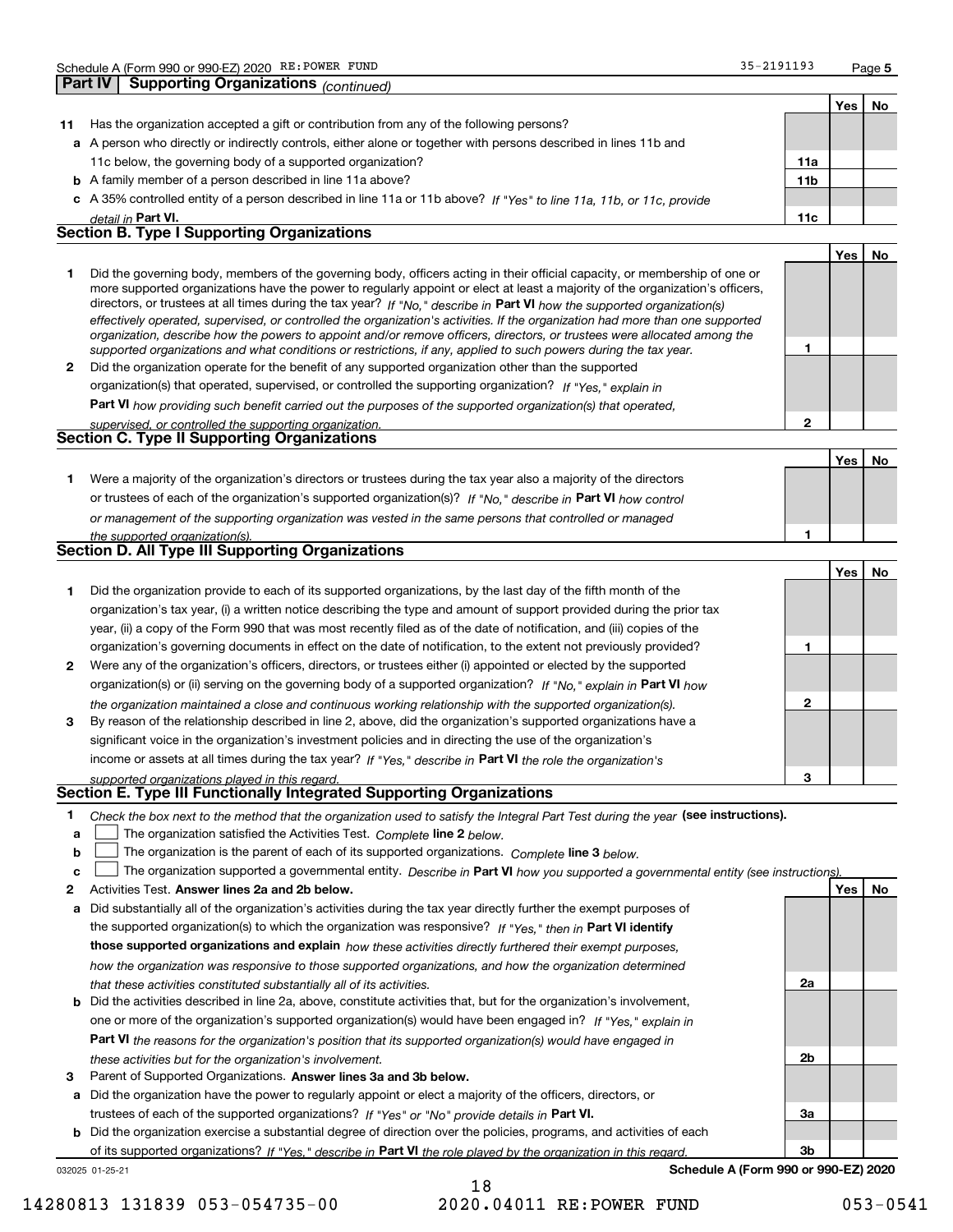| Schedule A | 4 (Form 990 or 990-EZ) 2020 | <b>RE:POWER</b> | FUND | . 2101102<br>35-<br>- 2191199<br><u>.</u> | Page |  |
|------------|-----------------------------|-----------------|------|-------------------------------------------|------|--|
|------------|-----------------------------|-----------------|------|-------------------------------------------|------|--|

|                | Part V<br>Type III Non-Functionally Integrated 509(a)(3) Supporting Organizations                                                              |                |                                |                                |  |
|----------------|------------------------------------------------------------------------------------------------------------------------------------------------|----------------|--------------------------------|--------------------------------|--|
| 1              | Check here if the organization satisfied the Integral Part Test as a qualifying trust on Nov. 20, 1970 (explain in Part VI). See instructions. |                |                                |                                |  |
|                | All other Type III non-functionally integrated supporting organizations must complete Sections A through E.                                    |                |                                |                                |  |
|                | Section A - Adjusted Net Income                                                                                                                | (A) Prior Year | (B) Current Year<br>(optional) |                                |  |
| 1              | Net short term capital gain                                                                                                                    | 1              |                                |                                |  |
| $\overline{2}$ | Recoveries of prior-year distributions                                                                                                         | $\overline{2}$ |                                |                                |  |
| 3              | Other gross income (see instructions)                                                                                                          | 3              |                                |                                |  |
| 4              | Add lines 1 through 3.                                                                                                                         | 4              |                                |                                |  |
| 5              | Depreciation and depletion                                                                                                                     | 5              |                                |                                |  |
| 6              | Portion of operating expenses paid or incurred for production or                                                                               |                |                                |                                |  |
|                | collection of gross income or for management, conservation, or                                                                                 |                |                                |                                |  |
|                | maintenance of property held for production of income (see instructions)                                                                       | 6              |                                |                                |  |
| $7^{\circ}$    | Other expenses (see instructions)                                                                                                              | $\overline{7}$ |                                |                                |  |
| 8              | Adjusted Net Income (subtract lines 5, 6, and 7 from line 4)                                                                                   | 8              |                                |                                |  |
|                | <b>Section B - Minimum Asset Amount</b>                                                                                                        |                | (A) Prior Year                 | (B) Current Year<br>(optional) |  |
| 1              | Aggregate fair market value of all non-exempt-use assets (see                                                                                  |                |                                |                                |  |
|                | instructions for short tax year or assets held for part of year):                                                                              |                |                                |                                |  |
|                | <b>a</b> Average monthly value of securities                                                                                                   | 1a             |                                |                                |  |
|                | <b>b</b> Average monthly cash balances                                                                                                         | 1 <sub>b</sub> |                                |                                |  |
|                | c Fair market value of other non-exempt-use assets                                                                                             | 1c             |                                |                                |  |
|                | d Total (add lines 1a, 1b, and 1c)                                                                                                             | 1d             |                                |                                |  |
|                | <b>e</b> Discount claimed for blockage or other factors                                                                                        |                |                                |                                |  |
|                | (explain in detail in Part VI):                                                                                                                |                |                                |                                |  |
| 2              | Acquisition indebtedness applicable to non-exempt-use assets                                                                                   | $\mathbf{2}$   |                                |                                |  |
| З.             | Subtract line 2 from line 1d.                                                                                                                  | 3              |                                |                                |  |
| 4              | Cash deemed held for exempt use. Enter 0.015 of line 3 (for greater amount,                                                                    |                |                                |                                |  |
|                | see instructions).                                                                                                                             | 4              |                                |                                |  |
| 5              | Net value of non-exempt-use assets (subtract line 4 from line 3)                                                                               | 5              |                                |                                |  |
| 6              | Multiply line 5 by 0.035.                                                                                                                      | 6              |                                |                                |  |
| 7              | Recoveries of prior-year distributions                                                                                                         | 7              |                                |                                |  |
| 8              | <b>Minimum Asset Amount</b> (add line 7 to line 6)                                                                                             | 8              |                                |                                |  |
|                | <b>Section C - Distributable Amount</b>                                                                                                        |                |                                | <b>Current Year</b>            |  |
| 1              | Adjusted net income for prior year (from Section A, line 8, column A)                                                                          | 1              |                                |                                |  |
| $\mathbf{2}$   | Enter 0.85 of line 1.                                                                                                                          | $\mathbf{2}$   |                                |                                |  |
| З              | Minimum asset amount for prior year (from Section B, line 8, column A)                                                                         | 3              |                                |                                |  |
| 4              | Enter greater of line 2 or line 3.                                                                                                             | 4              |                                |                                |  |
| 5              | Income tax imposed in prior year                                                                                                               | 5              |                                |                                |  |
| 6              | <b>Distributable Amount.</b> Subtract line 5 from line 4, unless subject to                                                                    |                |                                |                                |  |
|                | emergency temporary reduction (see instructions).                                                                                              | 6              |                                |                                |  |

7 Check here if the current year is the organization's first as a non-functionally integrated Type III supporting organization (see instructions).

Schedule A (Form 990 or 990-EZ) 2020

032026 01-25-21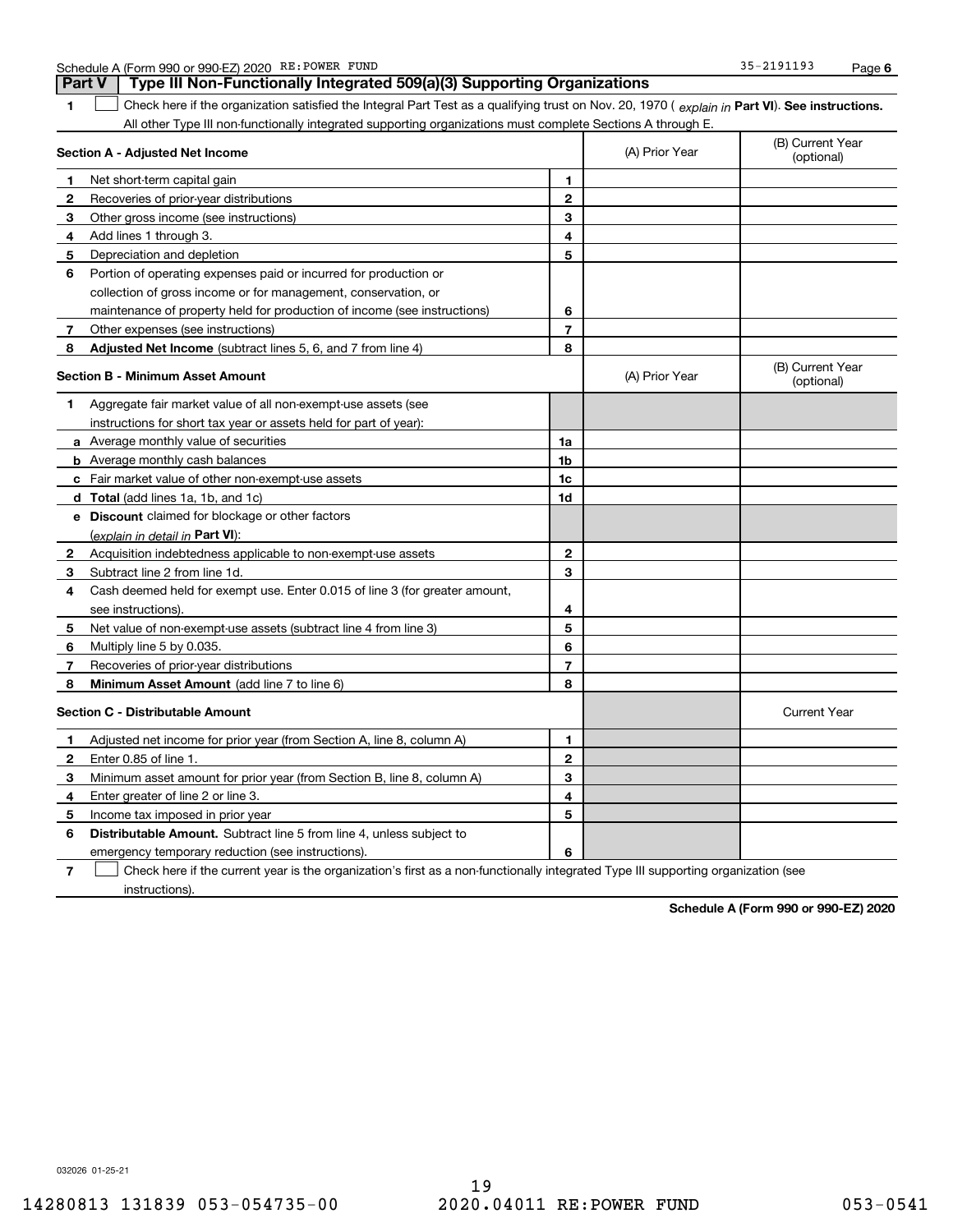| Type III Non-Functionally Integrated 509(a)(3) Supporting Organizations<br><b>Part V</b><br>(continued) |                                                                                            |                             |                                       |                |                                         |
|---------------------------------------------------------------------------------------------------------|--------------------------------------------------------------------------------------------|-----------------------------|---------------------------------------|----------------|-----------------------------------------|
|                                                                                                         | Section D - Distributions                                                                  |                             |                                       |                | <b>Current Year</b>                     |
|                                                                                                         | Amounts paid to supported organizations to accomplish exempt purposes                      |                             |                                       | 1              |                                         |
| 2                                                                                                       | Amounts paid to perform activity that directly furthers exempt purposes of supported       |                             |                                       |                |                                         |
|                                                                                                         | organizations, in excess of income from activity                                           |                             | $\mathbf{2}$                          |                |                                         |
| 3                                                                                                       | Administrative expenses paid to accomplish exempt purposes of supported organizations      |                             |                                       | 3              |                                         |
| 4                                                                                                       | Amounts paid to acquire exempt-use assets                                                  |                             |                                       | 4              |                                         |
| 5                                                                                                       | Qualified set-aside amounts (prior IRS approval required - provide details in Part VI)     |                             |                                       | 5              |                                         |
| 6                                                                                                       | Other distributions ( <i>describe in</i> Part VI). See instructions.                       |                             |                                       | 6              |                                         |
| 7                                                                                                       | Total annual distributions. Add lines 1 through 6.                                         |                             |                                       | $\overline{7}$ |                                         |
| 8                                                                                                       | Distributions to attentive supported organizations to which the organization is responsive |                             |                                       |                |                                         |
|                                                                                                         | (provide details in <b>Part VI</b> ). See instructions.                                    |                             |                                       | 8              |                                         |
| 9                                                                                                       | Distributable amount for 2020 from Section C, line 6                                       |                             |                                       | 9              |                                         |
| 10                                                                                                      | Line 8 amount divided by line 9 amount                                                     |                             |                                       | 10             |                                         |
|                                                                                                         |                                                                                            | (i)                         | (iii)                                 |                | (iii)                                   |
|                                                                                                         | Section E - Distribution Allocations (see instructions)                                    | <b>Excess Distributions</b> | <b>Underdistributions</b><br>Pre-2020 |                | <b>Distributable</b><br>Amount for 2020 |
| 1                                                                                                       | Distributable amount for 2020 from Section C, line 6                                       |                             |                                       |                |                                         |
| 2                                                                                                       | Underdistributions, if any, for years prior to 2020 (reason-                               |                             |                                       |                |                                         |
|                                                                                                         | able cause required - explain in Part VI). See instructions.                               |                             |                                       |                |                                         |
| з                                                                                                       | Excess distributions carryover, if any, to 2020                                            |                             |                                       |                |                                         |
|                                                                                                         | <b>a</b> From 2015                                                                         |                             |                                       |                |                                         |
|                                                                                                         | <b>b</b> From $2016$                                                                       |                             |                                       |                |                                         |
|                                                                                                         | c From 2017                                                                                |                             |                                       |                |                                         |
|                                                                                                         | <b>d</b> From 2018                                                                         |                             |                                       |                |                                         |
|                                                                                                         | e From 2019                                                                                |                             |                                       |                |                                         |
|                                                                                                         | <b>Total</b> of lines 3a through 3e                                                        |                             |                                       |                |                                         |
|                                                                                                         | <b>g</b> Applied to underdistributions of prior years                                      |                             |                                       |                |                                         |
|                                                                                                         | <b>h</b> Applied to 2020 distributable amount                                              |                             |                                       |                |                                         |
|                                                                                                         | Carryover from 2015 not applied (see instructions)                                         |                             |                                       |                |                                         |
|                                                                                                         | Remainder. Subtract lines 3g, 3h, and 3i from line 3f.                                     |                             |                                       |                |                                         |
| 4                                                                                                       | Distributions for 2020 from Section D,                                                     |                             |                                       |                |                                         |
|                                                                                                         | line $7:$                                                                                  |                             |                                       |                |                                         |
|                                                                                                         | <b>a</b> Applied to underdistributions of prior years                                      |                             |                                       |                |                                         |
|                                                                                                         | <b>b</b> Applied to 2020 distributable amount                                              |                             |                                       |                |                                         |
|                                                                                                         | Remainder. Subtract lines 4a and 4b from line 4.                                           |                             |                                       |                |                                         |
| 5                                                                                                       | Remaining underdistributions for years prior to 2020, if                                   |                             |                                       |                |                                         |
|                                                                                                         | any. Subtract lines 3g and 4a from line 2. For result greater                              |                             |                                       |                |                                         |
|                                                                                                         | than zero, explain in Part VI. See instructions.                                           |                             |                                       |                |                                         |
| 6                                                                                                       | Remaining underdistributions for 2020. Subtract lines 3h                                   |                             |                                       |                |                                         |
|                                                                                                         | and 4b from line 1. For result greater than zero, explain in                               |                             |                                       |                |                                         |
|                                                                                                         | Part VI. See instructions.                                                                 |                             |                                       |                |                                         |
| 7                                                                                                       | Excess distributions carryover to 2021. Add lines 3j                                       |                             |                                       |                |                                         |
|                                                                                                         | and 4c.                                                                                    |                             |                                       |                |                                         |
| 8                                                                                                       | Breakdown of line 7:                                                                       |                             |                                       |                |                                         |
|                                                                                                         | a Excess from 2016                                                                         |                             |                                       |                |                                         |
|                                                                                                         | <b>b</b> Excess from 2017                                                                  |                             |                                       |                |                                         |
|                                                                                                         | c Excess from 2018                                                                         |                             |                                       |                |                                         |
|                                                                                                         | d Excess from 2019                                                                         |                             |                                       |                |                                         |
|                                                                                                         | e Excess from 2020                                                                         |                             |                                       |                |                                         |

Schedule A (Form 990 or 990-EZ) 2020

032027 01-25-21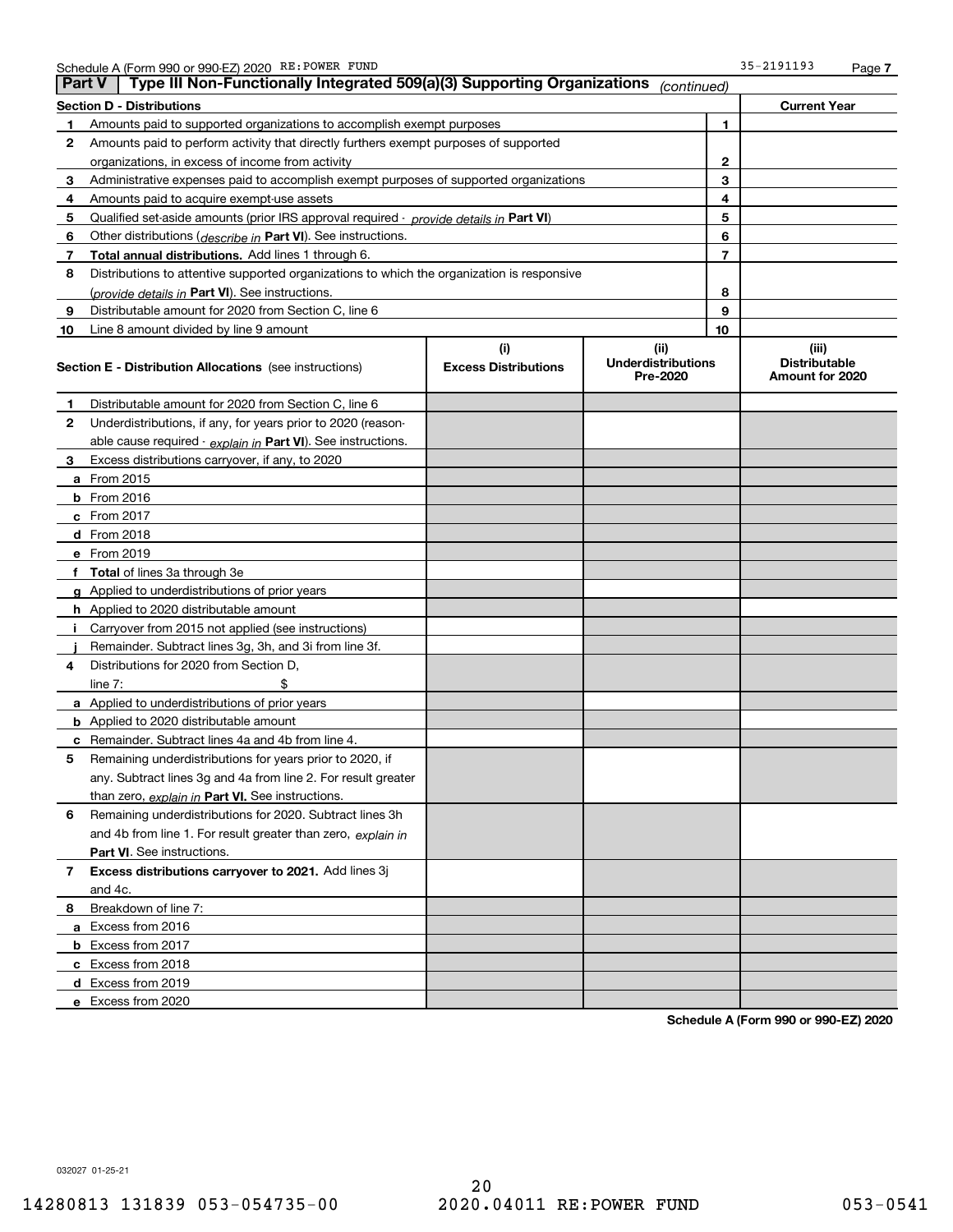| <b>Part VI</b>  | Supplemental Information. Provide the explanations required by Part II, line 10; Part II, line 17a or 17b; Part III, line 12;                          |    |                                      |
|-----------------|--------------------------------------------------------------------------------------------------------------------------------------------------------|----|--------------------------------------|
|                 | Part IV, Section A, lines 1, 2, 3b, 3c, 4b, 4c, 5a, 6, 9a, 9b, 9c, 11a, 11b, and 11c; Part IV, Section B, lines 1 and 2; Part IV, Section C,           |    |                                      |
|                 | line 1; Part IV, Section D, lines 2 and 3; Part IV, Section E, lines 1c, 2a, 2b, 3a, and 3b; Part V, line 1; Part V, Section B, line 1e; Part V,       |    |                                      |
|                 | Section D, lines 5, 6, and 8; and Part V, Section E, lines 2, 5, and 6. Also complete this part for any additional information.<br>(See instructions.) |    |                                      |
|                 |                                                                                                                                                        |    |                                      |
|                 |                                                                                                                                                        |    |                                      |
|                 |                                                                                                                                                        |    |                                      |
|                 |                                                                                                                                                        |    |                                      |
|                 |                                                                                                                                                        |    |                                      |
|                 |                                                                                                                                                        |    |                                      |
|                 |                                                                                                                                                        |    |                                      |
|                 |                                                                                                                                                        |    |                                      |
|                 |                                                                                                                                                        |    |                                      |
|                 |                                                                                                                                                        |    |                                      |
|                 |                                                                                                                                                        |    |                                      |
|                 |                                                                                                                                                        |    |                                      |
|                 |                                                                                                                                                        |    |                                      |
|                 |                                                                                                                                                        |    |                                      |
|                 |                                                                                                                                                        |    |                                      |
|                 |                                                                                                                                                        |    |                                      |
|                 |                                                                                                                                                        |    |                                      |
|                 |                                                                                                                                                        |    |                                      |
|                 |                                                                                                                                                        |    |                                      |
|                 |                                                                                                                                                        |    |                                      |
|                 |                                                                                                                                                        |    |                                      |
|                 |                                                                                                                                                        |    |                                      |
|                 |                                                                                                                                                        |    |                                      |
|                 |                                                                                                                                                        |    |                                      |
|                 |                                                                                                                                                        |    |                                      |
|                 |                                                                                                                                                        |    |                                      |
|                 |                                                                                                                                                        |    |                                      |
|                 |                                                                                                                                                        |    |                                      |
|                 |                                                                                                                                                        |    |                                      |
|                 |                                                                                                                                                        |    |                                      |
|                 |                                                                                                                                                        |    |                                      |
|                 |                                                                                                                                                        |    |                                      |
|                 |                                                                                                                                                        |    |                                      |
|                 |                                                                                                                                                        |    |                                      |
|                 |                                                                                                                                                        |    |                                      |
|                 |                                                                                                                                                        |    |                                      |
|                 |                                                                                                                                                        |    |                                      |
|                 |                                                                                                                                                        |    |                                      |
|                 |                                                                                                                                                        |    |                                      |
|                 |                                                                                                                                                        |    |                                      |
|                 |                                                                                                                                                        |    |                                      |
|                 |                                                                                                                                                        |    |                                      |
|                 |                                                                                                                                                        |    |                                      |
|                 |                                                                                                                                                        |    |                                      |
|                 |                                                                                                                                                        |    |                                      |
|                 |                                                                                                                                                        |    |                                      |
|                 |                                                                                                                                                        |    |                                      |
|                 |                                                                                                                                                        |    |                                      |
|                 |                                                                                                                                                        |    |                                      |
|                 |                                                                                                                                                        |    |                                      |
|                 |                                                                                                                                                        |    |                                      |
|                 |                                                                                                                                                        |    |                                      |
|                 |                                                                                                                                                        |    |                                      |
|                 |                                                                                                                                                        |    |                                      |
|                 |                                                                                                                                                        |    |                                      |
|                 |                                                                                                                                                        |    |                                      |
|                 |                                                                                                                                                        |    |                                      |
|                 |                                                                                                                                                        |    |                                      |
|                 |                                                                                                                                                        |    |                                      |
|                 |                                                                                                                                                        |    |                                      |
| 032028 01-25-21 |                                                                                                                                                        |    | Schedule A (Form 990 or 990-EZ) 2020 |
|                 |                                                                                                                                                        | 21 |                                      |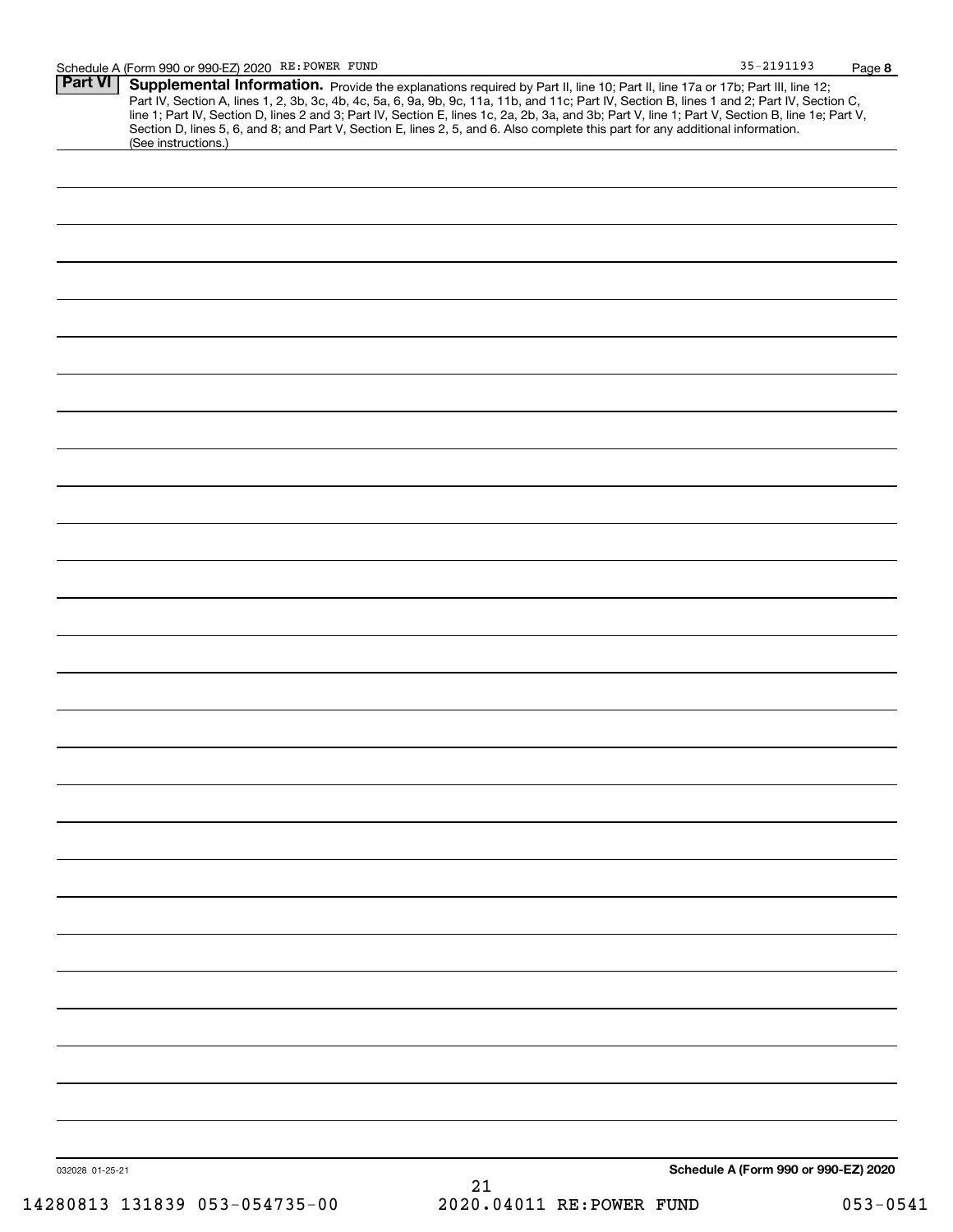Department of the Treasury Internal Revenue Service (Form 990, 990-EZ,

Name of the organization

\*\* PUBLIC DISCLOSURE COPY \*\*

# Schedule B The Schedule of Contributors

Attach to Form 990, Form 990-EZ, or Form 990-PF. | Go to www.irs.gov/Form990 for the latest information. OMB No. 1545-0047

2020

Employer identification number

| <b>Organization type (check one):</b> |                                                                           |  |  |  |
|---------------------------------------|---------------------------------------------------------------------------|--|--|--|
| Filers of:                            | Section:                                                                  |  |  |  |
| Form 990 or 990-EZ                    | $\mathbf{X}$<br>$501(c)$ $3$ ) (enter number) organization                |  |  |  |
|                                       | 4947(a)(1) nonexempt charitable trust not treated as a private foundation |  |  |  |
|                                       | 527 political organization                                                |  |  |  |
| Form 990-PF                           | 501(c)(3) exempt private foundation                                       |  |  |  |
|                                       | 4947(a)(1) nonexempt charitable trust treated as a private foundation     |  |  |  |
|                                       | 501(c)(3) taxable private foundation                                      |  |  |  |

Check if your organization is covered by the General Rule or a Special Rule. Note: Only a section 501(c)(7), (8), or (10) organization can check boxes for both the General Rule and a Special Rule. See instructions.

#### General Rule

 $\begin{array}{c} \hline \end{array}$ 

For an organization filing Form 990, 990-EZ, or 990-PF that received, during the year, contributions totaling \$5,000 or more (in money or property) from any one contributor. Complete Parts I and II. See instructions for determining a contributor's total contributions.

#### Special Rules

any one contributor, during the year, total contributions of the greater of  $\,$  (1) \$5,000; or (2) 2% of the amount on (i) Form 990, Part VIII, line 1h;  $\boxed{\text{X}}$  For an organization described in section 501(c)(3) filing Form 990 or 990-EZ that met the 33 1/3% support test of the regulations under sections 509(a)(1) and 170(b)(1)(A)(vi), that checked Schedule A (Form 990 or 990-EZ), Part II, line 13, 16a, or 16b, and that received from or (ii) Form 990-EZ, line 1. Complete Parts I and II.

For an organization described in section 501(c)(7), (8), or (10) filing Form 990 or 990-EZ that received from any one contributor, during the year, total contributions of more than \$1,000 exclusively for religious, charitable, scientific, literary, or educational purposes, or for the prevention of cruelty to children or animals. Complete Parts I (entering "N/A" in column (b) instead of the contributor name and address), II, and III.  $\begin{array}{c} \hline \end{array}$ 

purpose. Don't complete any of the parts unless the General Rule applies to this organization because it received nonexclusively year, contributions <sub>exclusively</sub> for religious, charitable, etc., purposes, but no such contributions totaled more than \$1,000. If this box is checked, enter here the total contributions that were received during the year for an exclusively religious, charitable, etc., For an organization described in section 501(c)(7), (8), or (10) filing Form 990 or 990-EZ that received from any one contributor, during the religious, charitable, etc., contributions totaling \$5,000 or more during the year  $\Box$ — $\Box$   $\Box$  $\begin{array}{c} \hline \end{array}$ 

Caution: An organization that isn't covered by the General Rule and/or the Special Rules doesn't file Schedule B (Form 990, 990-EZ, or 990-PF), but it **must** answer "No" on Part IV, line 2, of its Form 990; or check the box on line H of its Form 990-EZ or on its Form 990-PF, Part I, line 2, to certify that it doesn't meet the filing requirements of Schedule B (Form 990, 990-EZ, or 990-PF).

LHA For Paperwork Reduction Act Notice, see the instructions for Form 990, 990-EZ, or 990-PF. Schedule B (Form 990, 990-EZ, or 990-PF) (2020)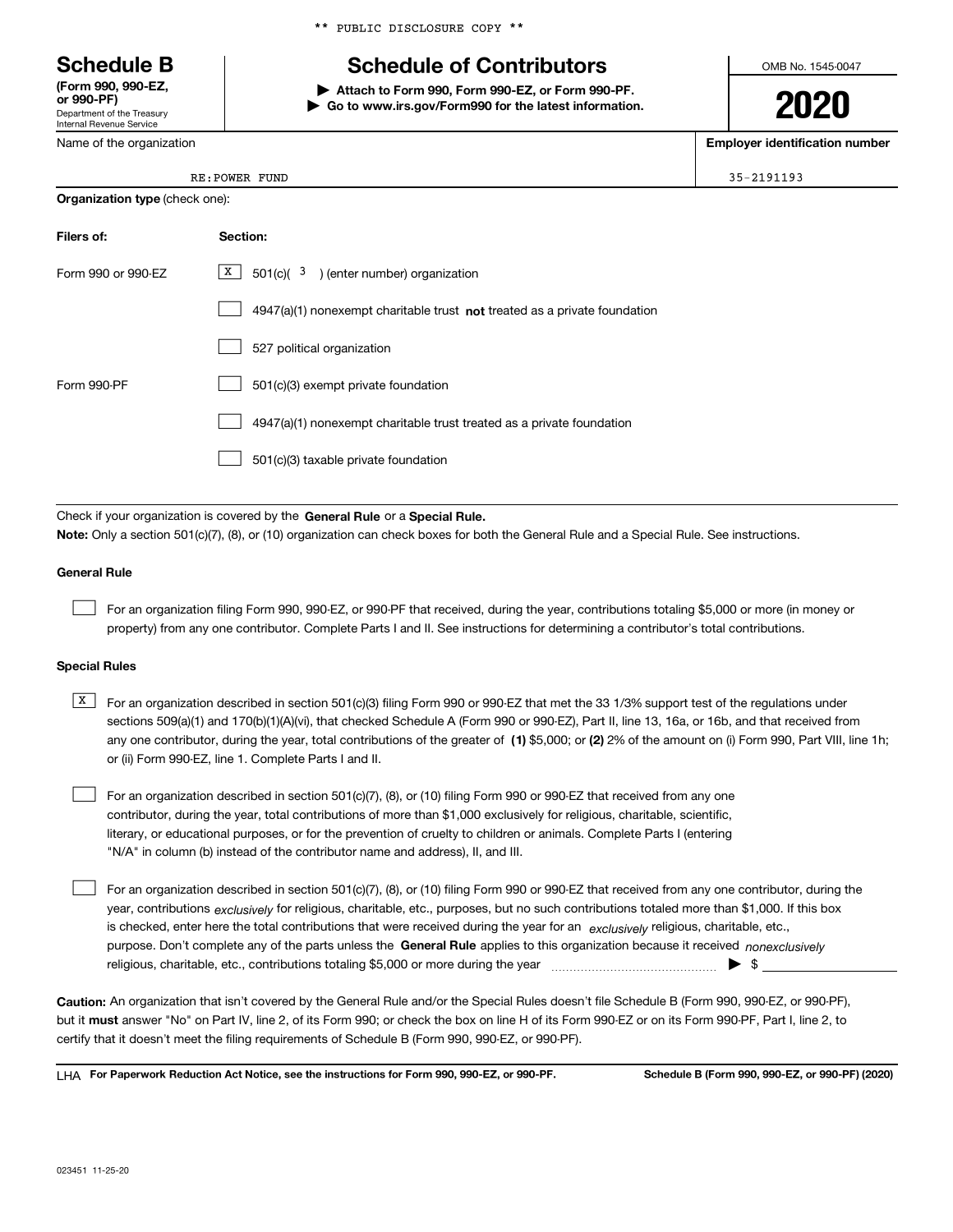| Schedule B (Form 990, 990-EZ, or 990-PF) (2020)<br>Page |  |
|---------------------------------------------------------|--|
|---------------------------------------------------------|--|

Employer identification number

RE:POWER FUND

| 5-2191193 |  |  |
|-----------|--|--|
|           |  |  |

| Part I     | Contributors (see instructions). Use duplicate copies of Part I if additional space is needed. |                                                                                                                               |  |  |  |
|------------|------------------------------------------------------------------------------------------------|-------------------------------------------------------------------------------------------------------------------------------|--|--|--|
| (a)<br>No. | (b)<br>Name, address, and ZIP + 4                                                              | (d)<br>(c)<br><b>Total contributions</b><br>Type of contribution                                                              |  |  |  |
| 1          |                                                                                                | X<br>Person<br>Payroll<br><b>Noncash</b><br>97,500.<br>\$<br>(Complete Part II for<br>noncash contributions.)                 |  |  |  |
| (a)<br>No. | (b)<br>Name, address, and ZIP + 4                                                              | (d)<br>(c)<br><b>Total contributions</b><br>Type of contribution                                                              |  |  |  |
| 2          |                                                                                                | x<br>Person<br>Payroll<br><b>Noncash</b><br>100,000.<br>\$<br>(Complete Part II for<br>noncash contributions.)                |  |  |  |
| (a)<br>No. | (b)<br>Name, address, and ZIP + 4                                                              | (c)<br>(d)<br><b>Total contributions</b><br>Type of contribution                                                              |  |  |  |
| 3          |                                                                                                | x<br>Person<br>Payroll<br><b>Noncash</b><br>815,000.<br>\$<br>(Complete Part II for<br>noncash contributions.)                |  |  |  |
| (a)<br>No. | (b)<br>Name, address, and ZIP + 4                                                              | (c)<br>(d)<br><b>Total contributions</b><br>Type of contribution                                                              |  |  |  |
| 4          |                                                                                                | X<br>Person<br>Payroll<br>Noncash<br>300,000.<br>\$<br>(Complete Part II for<br>noncash contributions.)                       |  |  |  |
| (a)<br>No. | (b)<br>Name, address, and ZIP + 4                                                              | (c)<br>(d)<br>Type of contribution<br><b>Total contributions</b>                                                              |  |  |  |
| 5          |                                                                                                | x<br>Person<br>Payroll<br>250,000.<br>Noncash<br>\$<br>(Complete Part II for<br>noncash contributions.)                       |  |  |  |
| (a)<br>No. | (b)<br>Name, address, and ZIP + 4                                                              | (d)<br>(c)<br><b>Total contributions</b><br>Type of contribution                                                              |  |  |  |
| 6          |                                                                                                | Person<br>Payroll<br>100,275.<br>Noncash<br>$\overline{\mathbf{X}}$<br>\$<br>(Complete Part II for<br>noncash contributions.) |  |  |  |

023452 11-25-20 Schedule B (Form 990, 990-EZ, or 990-PF) (2020)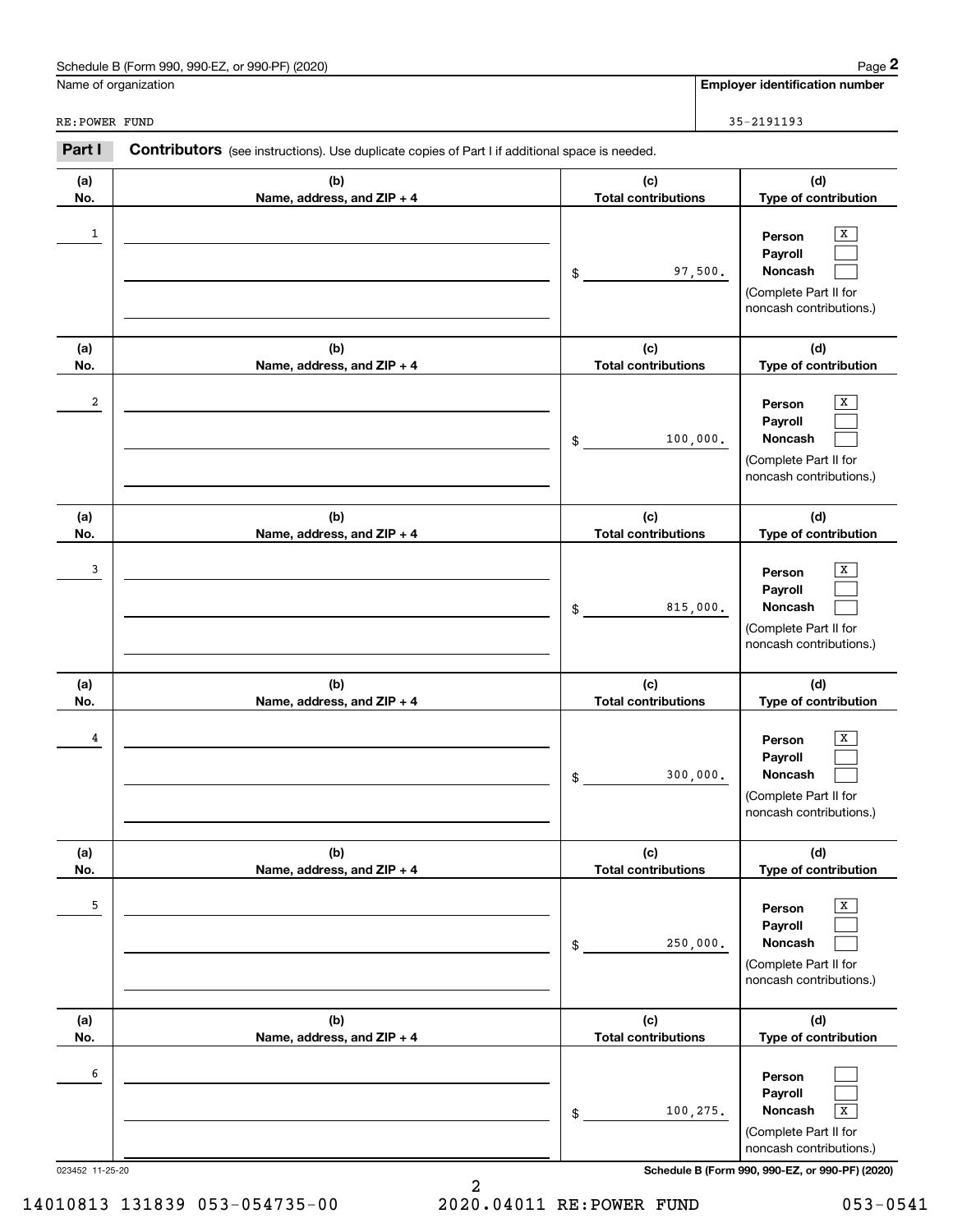| Schedule B (Form 990, 990-EZ, or 990-PF) (2020)<br>Page |  |
|---------------------------------------------------------|--|
|---------------------------------------------------------|--|

Employer identification number

| FUND<br><b>RE:POWER</b> | 2101102<br>$\sim$ 5 $-$<br>____________ |
|-------------------------|-----------------------------------------|
|                         |                                         |

| Part I     | Contributors (see instructions). Use duplicate copies of Part I if additional space is needed. |                                   |                                                                                       |
|------------|------------------------------------------------------------------------------------------------|-----------------------------------|---------------------------------------------------------------------------------------|
| (a)<br>No. | (b)<br>Name, address, and ZIP + 4                                                              | (c)<br><b>Total contributions</b> | (d)<br>Type of contribution                                                           |
| 7          |                                                                                                | 152,000.<br>\$                    | x<br>Person<br>Payroll<br>Noncash<br>(Complete Part II for<br>noncash contributions.) |
| (a)<br>No. | (b)<br>Name, address, and ZIP + 4                                                              | (c)<br><b>Total contributions</b> | (d)<br>Type of contribution                                                           |
| 8          |                                                                                                | 100,000.<br>\$                    | x<br>Person<br>Payroll<br>Noncash<br>(Complete Part II for<br>noncash contributions.) |
| (a)<br>No. | (b)<br>Name, address, and ZIP + 4                                                              | (c)<br><b>Total contributions</b> | (d)<br>Type of contribution                                                           |
| 9          |                                                                                                | 80,000.<br>\$                     | X<br>Person<br>Payroll<br>Noncash<br>(Complete Part II for<br>noncash contributions.) |
| (a)<br>No. | (b)<br>Name, address, and ZIP + 4                                                              | (c)<br><b>Total contributions</b> | (d)<br>Type of contribution                                                           |
|            |                                                                                                | \$                                | Person<br>Payroll<br>Noncash<br>(Complete Part II for<br>noncash contributions.)      |
| (a)<br>No. | (b)<br>Name, address, and ZIP + 4                                                              | (c)<br><b>Total contributions</b> | (d)<br>Type of contribution                                                           |
|            |                                                                                                | \$                                | Person<br>Payroll<br>Noncash<br>(Complete Part II for<br>noncash contributions.)      |
| (a)<br>No. | (b)<br>Name, address, and ZIP + 4                                                              | (c)<br><b>Total contributions</b> | (d)<br>Type of contribution                                                           |
|            |                                                                                                | \$                                | Person<br>Payroll<br>Noncash<br>(Complete Part II for<br>noncash contributions.)      |

023452 11-25-20 Schedule B (Form 990, 990-EZ, or 990-PF) (2020)

14010813 131839 053-054735-00 2020.04011 RE:POWER FUND 053-0541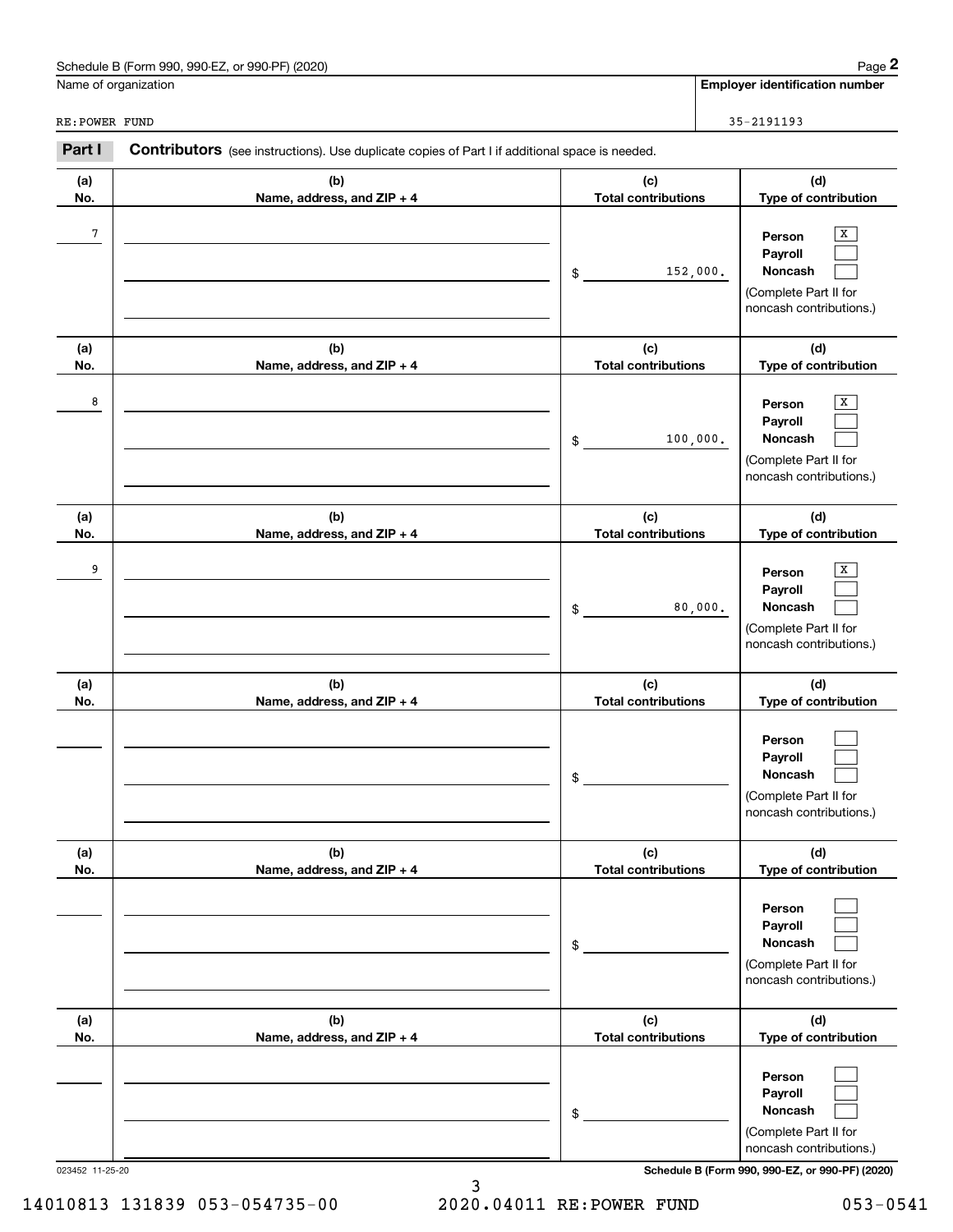| Schedule B (Form 990, 990-EZ, or 990-PF) (2020)<br>Page |
|---------------------------------------------------------|
|---------------------------------------------------------|

Name of organization

Employer identification number

RE: POWER FUND 35-2191193

|  | Part II Noncash Property (see instructions). Use duplicate copies of Part II if additional space is needed. |
|--|-------------------------------------------------------------------------------------------------------------|

| (a)<br>No.<br>from<br>Part I | (b)<br>Description of noncash property given | (c)<br>FMV (or estimate)<br>(See instructions.) | (d)<br>Date received                            |
|------------------------------|----------------------------------------------|-------------------------------------------------|-------------------------------------------------|
| 6                            | 496 SHARES BERKSHIRE HATHAWAY B STOCK        |                                                 |                                                 |
|                              |                                              |                                                 |                                                 |
|                              |                                              | 100,275.<br>$\frac{1}{2}$                       | 08/01/20                                        |
| (a)                          |                                              | (c)                                             |                                                 |
| No.<br>from                  | (b)<br>Description of noncash property given | FMV (or estimate)                               | (d)<br>Date received                            |
| Part I                       |                                              | (See instructions.)                             |                                                 |
|                              |                                              |                                                 |                                                 |
|                              |                                              |                                                 |                                                 |
|                              |                                              | $\frac{1}{2}$                                   |                                                 |
| (a)                          |                                              | (c)                                             |                                                 |
| No.<br>from                  | (b)<br>Description of noncash property given | FMV (or estimate)<br>(See instructions.)        | (d)<br>Date received                            |
| Part I                       |                                              |                                                 |                                                 |
|                              |                                              |                                                 |                                                 |
|                              |                                              |                                                 |                                                 |
|                              |                                              | $\frac{1}{2}$                                   |                                                 |
| (a)<br>No.                   | (b)                                          | (c)                                             | (d)                                             |
| from                         | Description of noncash property given        | FMV (or estimate)<br>(See instructions.)        | Date received                                   |
| Part I                       |                                              |                                                 |                                                 |
|                              |                                              |                                                 |                                                 |
|                              |                                              | $\frac{1}{2}$                                   |                                                 |
|                              |                                              |                                                 |                                                 |
| (a)<br>No.                   | (b)                                          | (c)                                             | (d)                                             |
| from<br>Part I               | Description of noncash property given        | FMV (or estimate)<br>(See instructions.)        | Date received                                   |
|                              |                                              |                                                 |                                                 |
|                              |                                              |                                                 |                                                 |
|                              |                                              | \$                                              |                                                 |
| (a)                          |                                              |                                                 |                                                 |
| No.                          | (b)                                          | (c)<br>FMV (or estimate)                        | (d)                                             |
| from<br>Part I               | Description of noncash property given        | (See instructions.)                             | Date received                                   |
|                              |                                              |                                                 |                                                 |
|                              |                                              |                                                 |                                                 |
|                              |                                              | \$                                              |                                                 |
| 023453 11-25-20              |                                              |                                                 | Schedule B (Form 990, 990-EZ, or 990-PF) (2020) |

14010813 131839 053-054735-00 2020.04011 RE:POWER FUND 053-0541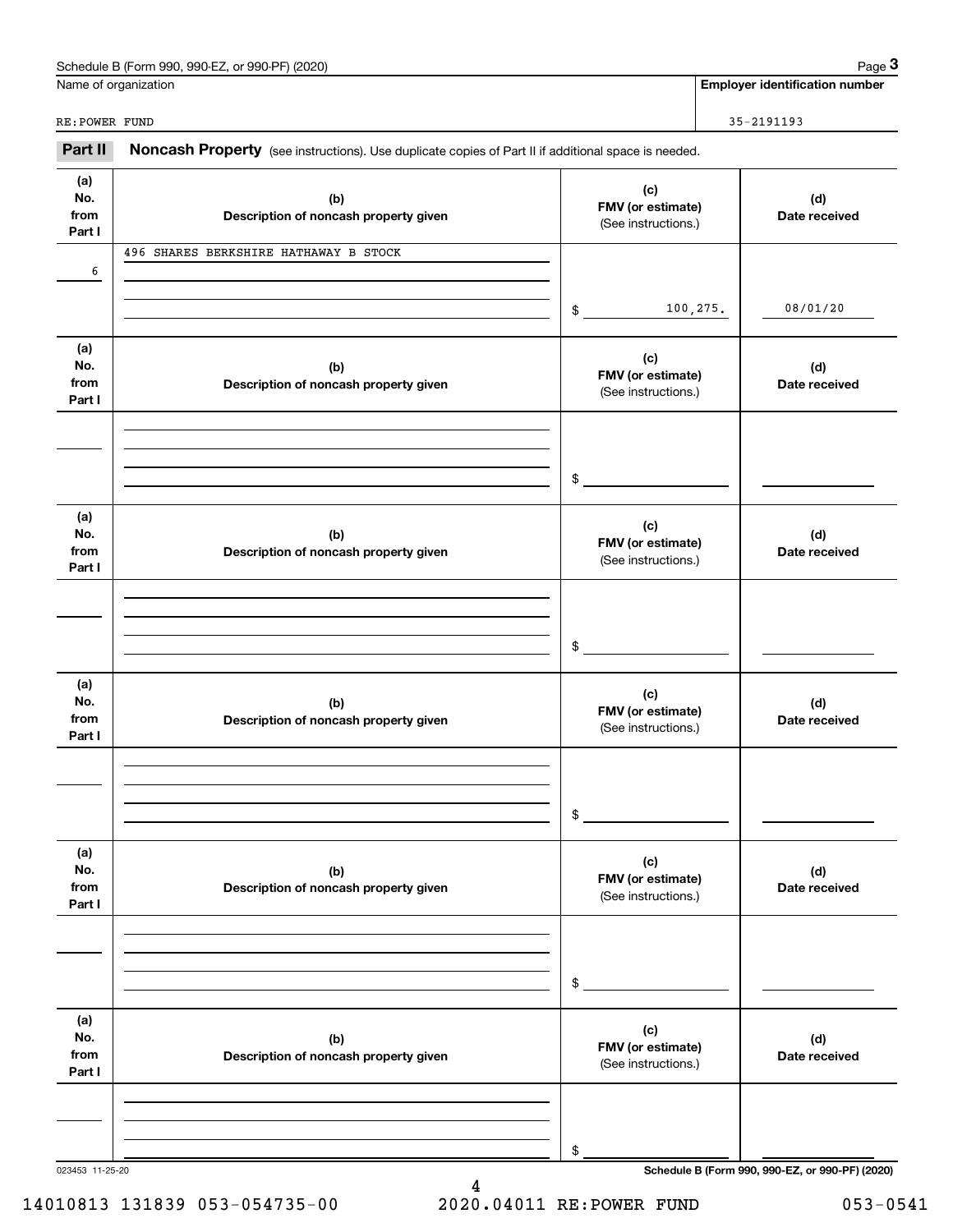| Name of organization       |                                                                                                                                                                                                                                                                                                                                                                                                                                                                                                                                      |                      |                                                 | <b>Employer identification number</b> |
|----------------------------|--------------------------------------------------------------------------------------------------------------------------------------------------------------------------------------------------------------------------------------------------------------------------------------------------------------------------------------------------------------------------------------------------------------------------------------------------------------------------------------------------------------------------------------|----------------------|-------------------------------------------------|---------------------------------------|
| RE: POWER FUND             |                                                                                                                                                                                                                                                                                                                                                                                                                                                                                                                                      |                      | 35-2191193                                      |                                       |
| Part III                   | Exclusively religious, charitable, etc., contributions to organizations described in section 501(c)(7), (8), or (10) that total more than \$1,000 for the year<br>from any one contributor. Complete columns (a) through (e) and the following line entry. For organizations<br>completing Part III, enter the total of exclusively religious, charitable, etc., contributions of \$1,000 or less for the year. (Enter this info. once.) $\blacktriangleright$ \$<br>Use duplicate copies of Part III if additional space is needed. |                      |                                                 |                                       |
| (a) No.<br>from            | (b) Purpose of gift                                                                                                                                                                                                                                                                                                                                                                                                                                                                                                                  | (c) Use of gift      | (d) Description of how gift is held             |                                       |
| Part I                     |                                                                                                                                                                                                                                                                                                                                                                                                                                                                                                                                      |                      |                                                 |                                       |
|                            |                                                                                                                                                                                                                                                                                                                                                                                                                                                                                                                                      | (e) Transfer of gift |                                                 |                                       |
|                            | Transferee's name, address, and $ZIP + 4$                                                                                                                                                                                                                                                                                                                                                                                                                                                                                            |                      | Relationship of transferor to transferee        |                                       |
| (a) No.<br>from            |                                                                                                                                                                                                                                                                                                                                                                                                                                                                                                                                      |                      |                                                 |                                       |
| Part I                     | (b) Purpose of gift                                                                                                                                                                                                                                                                                                                                                                                                                                                                                                                  | (c) Use of gift      | (d) Description of how gift is held             |                                       |
|                            |                                                                                                                                                                                                                                                                                                                                                                                                                                                                                                                                      | (e) Transfer of gift |                                                 |                                       |
|                            | Transferee's name, address, and $ZIP + 4$                                                                                                                                                                                                                                                                                                                                                                                                                                                                                            |                      | Relationship of transferor to transferee        |                                       |
| (a) No.<br>`from<br>Part I | (b) Purpose of gift                                                                                                                                                                                                                                                                                                                                                                                                                                                                                                                  | (c) Use of gift      | (d) Description of how gift is held             |                                       |
|                            |                                                                                                                                                                                                                                                                                                                                                                                                                                                                                                                                      | (e) Transfer of gift |                                                 |                                       |
|                            | Transferee's name, address, and ZIP + 4                                                                                                                                                                                                                                                                                                                                                                                                                                                                                              |                      | Relationship of transferor to transferee        |                                       |
|                            |                                                                                                                                                                                                                                                                                                                                                                                                                                                                                                                                      |                      |                                                 |                                       |
| (a) No.<br>from<br>Part I  | (b) Purpose of gift                                                                                                                                                                                                                                                                                                                                                                                                                                                                                                                  | (c) Use of gift      | (d) Description of how gift is held             |                                       |
|                            |                                                                                                                                                                                                                                                                                                                                                                                                                                                                                                                                      | (e) Transfer of gift |                                                 |                                       |
|                            | Transferee's name, address, and ZIP + 4                                                                                                                                                                                                                                                                                                                                                                                                                                                                                              |                      | Relationship of transferor to transferee        |                                       |
|                            |                                                                                                                                                                                                                                                                                                                                                                                                                                                                                                                                      |                      |                                                 |                                       |
| 023454 11-25-20            |                                                                                                                                                                                                                                                                                                                                                                                                                                                                                                                                      |                      | Schedule B (Form 990, 990-EZ, or 990-PF) (2020) |                                       |

14010813 131839 053-054735-00 2020.04011 RE:POWER FUND 053-0541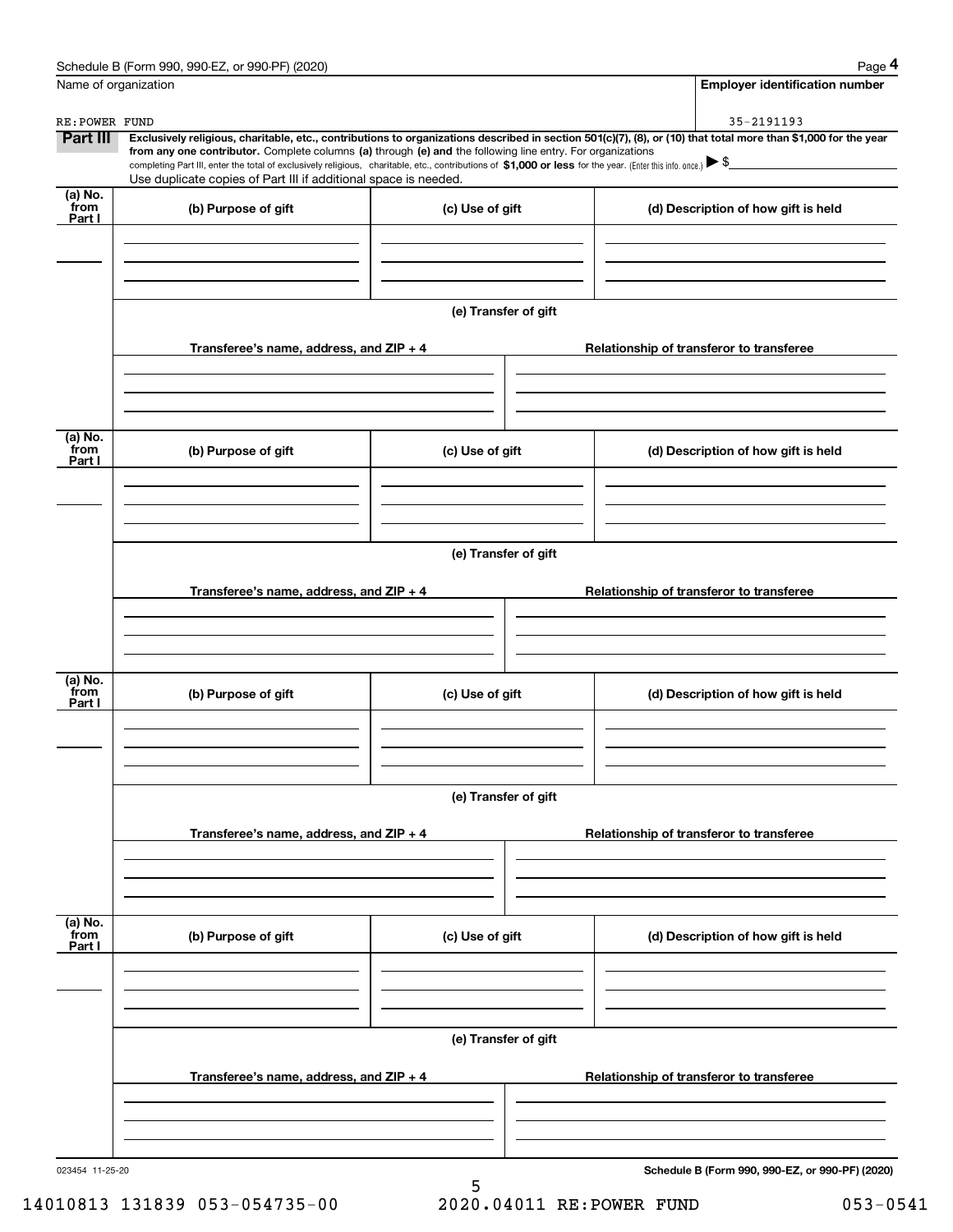Department of the Treasury Internal Revenue Service

(Form 990) | Complete if the organization answered "Yes" on Form 990, Part IV, line 6, 7, 8, 9, 10, 11a, 11b, 11c, 11d, 11e, 11f, 12a, or 12b. SCHEDULE D Supplemental Financial Statements<br>
Form 990) Somplete if the organization answered "Yes" on Form 990,<br>
Part IV, line 6, 7, 8, 9, 10, 11a, 11b, 11c, 11d, 11e, 11f, 12a, or 12b.



▶ Attach to Form 990.<br>▶ Go to www.irs.gov/Form990 for instructions and the latest information.

|         | Name of the organization                                                                                                                                                                                                      |                                                    |    |                                               | <b>Employer identification number</b><br>35-2191193 |    |
|---------|-------------------------------------------------------------------------------------------------------------------------------------------------------------------------------------------------------------------------------|----------------------------------------------------|----|-----------------------------------------------|-----------------------------------------------------|----|
| Part I  | RE: POWER FUND<br>Organizations Maintaining Donor Advised Funds or Other Similar Funds or Accounts. Complete if the                                                                                                           |                                                    |    |                                               |                                                     |    |
|         |                                                                                                                                                                                                                               |                                                    |    |                                               |                                                     |    |
|         | organization answered "Yes" on Form 990, Part IV, line 6.                                                                                                                                                                     | (a) Donor advised funds                            |    |                                               | (b) Funds and other accounts                        |    |
|         |                                                                                                                                                                                                                               |                                                    |    |                                               |                                                     |    |
| 1       |                                                                                                                                                                                                                               |                                                    |    |                                               |                                                     |    |
| 2       | Aggregate value of contributions to (during year)<br>Aggregate value of grants from (during year)                                                                                                                             |                                                    |    |                                               |                                                     |    |
| з<br>4  |                                                                                                                                                                                                                               |                                                    |    |                                               |                                                     |    |
| 5       | Did the organization inform all donors and donor advisors in writing that the assets held in donor advised funds                                                                                                              |                                                    |    |                                               |                                                     |    |
|         |                                                                                                                                                                                                                               |                                                    |    |                                               | Yes                                                 | No |
| 6       | Did the organization inform all grantees, donors, and donor advisors in writing that grant funds can be used only                                                                                                             |                                                    |    |                                               |                                                     |    |
|         | for charitable purposes and not for the benefit of the donor or donor advisor, or for any other purpose conferring                                                                                                            |                                                    |    |                                               |                                                     |    |
|         | impermissible private benefit?                                                                                                                                                                                                |                                                    |    |                                               | Yes                                                 | No |
| Part II | Conservation Easements. Complete if the organization answered "Yes" on Form 990, Part IV, line 7.                                                                                                                             |                                                    |    |                                               |                                                     |    |
| 1       | Purpose(s) of conservation easements held by the organization (check all that apply).                                                                                                                                         |                                                    |    |                                               |                                                     |    |
|         | Preservation of land for public use (for example, recreation or education)                                                                                                                                                    | Preservation of a historically important land area |    |                                               |                                                     |    |
|         | Protection of natural habitat                                                                                                                                                                                                 | Preservation of a certified historic structure     |    |                                               |                                                     |    |
|         | Preservation of open space                                                                                                                                                                                                    |                                                    |    |                                               |                                                     |    |
| 2       | Complete lines 2a through 2d if the organization held a qualified conservation contribution in the form of a conservation easement on the last                                                                                |                                                    |    |                                               |                                                     |    |
|         | day of the tax year.                                                                                                                                                                                                          |                                                    |    |                                               | Held at the End of the Tax Year                     |    |
| a       | Total number of conservation easements                                                                                                                                                                                        |                                                    | 2a |                                               |                                                     |    |
| b       | Total acreage restricted by conservation easements                                                                                                                                                                            |                                                    | 2b |                                               |                                                     |    |
| с       |                                                                                                                                                                                                                               |                                                    | 2c |                                               |                                                     |    |
| d       | Number of conservation easements included in (c) acquired after 7/25/06, and not on a historic structure                                                                                                                      |                                                    |    |                                               |                                                     |    |
|         | listed in the National Register [11, 1200] [12] The National Register [11, 1200] [12] The National Register [11, 1200] [12] The National Register [11, 1200] [12] The National Register [11, 1200] [12] The National Register |                                                    | 2d |                                               |                                                     |    |
| З.      | Number of conservation easements modified, transferred, released, extinguished, or terminated by the organization during the tax                                                                                              |                                                    |    |                                               |                                                     |    |
|         | year $\blacktriangleright$                                                                                                                                                                                                    |                                                    |    |                                               |                                                     |    |
| 4       | Number of states where property subject to conservation easement is located >                                                                                                                                                 |                                                    |    |                                               |                                                     |    |
| 5       | Does the organization have a written policy regarding the periodic monitoring, inspection, handling of                                                                                                                        |                                                    |    |                                               |                                                     |    |
|         | violations, and enforcement of the conservation easements it holds?                                                                                                                                                           |                                                    |    |                                               | Yes                                                 | No |
| 6       | Staff and volunteer hours devoted to monitoring, inspecting, handling of violations, and enforcing conservation easements during the year                                                                                     |                                                    |    |                                               |                                                     |    |
|         |                                                                                                                                                                                                                               |                                                    |    |                                               |                                                     |    |
| 7       | Amount of expenses incurred in monitoring, inspecting, handling of violations, and enforcing conservation easements during the year                                                                                           |                                                    |    |                                               |                                                     |    |
|         | $\blacktriangleright$ \$                                                                                                                                                                                                      |                                                    |    |                                               |                                                     |    |
| 8       | Does each conservation easement reported on line 2(d) above satisfy the requirements of section 170(h)(4)(B)(i)                                                                                                               |                                                    |    |                                               |                                                     |    |
|         |                                                                                                                                                                                                                               |                                                    |    |                                               | Yes                                                 | No |
|         | In Part XIII, describe how the organization reports conservation easements in its revenue and expense statement and                                                                                                           |                                                    |    |                                               |                                                     |    |
|         | balance sheet, and include, if applicable, the text of the footnote to the organization's financial statements that describes the                                                                                             |                                                    |    |                                               |                                                     |    |
|         | organization's accounting for conservation easements.                                                                                                                                                                         |                                                    |    |                                               |                                                     |    |
|         | Organizations Maintaining Collections of Art, Historical Treasures, or Other Similar Assets.<br>Part III                                                                                                                      |                                                    |    |                                               |                                                     |    |
|         | Complete if the organization answered "Yes" on Form 990, Part IV, line 8.                                                                                                                                                     |                                                    |    |                                               |                                                     |    |
|         | 1a If the organization elected, as permitted under FASB ASC 958, not to report in its revenue statement and balance sheet works                                                                                               |                                                    |    |                                               |                                                     |    |
|         | of art, historical treasures, or other similar assets held for public exhibition, education, or research in furtherance of public                                                                                             |                                                    |    |                                               |                                                     |    |
|         | service, provide in Part XIII the text of the footnote to its financial statements that describes these items.                                                                                                                |                                                    |    |                                               |                                                     |    |
| b       | If the organization elected, as permitted under FASB ASC 958, to report in its revenue statement and balance sheet works of                                                                                                   |                                                    |    |                                               |                                                     |    |
|         | art, historical treasures, or other similar assets held for public exhibition, education, or research in furtherance of public service,                                                                                       |                                                    |    |                                               |                                                     |    |
|         | provide the following amounts relating to these items:                                                                                                                                                                        |                                                    |    |                                               |                                                     |    |
|         |                                                                                                                                                                                                                               |                                                    |    | $\mathbb{S}$ and $\mathbb{S}$<br>$\mathbb{S}$ |                                                     |    |
|         | (ii) Assets included in Form 990, Part X<br>If the organization received or held works of art, historical treasures, or other similar assets for financial gain, provide                                                      |                                                    |    |                                               |                                                     |    |
| 2       | the following amounts required to be reported under FASB ASC 958 relating to these items:                                                                                                                                     |                                                    |    |                                               |                                                     |    |
|         |                                                                                                                                                                                                                               |                                                    |    | -\$                                           |                                                     |    |
| а       | <b>b</b> Assets included in Form 990, Part X                                                                                                                                                                                  |                                                    |    | -\$                                           |                                                     |    |
|         | LHA For Paperwork Reduction Act Notice, see the Instructions for Form 990.                                                                                                                                                    |                                                    |    |                                               | Schedule D (Form 990) 2020                          |    |
|         | 032051 12-01-20                                                                                                                                                                                                               |                                                    |    |                                               |                                                     |    |
|         |                                                                                                                                                                                                                               | 28                                                 |    |                                               |                                                     |    |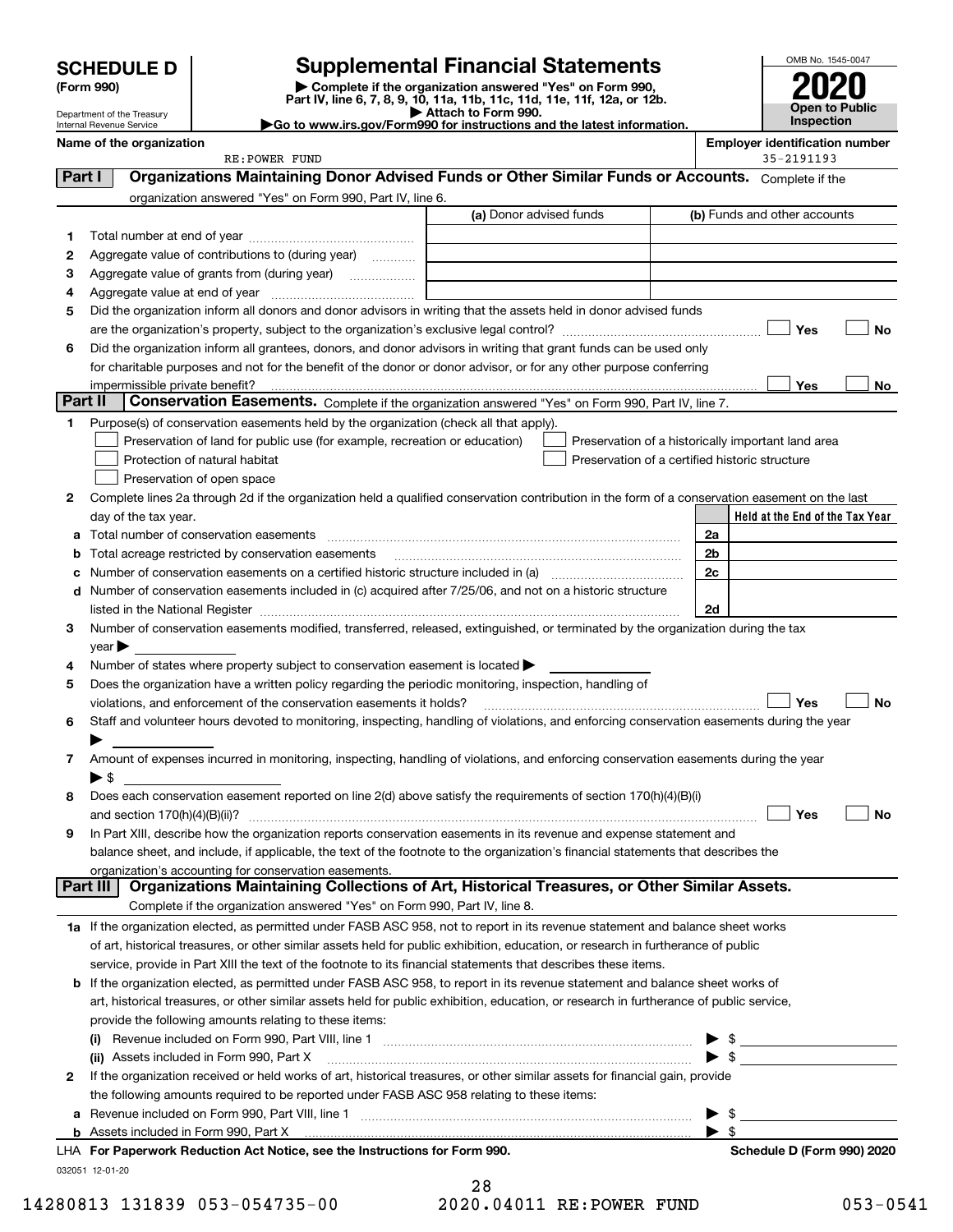|    | RE: POWER FUND<br>Schedule D (Form 990) 2020                                                                                                                                                                                          |                                         |   |                |                                                                                                               |  |                                 | 35-2191193 |                              |            | Page 2 |
|----|---------------------------------------------------------------------------------------------------------------------------------------------------------------------------------------------------------------------------------------|-----------------------------------------|---|----------------|---------------------------------------------------------------------------------------------------------------|--|---------------------------------|------------|------------------------------|------------|--------|
|    | Part III<br>Organizations Maintaining Collections of Art, Historical Treasures, or Other Similar Assets (continued)                                                                                                                   |                                         |   |                |                                                                                                               |  |                                 |            |                              |            |        |
| 3  | Using the organization's acquisition, accession, and other records, check any of the following that make significant use of its                                                                                                       |                                         |   |                |                                                                                                               |  |                                 |            |                              |            |        |
|    | collection items (check all that apply):                                                                                                                                                                                              |                                         |   |                |                                                                                                               |  |                                 |            |                              |            |        |
| а  | Public exhibition                                                                                                                                                                                                                     |                                         |   |                | Loan or exchange program                                                                                      |  |                                 |            |                              |            |        |
| b  | Scholarly research                                                                                                                                                                                                                    |                                         |   |                | Other and the contract of the contract of the contract of the contract of the contract of the contract of the |  |                                 |            |                              |            |        |
| с  | Preservation for future generations                                                                                                                                                                                                   |                                         |   |                |                                                                                                               |  |                                 |            |                              |            |        |
| 4  | Provide a description of the organization's collections and explain how they further the organization's exempt purpose in Part XIII.                                                                                                  |                                         |   |                |                                                                                                               |  |                                 |            |                              |            |        |
| 5  | During the year, did the organization solicit or receive donations of art, historical treasures, or other similar assets                                                                                                              |                                         |   |                |                                                                                                               |  |                                 |            |                              |            |        |
|    |                                                                                                                                                                                                                                       |                                         |   |                |                                                                                                               |  |                                 |            | Yes                          |            | No     |
|    | Part IV<br>Escrow and Custodial Arrangements. Complete if the organization answered "Yes" on Form 990, Part IV, line 9, or                                                                                                            |                                         |   |                |                                                                                                               |  |                                 |            |                              |            |        |
|    | reported an amount on Form 990, Part X, line 21.                                                                                                                                                                                      |                                         |   |                |                                                                                                               |  |                                 |            |                              |            |        |
|    | 1a Is the organization an agent, trustee, custodian or other intermediary for contributions or other assets not included                                                                                                              |                                         |   |                |                                                                                                               |  |                                 |            |                              |            |        |
|    | on Form 990, Part X? [11] matter contracts and contracts and contracts are contracted and contracts are contracted and contract and contract of the contract of the contract of the contract of the contract of the contract o        |                                         |   |                |                                                                                                               |  |                                 |            | Yes                          |            | No     |
|    | b If "Yes," explain the arrangement in Part XIII and complete the following table:                                                                                                                                                    |                                         |   |                |                                                                                                               |  |                                 |            |                              |            |        |
|    |                                                                                                                                                                                                                                       |                                         |   |                |                                                                                                               |  |                                 |            | Amount                       |            |        |
| c  |                                                                                                                                                                                                                                       |                                         |   |                |                                                                                                               |  | 1c                              |            |                              |            |        |
|    | Additions during the year manufactured and an annual contract of the year manufactured and a set of the year manufactured and a set of the year manufactured and a set of the year manufactured and set of the set of the set         |                                         |   |                |                                                                                                               |  | 1d                              |            |                              |            |        |
| е  | Distributions during the year manufactured and an account of the state of the state of the state of the state o                                                                                                                       |                                         |   |                |                                                                                                               |  | 1e                              |            |                              |            |        |
| Ť. | Ending balance measurements and the contract of the contract of the contract of the contract of the contract of                                                                                                                       |                                         |   |                |                                                                                                               |  | 1f                              |            |                              |            |        |
|    | 2a Did the organization include an amount on Form 990, Part X, line 21, for escrow or custodial account liability?                                                                                                                    |                                         |   |                |                                                                                                               |  |                                 | .          | Yes                          |            | No     |
|    | <b>b</b> If "Yes," explain the arrangement in Part XIII. Check here if the explanation has been provided on Part XIII<br><b>Part V</b><br>Endowment Funds. Complete if the organization answered "Yes" on Form 990, Part IV, line 10. |                                         |   |                |                                                                                                               |  |                                 |            |                              |            |        |
|    |                                                                                                                                                                                                                                       | (a) Current year                        |   | (b) Prior year | (c) Two years back $\vert$ (d) Three years back $\vert$                                                       |  |                                 |            | (e) Four years back          |            |        |
|    | 1a Beginning of year balance                                                                                                                                                                                                          |                                         |   |                |                                                                                                               |  |                                 |            |                              |            |        |
|    |                                                                                                                                                                                                                                       |                                         |   |                |                                                                                                               |  |                                 |            |                              |            |        |
|    | Net investment earnings, gains, and losses                                                                                                                                                                                            |                                         |   |                |                                                                                                               |  |                                 |            |                              |            |        |
|    |                                                                                                                                                                                                                                       |                                         |   |                |                                                                                                               |  |                                 |            |                              |            |        |
|    | e Other expenditures for facilities                                                                                                                                                                                                   |                                         |   |                |                                                                                                               |  |                                 |            |                              |            |        |
|    | and programs                                                                                                                                                                                                                          |                                         |   |                |                                                                                                               |  |                                 |            |                              |            |        |
| Ť. |                                                                                                                                                                                                                                       |                                         |   |                |                                                                                                               |  |                                 |            |                              |            |        |
| g  | End of year balance <i>manually contained</i>                                                                                                                                                                                         |                                         |   |                |                                                                                                               |  |                                 |            |                              |            |        |
| 2  | Provide the estimated percentage of the current year end balance (line 1g, column (a)) held as:                                                                                                                                       |                                         |   |                |                                                                                                               |  |                                 |            |                              |            |        |
|    | Board designated or quasi-endowment                                                                                                                                                                                                   |                                         | % |                |                                                                                                               |  |                                 |            |                              |            |        |
|    | <b>b</b> Permanent endowment >                                                                                                                                                                                                        | %                                       |   |                |                                                                                                               |  |                                 |            |                              |            |        |
|    | Term endowment $\blacktriangleright$                                                                                                                                                                                                  | %                                       |   |                |                                                                                                               |  |                                 |            |                              |            |        |
|    | The percentages on lines 2a, 2b, and 2c should equal 100%.                                                                                                                                                                            |                                         |   |                |                                                                                                               |  |                                 |            |                              |            |        |
|    | 3a Are there endowment funds not in the possession of the organization that are held and administered for the organization                                                                                                            |                                         |   |                |                                                                                                               |  |                                 |            |                              |            |        |
|    | by:                                                                                                                                                                                                                                   |                                         |   |                |                                                                                                               |  |                                 |            |                              | <b>Yes</b> | No.    |
|    | (i)                                                                                                                                                                                                                                   |                                         |   |                |                                                                                                               |  |                                 |            | 3a(i)                        |            |        |
|    |                                                                                                                                                                                                                                       |                                         |   |                |                                                                                                               |  |                                 |            | 3a(ii)                       |            |        |
|    |                                                                                                                                                                                                                                       |                                         |   |                |                                                                                                               |  |                                 |            | 3b                           |            |        |
| 4  | Describe in Part XIII the intended uses of the organization's endowment funds.                                                                                                                                                        |                                         |   |                |                                                                                                               |  |                                 |            |                              |            |        |
|    | Land, Buildings, and Equipment.<br><b>Part VI</b>                                                                                                                                                                                     |                                         |   |                |                                                                                                               |  |                                 |            |                              |            |        |
|    | Complete if the organization answered "Yes" on Form 990, Part IV, line 11a. See Form 990, Part X, line 10.                                                                                                                            |                                         |   |                |                                                                                                               |  |                                 |            |                              |            |        |
|    | Description of property                                                                                                                                                                                                               | (a) Cost or other<br>basis (investment) |   |                | (b) Cost or other<br>basis (other)                                                                            |  | (c) Accumulated<br>depreciation |            | (d) Book value               |            |        |
|    |                                                                                                                                                                                                                                       |                                         |   |                |                                                                                                               |  |                                 |            |                              |            |        |
| b  |                                                                                                                                                                                                                                       |                                         |   |                |                                                                                                               |  |                                 |            |                              |            |        |
|    |                                                                                                                                                                                                                                       |                                         |   |                |                                                                                                               |  |                                 |            |                              |            |        |
| d  |                                                                                                                                                                                                                                       |                                         |   |                |                                                                                                               |  |                                 |            |                              |            |        |
|    |                                                                                                                                                                                                                                       |                                         |   |                |                                                                                                               |  |                                 |            |                              |            |        |
|    |                                                                                                                                                                                                                                       |                                         |   |                |                                                                                                               |  |                                 |            | <b>D. (Fause, 000), 0000</b> |            | 0.     |

Schedule D (Form 990) 2020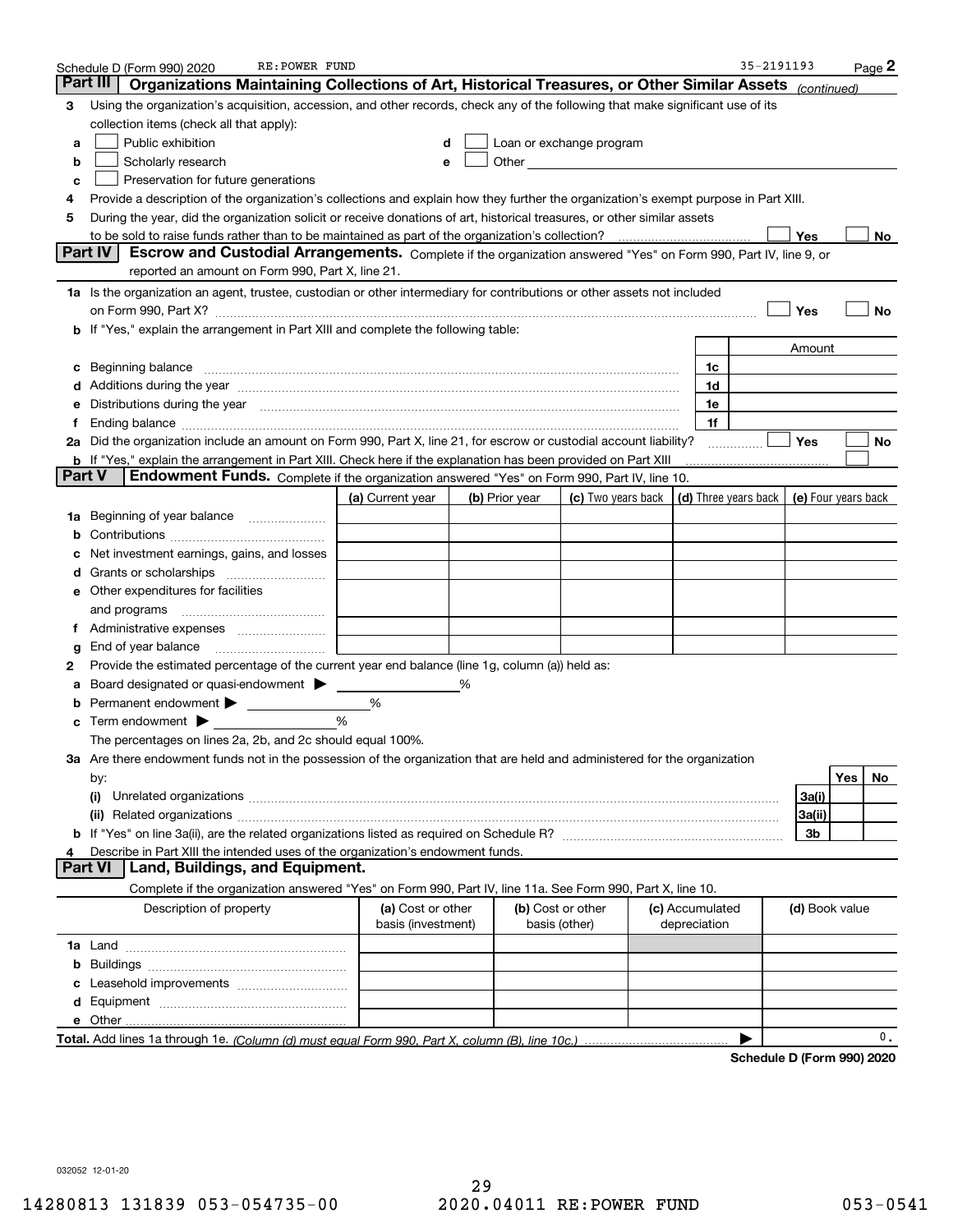| Part VII Investments - Other Securities.                                                                                                                                           |                 |                                                           |                |
|------------------------------------------------------------------------------------------------------------------------------------------------------------------------------------|-----------------|-----------------------------------------------------------|----------------|
| Complete if the organization answered "Yes" on Form 990, Part IV, line 11b. See Form 990, Part X, line 12.<br>(a) Description of security or category (including name of security) | (b) Book value  | (c) Method of valuation: Cost or end-of-year market value |                |
| (1) Financial derivatives                                                                                                                                                          |                 |                                                           |                |
|                                                                                                                                                                                    |                 |                                                           |                |
| $(3)$ Other                                                                                                                                                                        |                 |                                                           |                |
| (A)                                                                                                                                                                                |                 |                                                           |                |
| (B)                                                                                                                                                                                |                 |                                                           |                |
| (C)                                                                                                                                                                                |                 |                                                           |                |
| (D)                                                                                                                                                                                |                 |                                                           |                |
| (E)                                                                                                                                                                                |                 |                                                           |                |
| (F)                                                                                                                                                                                |                 |                                                           |                |
| (G)                                                                                                                                                                                |                 |                                                           |                |
| (H)                                                                                                                                                                                |                 |                                                           |                |
| Total. (Col. (b) must equal Form 990, Part X, col. (B) line 12.)                                                                                                                   |                 |                                                           |                |
| Part VIII Investments - Program Related.                                                                                                                                           |                 |                                                           |                |
| Complete if the organization answered "Yes" on Form 990, Part IV, line 11c. See Form 990, Part X, line 13.                                                                         |                 |                                                           |                |
| (a) Description of investment                                                                                                                                                      | (b) Book value  | (c) Method of valuation: Cost or end-of-year market value |                |
| (1)                                                                                                                                                                                |                 |                                                           |                |
| (2)                                                                                                                                                                                |                 |                                                           |                |
| (3)                                                                                                                                                                                |                 |                                                           |                |
| (4)                                                                                                                                                                                |                 |                                                           |                |
| (5)                                                                                                                                                                                |                 |                                                           |                |
| (6)                                                                                                                                                                                |                 |                                                           |                |
| (7)                                                                                                                                                                                |                 |                                                           |                |
| (8)                                                                                                                                                                                |                 |                                                           |                |
| (9)                                                                                                                                                                                |                 |                                                           |                |
| Total. (Col. (b) must equal Form 990, Part X, col. (B) line 13.)                                                                                                                   |                 |                                                           |                |
| Part IX<br><b>Other Assets.</b>                                                                                                                                                    |                 |                                                           |                |
| Complete if the organization answered "Yes" on Form 990, Part IV, line 11d. See Form 990, Part X, line 15.                                                                         |                 |                                                           |                |
|                                                                                                                                                                                    | (a) Description |                                                           | (b) Book value |
| (1)                                                                                                                                                                                |                 |                                                           |                |
| (2)                                                                                                                                                                                |                 |                                                           |                |
| (3)                                                                                                                                                                                |                 |                                                           |                |
| (4)                                                                                                                                                                                |                 |                                                           |                |
| (5)                                                                                                                                                                                |                 |                                                           |                |
| (6)                                                                                                                                                                                |                 |                                                           |                |
| (7)                                                                                                                                                                                |                 |                                                           |                |
| (8)                                                                                                                                                                                |                 |                                                           |                |
| (9)                                                                                                                                                                                |                 |                                                           |                |
| Total. (Column (b) must equal Form 990. Part X. col. (B) line 15.)                                                                                                                 |                 |                                                           |                |
| Part X<br><b>Other Liabilities.</b>                                                                                                                                                |                 |                                                           |                |
| Complete if the organization answered "Yes" on Form 990, Part IV, line 11e or 11f. See Form 990, Part X, line 25.                                                                  |                 |                                                           |                |
| (a) Description of liability<br>1.                                                                                                                                                 |                 |                                                           | (b) Book value |
| (1)<br>Federal income taxes                                                                                                                                                        |                 |                                                           |                |
| DUE TO RE: POWER<br>(2)                                                                                                                                                            |                 |                                                           | 263,441.       |
| (3)                                                                                                                                                                                |                 |                                                           |                |
| (4)                                                                                                                                                                                |                 |                                                           |                |
| (5)                                                                                                                                                                                |                 |                                                           |                |
| (6)                                                                                                                                                                                |                 |                                                           |                |
| (7)                                                                                                                                                                                |                 |                                                           |                |
| (8)                                                                                                                                                                                |                 |                                                           |                |
| (9)                                                                                                                                                                                |                 |                                                           |                |
| Total. (Column (b) must equal Form 990, Part X, col. (B) line 25.)                                                                                                                 |                 |                                                           | 263,441.       |

2. Liability for uncertain tax positions. In Part XIII, provide the text of the footnote to the organization's financial statements that reports the organization's liability for uncertain tax positions under FASB ASC 740. Check here if the text of the footnote has been provided in Part XIII  $\boxed{\mathbf{X}}$ 

Schedule D (Form 990) 2020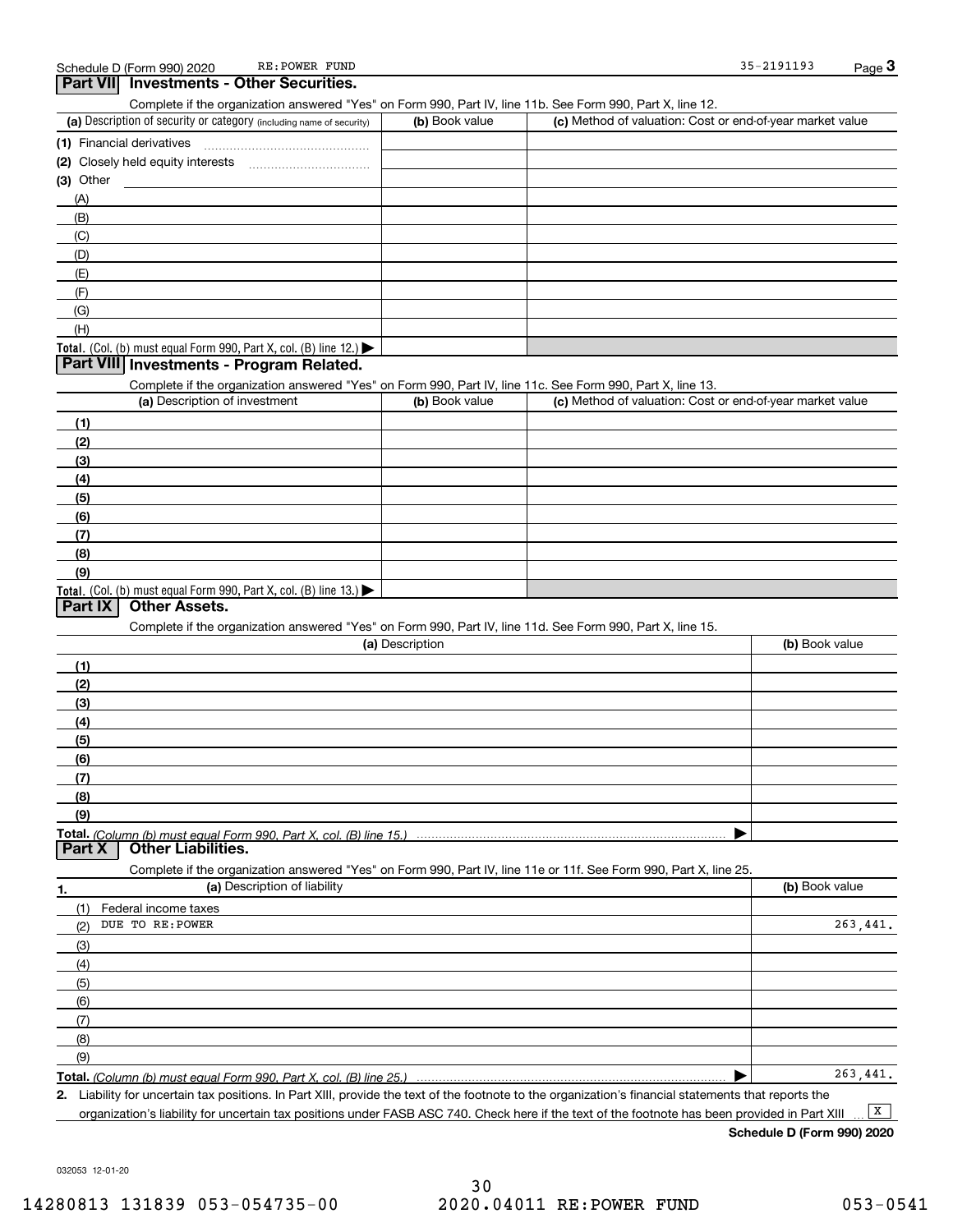|   | RE: POWER FUND<br>Schedule D (Form 990) 2020                                                                                                                                                                                        |                |            | 35-2191193   | Page 4     |
|---|-------------------------------------------------------------------------------------------------------------------------------------------------------------------------------------------------------------------------------------|----------------|------------|--------------|------------|
|   | Reconciliation of Revenue per Audited Financial Statements With Revenue per Return.<br>Part XI                                                                                                                                      |                |            |              |            |
|   | Complete if the organization answered "Yes" on Form 990, Part IV, line 12a.                                                                                                                                                         |                |            |              |            |
| 1 | Total revenue, gains, and other support per audited financial statements                                                                                                                                                            |                |            | 1.           | 4,329,147. |
| 2 | Amounts included on line 1 but not on Form 990, Part VIII, line 12:                                                                                                                                                                 |                |            |              |            |
|   | a Net unrealized gains (losses) on investments [111] [12] Net unrealized gains (losses) on investments [11] $\cdot$                                                                                                                 | 2a             |            |              |            |
| b |                                                                                                                                                                                                                                     | 2 <sub>b</sub> | 625.       |              |            |
| с |                                                                                                                                                                                                                                     | 2c             |            |              |            |
| d | Other (Describe in Part XIII.)                                                                                                                                                                                                      | 2d             | 1,419,337. |              |            |
|   | e Add lines 2a through 2d                                                                                                                                                                                                           |                |            | <b>2e</b>    | 1,419,962. |
| з |                                                                                                                                                                                                                                     |                |            | 3            | 2,909,185. |
| 4 | Amounts included on Form 990, Part VIII, line 12, but not on line 1:                                                                                                                                                                |                |            |              |            |
| a | Investment expenses not included on Form 990, Part VIII, line 7b                                                                                                                                                                    | 4a             |            |              |            |
| b | Other (Describe in Part XIII.) <b>Construction Contract Construction</b> Chern Construction Chern Chern Chern Chern Chern Chern Chern Chern Chern Chern Chern Chern Chern Chern Chern Chern Chern Chern Chern Chern Chern Chern Che | 4b             |            |              |            |
|   | c Add lines 4a and 4b                                                                                                                                                                                                               |                |            | 4c           | 0.         |
| 5 |                                                                                                                                                                                                                                     |                |            | 5            | 2,909.185. |
|   | Part XII   Reconciliation of Expenses per Audited Financial Statements With Expenses per Return.                                                                                                                                    |                |            |              |            |
|   | Complete if the organization answered "Yes" on Form 990, Part IV, line 12a.                                                                                                                                                         |                |            |              |            |
| 1 | Total expenses and losses per audited financial statements [11] [12] manuscription control expenses and losses per audited financial statements [12] manuscription of the statements [12] manuscription of the statements [12]      |                |            | $\mathbf{1}$ | 2,903,125. |
| 2 | Amounts included on line 1 but not on Form 990, Part IX, line 25:                                                                                                                                                                   |                |            |              |            |
|   |                                                                                                                                                                                                                                     | 2a             | 625.       |              |            |
| b |                                                                                                                                                                                                                                     | 2 <sub>b</sub> |            |              |            |
| c |                                                                                                                                                                                                                                     | 2c             |            |              |            |
| d | Other (Describe in Part XIII.)                                                                                                                                                                                                      | 2d             | 744.872.   |              |            |
|   | e Add lines 2a through 2d <b>[10]</b> Manuscription and the Add lines 2a through 2d <b>[10]</b> Manuscription <b>Address</b> 2a through 2d <b>[10]</b> Manuscription <b>Address 2</b>                                               |                |            | 2e           | 745,497.   |
| 3 |                                                                                                                                                                                                                                     |                |            | 3            | 2,157,628. |
| 4 | Amounts included on Form 990, Part IX, line 25, but not on line 1:                                                                                                                                                                  |                |            |              |            |
|   | <b>a</b> Investment expenses not included on Form 990, Part VIII, line 7b <i>mummummum</i>                                                                                                                                          | 4a             |            |              |            |
|   | <b>b</b> Other (Describe in Part XIII.)                                                                                                                                                                                             | 4b             |            |              |            |
|   | c Add lines 4a and 4b                                                                                                                                                                                                               |                |            | 4с           |            |
|   |                                                                                                                                                                                                                                     |                |            | 5            | 2.157.628. |
|   | Part XIII Supplemental Information.                                                                                                                                                                                                 |                |            |              |            |
|   | Provide the descriptions required for Part II, lines 3, 5, and 9; Part III, lines 1a and 4; Part IV, lines 1b and 2b; Part V, line 4; Part X, line 2; Part XI,                                                                      |                |            |              |            |
|   | lines 2d and 4b; and Part XII, lines 2d and 4b. Also complete this part to provide any additional information.                                                                                                                      |                |            |              |            |
|   |                                                                                                                                                                                                                                     |                |            |              |            |
|   |                                                                                                                                                                                                                                     |                |            |              |            |
|   | PART X, LINE 2:                                                                                                                                                                                                                     |                |            |              |            |
|   |                                                                                                                                                                                                                                     |                |            |              |            |
|   | RE:POWER FUND IS EXEMPT FROM FEDERAL INCOME TAXES UNDER THE PROVISIONS OF                                                                                                                                                           |                |            |              |            |
|   |                                                                                                                                                                                                                                     |                |            |              |            |
|   | SECTION 501(A) OF THE INTERNAL REVENUE CODE AS AN ENTITY DESCRIBED IN                                                                                                                                                               |                |            |              |            |
|   |                                                                                                                                                                                                                                     |                |            |              |            |

SECTION 501(C)(3) AND IS EXEMPT FROM STATE INCOME TAXES AND SIMILAR INCOME

TAX LAWS. THEREFORE, NO PROVISION FOR INCOME TAXES HAS BEEN MADE.

THE ORGANIZATION ADOPTED GUIDANCE IN THE INCOME TAX STANDARD REGARDING THE

RECOGNITION OF UNCERTAIN TAX POSITIONS. THIS GUIDANCE PRESCRIBES

RECOGNITION THRESHOLD PRINCIPLES FOR THE FINANCIAL STATEMENT RECOGNITION

OF TAX POSITIONS TAKEN OR EXPECTED TO BE TAKEN ON A TAX RETURN THAT ARE

NOT CERTAIN TO BE REALIZED. THE ORGANIZATION'S TAX RETURNS ARE SUBJECT TO

REVIEW AND EXAMINATION BY FEDERAL AUTHORITIES.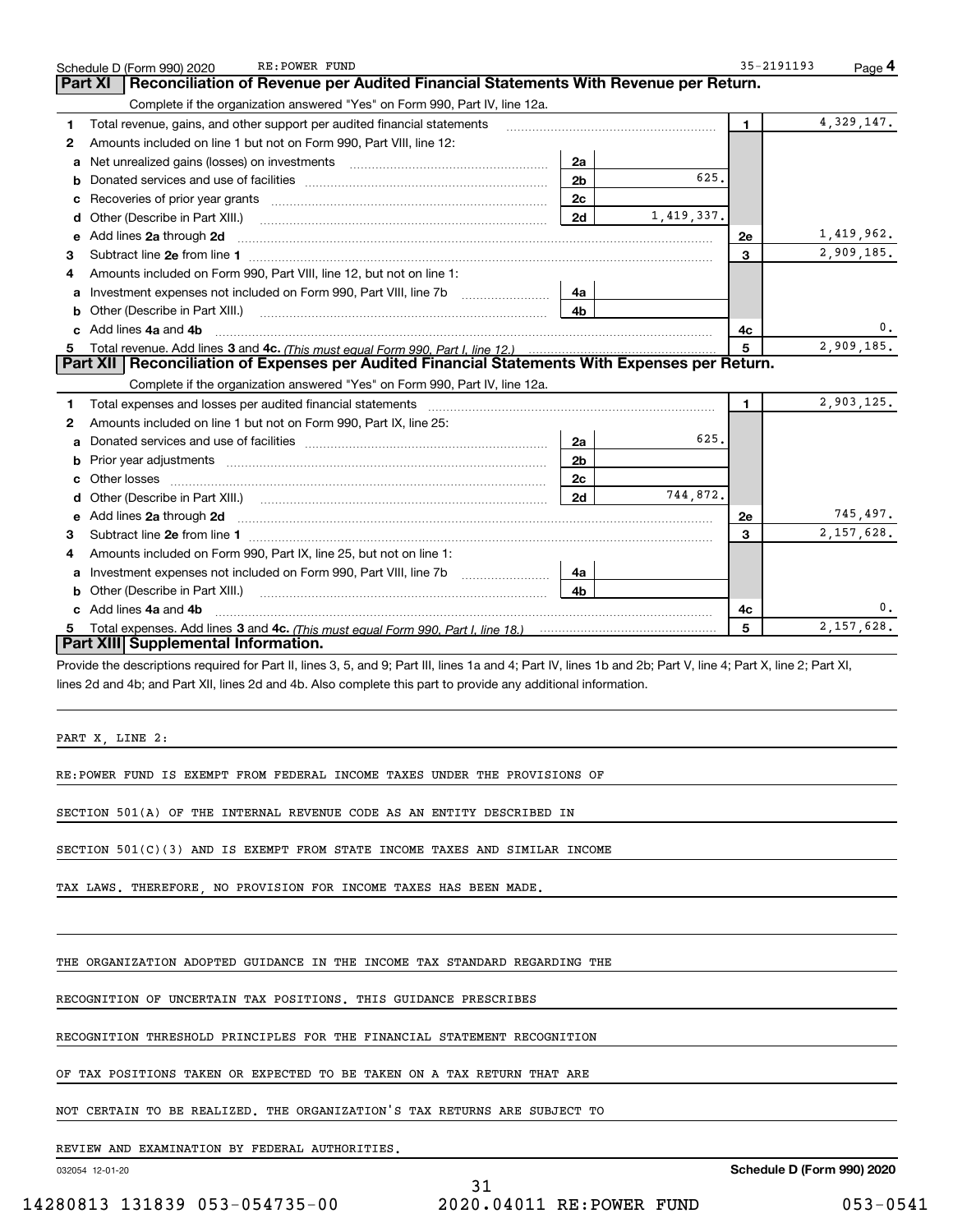|                                                                                                      |            | $35 - 2191193$             | Page 5 |
|------------------------------------------------------------------------------------------------------|------------|----------------------------|--------|
| Schedule D (Form 990) 2020 RE: POWER FUND<br><b>Part XIII   Supplemental Information</b> (continued) |            |                            |        |
|                                                                                                      |            |                            |        |
|                                                                                                      |            |                            |        |
| PART XI, LINE 2D - OTHER ADJUSTMENTS:                                                                |            |                            |        |
|                                                                                                      |            |                            |        |
| REVENUE FROM RELATED ORGANIZATION                                                                    | 1,419,337. |                            |        |
|                                                                                                      |            |                            |        |
|                                                                                                      |            |                            |        |
| PART XII, LINE 2D - OTHER ADJUSTMENTS:                                                               |            |                            |        |
|                                                                                                      |            |                            |        |
| EXPENSES FROM RELATED ORGANIZATION                                                                   | 744,872.   |                            |        |
|                                                                                                      |            |                            |        |
|                                                                                                      |            |                            |        |
|                                                                                                      |            |                            |        |
|                                                                                                      |            |                            |        |
|                                                                                                      |            |                            |        |
|                                                                                                      |            |                            |        |
|                                                                                                      |            |                            |        |
|                                                                                                      |            |                            |        |
|                                                                                                      |            |                            |        |
|                                                                                                      |            |                            |        |
|                                                                                                      |            |                            |        |
|                                                                                                      |            |                            |        |
|                                                                                                      |            |                            |        |
|                                                                                                      |            |                            |        |
|                                                                                                      |            |                            |        |
|                                                                                                      |            |                            |        |
|                                                                                                      |            |                            |        |
|                                                                                                      |            |                            |        |
|                                                                                                      |            |                            |        |
|                                                                                                      |            |                            |        |
|                                                                                                      |            |                            |        |
|                                                                                                      |            |                            |        |
|                                                                                                      |            |                            |        |
|                                                                                                      |            |                            |        |
|                                                                                                      |            |                            |        |
|                                                                                                      |            |                            |        |
|                                                                                                      |            |                            |        |
|                                                                                                      |            |                            |        |
|                                                                                                      |            |                            |        |
|                                                                                                      |            |                            |        |
|                                                                                                      |            |                            |        |
|                                                                                                      |            |                            |        |
|                                                                                                      |            |                            |        |
|                                                                                                      |            |                            |        |
|                                                                                                      |            |                            |        |
|                                                                                                      |            |                            |        |
|                                                                                                      |            |                            |        |
|                                                                                                      |            | Schedule D (Form 990) 2020 |        |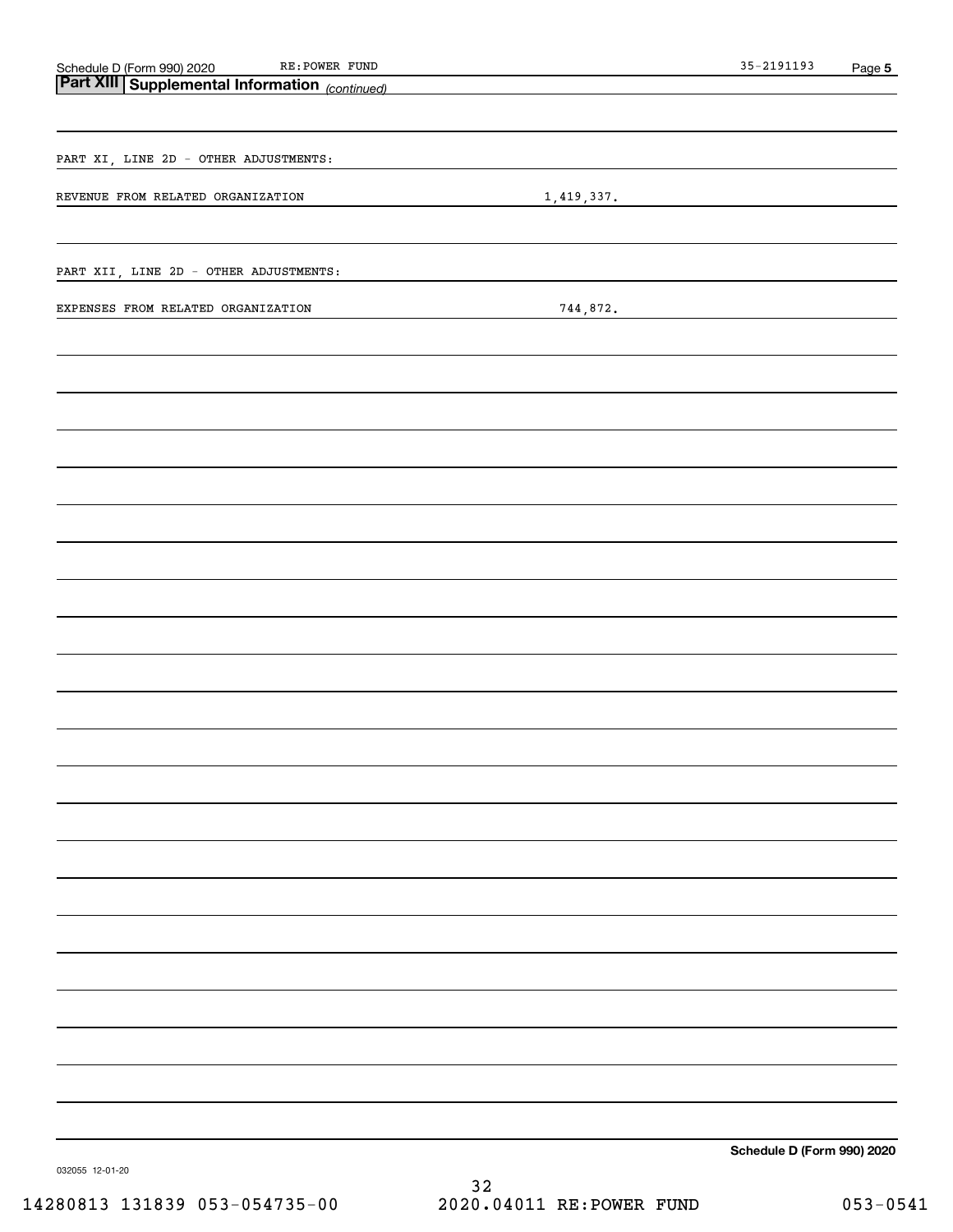| <b>SCHEDULE I</b><br>(Form 990)                                                                                                                                                                                                                                                                                 | <b>Grants and Other Assistance to Organizations,</b><br>Governments, and Individuals in the United States<br>Complete if the organization answered "Yes" on Form 990, Part IV, line 21 or 22. |                                    |                                                                              |                                         |                                                                |                                          |                                                     |  |  |
|-----------------------------------------------------------------------------------------------------------------------------------------------------------------------------------------------------------------------------------------------------------------------------------------------------------------|-----------------------------------------------------------------------------------------------------------------------------------------------------------------------------------------------|------------------------------------|------------------------------------------------------------------------------|-----------------------------------------|----------------------------------------------------------------|------------------------------------------|-----------------------------------------------------|--|--|
| Department of the Treasury<br>Internal Revenue Service                                                                                                                                                                                                                                                          |                                                                                                                                                                                               |                                    | Attach to Form 990.<br>Go to www.irs.gov/Form990 for the latest information. |                                         |                                                                |                                          | <b>Open to Public</b><br>Inspection                 |  |  |
| Name of the organization<br>RE: POWER FUND                                                                                                                                                                                                                                                                      |                                                                                                                                                                                               |                                    |                                                                              |                                         |                                                                |                                          | <b>Employer identification number</b><br>35-2191193 |  |  |
| Part I<br><b>General Information on Grants and Assistance</b>                                                                                                                                                                                                                                                   |                                                                                                                                                                                               |                                    |                                                                              |                                         |                                                                |                                          |                                                     |  |  |
| Does the organization maintain records to substantiate the amount of the grants or assistance, the grantees' eligibility for the grants or assistance, and the selection<br>1.<br>Describe in Part IV the organization's procedures for monitoring the use of grant funds in the United States.<br>$\mathbf{2}$ |                                                                                                                                                                                               |                                    |                                                                              |                                         |                                                                |                                          | $X$ Yes<br>  No                                     |  |  |
| Part II<br>Grants and Other Assistance to Domestic Organizations and Domestic Governments. Complete if the organization answered "Yes" on Form 990, Part IV, line 21, for any                                                                                                                                   |                                                                                                                                                                                               |                                    |                                                                              |                                         |                                                                |                                          |                                                     |  |  |
| recipient that received more than \$5,000. Part II can be duplicated if additional space is needed.                                                                                                                                                                                                             |                                                                                                                                                                                               |                                    |                                                                              |                                         |                                                                |                                          |                                                     |  |  |
| <b>1 (a)</b> Name and address of organization<br>or government                                                                                                                                                                                                                                                  | $(b)$ EIN                                                                                                                                                                                     | (c) IRC section<br>(if applicable) | (d) Amount of<br>cash grant                                                  | (e) Amount of<br>non-cash<br>assistance | (f) Method of<br>valuation (book,<br>FMV, appraisal,<br>other) | (g) Description of<br>noncash assistance | (h) Purpose of grant<br>or assistance               |  |  |
| PLANNED PARENTHOOD FEDERATION<br>123 WILLIAM ST, ATTN: OFFICE OF<br>THE GENERAL COUNSEL - NEW YORK, NY<br>10038                                                                                                                                                                                                 | $13 - 1644147$ 501(C)(3)                                                                                                                                                                      |                                    | 125,000.                                                                     | 0.                                      |                                                                |                                          | WOMEN OF COLOR LEADERSHIP<br>PROJECT                |  |  |
| TIDES FOUNDATOIN (WORKING FAMILIES<br>$FUND$ ) - 1014 TORNEY AVE - SAN<br>FRANCISCO, CA 94129                                                                                                                                                                                                                   | $51-0198509$ $501(C)(3)$                                                                                                                                                                      |                                    | 125,000.                                                                     | 0.                                      |                                                                |                                          | WOMEN OF COLOR LEADERSHIP<br>PROJECT                |  |  |
|                                                                                                                                                                                                                                                                                                                 |                                                                                                                                                                                               |                                    |                                                                              |                                         |                                                                |                                          |                                                     |  |  |
|                                                                                                                                                                                                                                                                                                                 |                                                                                                                                                                                               |                                    |                                                                              |                                         |                                                                |                                          |                                                     |  |  |
|                                                                                                                                                                                                                                                                                                                 |                                                                                                                                                                                               |                                    |                                                                              |                                         |                                                                |                                          |                                                     |  |  |
|                                                                                                                                                                                                                                                                                                                 |                                                                                                                                                                                               |                                    |                                                                              |                                         |                                                                |                                          |                                                     |  |  |
| 2                                                                                                                                                                                                                                                                                                               |                                                                                                                                                                                               |                                    |                                                                              |                                         |                                                                |                                          | 2.<br>▶                                             |  |  |
| 3                                                                                                                                                                                                                                                                                                               |                                                                                                                                                                                               |                                    |                                                                              |                                         |                                                                |                                          | $\mathbf{0}$ .                                      |  |  |
| $111A$ $F \cup D$ as social $D \cup L$ and $A \cup L$ and $A \cup L$ are the fundamental $f \cup F$ and $Q \cap D$                                                                                                                                                                                              |                                                                                                                                                                                               |                                    |                                                                              |                                         |                                                                |                                          | $1.1.1$ $1.17.1$ $0.001.000$                        |  |  |

LHA For Paperwork Reduction Act Notice, see the Instructions for Form 990. Schedule I (Form 990) 2020 LHA Form 990) 2020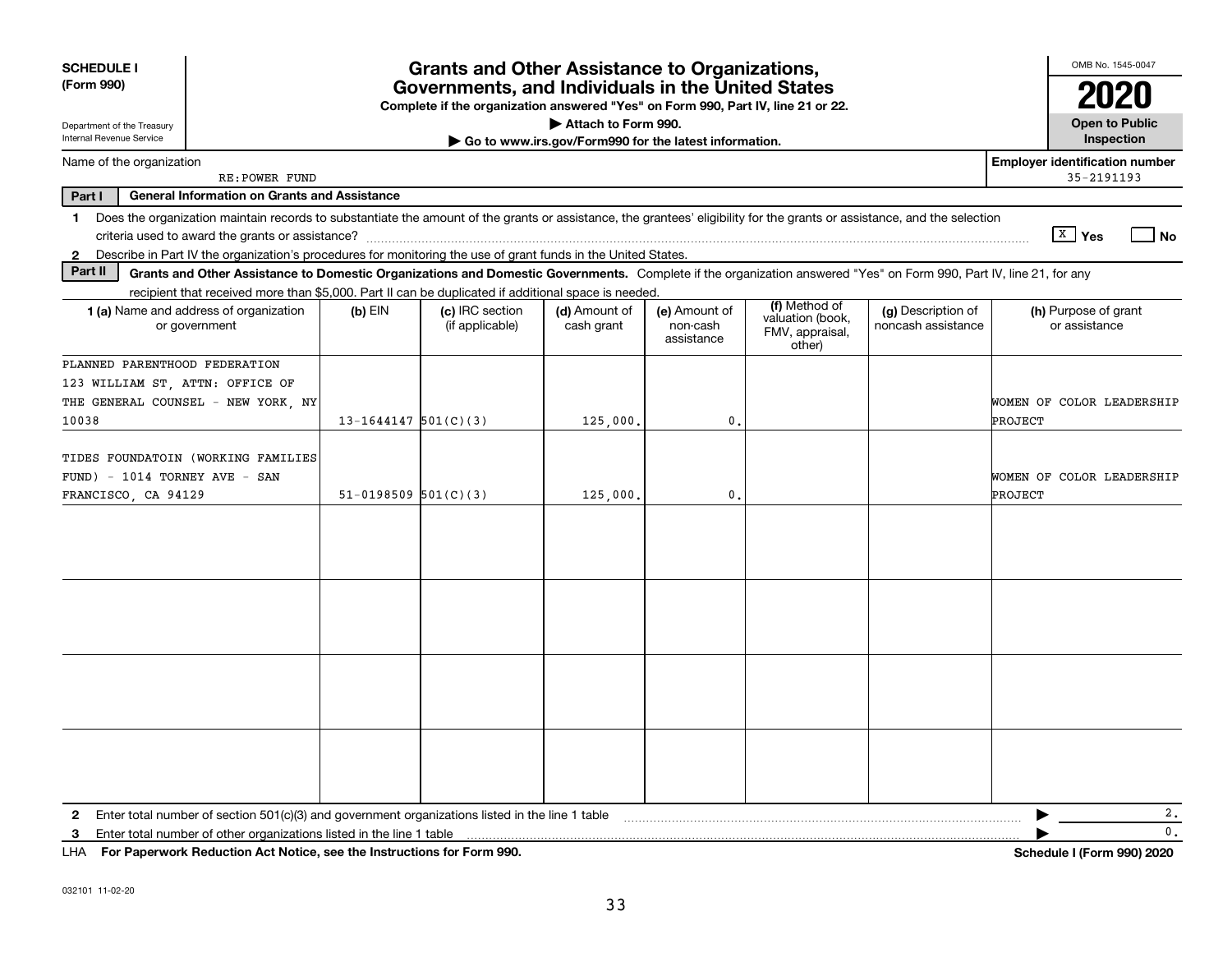Schedule I (Form 990) 2020 RE: POWER FUND REER (FORM AND READ FORM AND READ FORM AND READ FORM AND READ FORM AND READ FORM AND READ FORM AND READ FORM AND READ FORM AND READ FORM AND READY ASSAULT AND READY AND READY AND R

RE: POWER FUND

Page 2

Part III | Grants and Other Assistance to Domestic Individuals. Complete if the organization answered "Yes" on Form 990, Part IV, line 22. Part III can be duplicated if additional space is needed.

| (a) Type of grant or assistance                                                                                                                      | (b) Number of<br>recipients | (c) Amount of<br>cash grant | (d) Amount of non-<br>cash assistance | (e) Method of valuation<br>(book, FMV, appraisal, other) | (f) Description of noncash assistance |
|------------------------------------------------------------------------------------------------------------------------------------------------------|-----------------------------|-----------------------------|---------------------------------------|----------------------------------------------------------|---------------------------------------|
|                                                                                                                                                      |                             |                             |                                       |                                                          |                                       |
|                                                                                                                                                      |                             |                             |                                       |                                                          |                                       |
|                                                                                                                                                      |                             |                             |                                       |                                                          |                                       |
|                                                                                                                                                      |                             |                             |                                       |                                                          |                                       |
|                                                                                                                                                      |                             |                             |                                       |                                                          |                                       |
|                                                                                                                                                      |                             |                             |                                       |                                                          |                                       |
|                                                                                                                                                      |                             |                             |                                       |                                                          |                                       |
|                                                                                                                                                      |                             |                             |                                       |                                                          |                                       |
|                                                                                                                                                      |                             |                             |                                       |                                                          |                                       |
|                                                                                                                                                      |                             |                             |                                       |                                                          |                                       |
| Part IV<br>Supplemental Information. Provide the information required in Part I, line 2; Part III, column (b); and any other additional information. |                             |                             |                                       |                                                          |                                       |

PART I, LINE 2:

AT THE END OF THE GRANT PERIOD, GRANTEES PROVIDE RE:POWER FUND A WRITTEN

REPORT WITH A SUMMARY OF RECEIPTS AND EXPENDITURES, INCLUDING AN ITEMIZED

STATEMENT OF EXPENSES INCURRED BY GRANTEE FOR WHICH GRANT FUNDS WERE USED;

AND A DESCRIPTION OF THE WORK CONDUCTED BY GRANTEE DURING THE GRANT PERIOD

IN PURSUIT OF THE GENERAL OBJECTIVES OF THE PROJECT, AS SET FORTH IN THE

APPROVED GRANT APPLICATION. IN ADDITION, THE GRANT AGREEMENTS WITH GRANTEES

OUTLINED THE FOLLOWING: UPON GRANTOR'S REQUEST, GRANTEE WILL PROVIDE ALL

ADDITIONAL INFORMATION, REPORTS AND DOCUMENTS AS GRANTOR DEEMS NECESSARY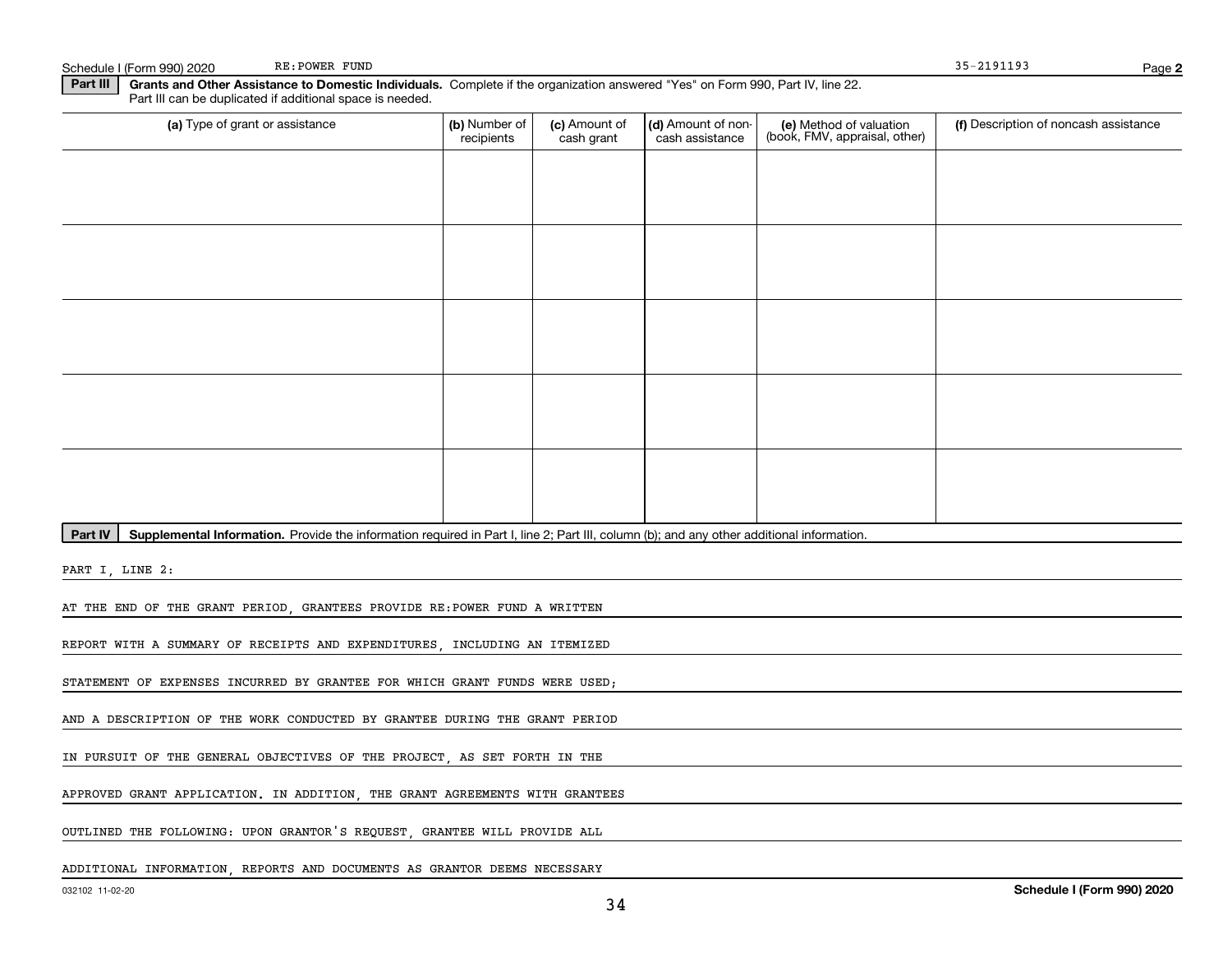RE: POWER FUND

**Part IV | Supplemental Information** 

FOR GRANTOR TO ENSURE THAT THE GRANT FUNDS ARE BEING USED FOR THE PURPOSES

INTENDED AND OTHERWISE IN ACCORDANCE WITH THIS AGREEMENT, AND FOR GRANTOR

TO FULFILL ITS OWN PUBLIC REPORTING RESPONSIBILITIES.

Schedule I (Form 990)

032291 04-01-20

35 14280813 131839 053-054735-00 2020.04011 RE:POWER FUND 053-0541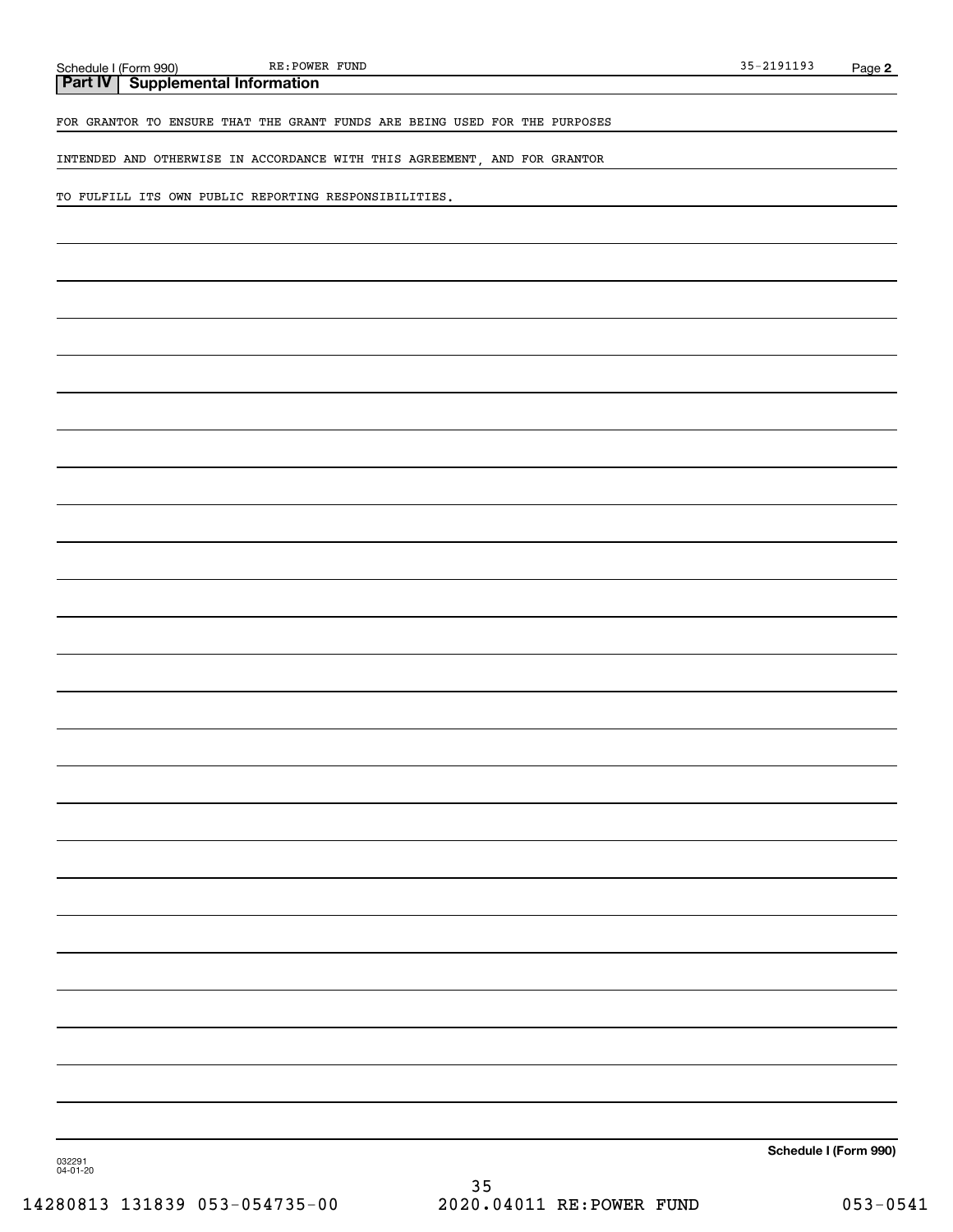|    | <b>SCHEDULE J</b>                                                                   | <b>Compensation Information</b>                                                                                        |                                       | OMB No. 1545-0047          |     |    |
|----|-------------------------------------------------------------------------------------|------------------------------------------------------------------------------------------------------------------------|---------------------------------------|----------------------------|-----|----|
|    | (Form 990)<br>For certain Officers, Directors, Trustees, Key Employees, and Highest |                                                                                                                        |                                       |                            |     |    |
|    |                                                                                     | <b>Compensated Employees</b>                                                                                           |                                       | 2020                       |     |    |
|    |                                                                                     | Complete if the organization answered "Yes" on Form 990, Part IV, line 23.<br>Attach to Form 990.                      |                                       | <b>Open to Public</b>      |     |    |
|    | Department of the Treasury<br>Internal Revenue Service                              | Go to www.irs.gov/Form990 for instructions and the latest information.                                                 |                                       | <b>Inspection</b>          |     |    |
|    | Name of the organization                                                            |                                                                                                                        | <b>Employer identification number</b> |                            |     |    |
|    |                                                                                     | RE: POWER FUND                                                                                                         |                                       | 35-2191193                 |     |    |
|    | Part I                                                                              | <b>Questions Regarding Compensation</b>                                                                                |                                       |                            |     |    |
|    |                                                                                     |                                                                                                                        |                                       |                            | Yes | No |
|    |                                                                                     | Check the appropriate box(es) if the organization provided any of the following to or for a person listed on Form 990, |                                       |                            |     |    |
|    |                                                                                     | Part VII, Section A, line 1a. Complete Part III to provide any relevant information regarding these items.             |                                       |                            |     |    |
|    | First-class or charter travel                                                       | Housing allowance or residence for personal use                                                                        |                                       |                            |     |    |
|    | Travel for companions                                                               | Payments for business use of personal residence                                                                        |                                       |                            |     |    |
|    |                                                                                     | Tax indemnification and gross-up payments<br>Health or social club dues or initiation fees                             |                                       |                            |     |    |
|    |                                                                                     | Discretionary spending account<br>Personal services (such as maid, chauffeur, chef)                                    |                                       |                            |     |    |
|    |                                                                                     |                                                                                                                        |                                       |                            |     |    |
|    |                                                                                     | <b>b</b> If any of the boxes on line 1a are checked, did the organization follow a written policy regarding payment or |                                       |                            |     |    |
|    |                                                                                     | reimbursement or provision of all of the expenses described above? If "No," complete Part III to explain               |                                       | 1b                         |     |    |
| 2  |                                                                                     | Did the organization require substantiation prior to reimbursing or allowing expenses incurred by all directors,       |                                       |                            |     |    |
|    |                                                                                     |                                                                                                                        |                                       | $\mathbf{2}$               |     |    |
|    |                                                                                     |                                                                                                                        |                                       |                            |     |    |
| З  |                                                                                     | Indicate which, if any, of the following the organization used to establish the compensation of the organization's     |                                       |                            |     |    |
|    |                                                                                     | CEO/Executive Director. Check all that apply. Do not check any boxes for methods used by a related organization to     |                                       |                            |     |    |
|    |                                                                                     | establish compensation of the CEO/Executive Director, but explain in Part III.                                         |                                       |                            |     |    |
|    | Compensation committee                                                              | Written employment contract                                                                                            |                                       |                            |     |    |
|    |                                                                                     | Compensation survey or study<br>Independent compensation consultant                                                    |                                       |                            |     |    |
|    |                                                                                     | Approval by the board or compensation committee<br>Form 990 of other organizations                                     |                                       |                            |     |    |
|    |                                                                                     |                                                                                                                        |                                       |                            |     |    |
| 4  |                                                                                     | During the year, did any person listed on Form 990, Part VII, Section A, line 1a, with respect to the filing           |                                       |                            |     |    |
|    | organization or a related organization:                                             |                                                                                                                        |                                       |                            |     |    |
| а  |                                                                                     | Receive a severance payment or change-of-control payment?                                                              |                                       | 4a                         |     | х  |
| b  |                                                                                     | Participate in or receive payment from a supplemental nonqualified retirement plan?                                    |                                       | 4b                         |     | X  |
| с  |                                                                                     | Participate in or receive payment from an equity-based compensation arrangement?                                       |                                       | 4с                         |     | x  |
|    |                                                                                     | If "Yes" to any of lines 4a-c, list the persons and provide the applicable amounts for each item in Part III.          |                                       |                            |     |    |
|    |                                                                                     |                                                                                                                        |                                       |                            |     |    |
|    |                                                                                     | Only section 501(c)(3), 501(c)(4), and 501(c)(29) organizations must complete lines 5-9.                               |                                       |                            |     |    |
| 5  |                                                                                     | For persons listed on Form 990, Part VII, Section A, line 1a, did the organization pay or accrue any compensation      |                                       |                            |     |    |
|    | contingent on the revenues of:                                                      |                                                                                                                        |                                       |                            |     |    |
| a  |                                                                                     |                                                                                                                        |                                       | 5a                         |     | х  |
|    |                                                                                     |                                                                                                                        |                                       | 5b                         |     | x  |
|    |                                                                                     | If "Yes" on line 5a or 5b, describe in Part III.                                                                       |                                       |                            |     |    |
| 6. |                                                                                     | For persons listed on Form 990, Part VII, Section A, line 1a, did the organization pay or accrue any compensation      |                                       |                            |     |    |
|    | contingent on the net earnings of:                                                  |                                                                                                                        |                                       |                            |     |    |
| a  |                                                                                     | The organization? <b>With the organization? Constitution of the organization</b> of the organization?                  |                                       | 6a                         |     | Х  |
|    |                                                                                     |                                                                                                                        |                                       | 6b                         |     | x  |
|    |                                                                                     | If "Yes" on line 6a or 6b, describe in Part III.                                                                       |                                       |                            |     |    |
|    |                                                                                     | 7 For persons listed on Form 990, Part VII, Section A, line 1a, did the organization provide any nonfixed payments     |                                       |                            |     |    |
|    |                                                                                     |                                                                                                                        |                                       | $\overline{7}$             |     | х  |
| 8  |                                                                                     | Were any amounts reported on Form 990, Part VII, paid or accrued pursuant to a contract that was subject to the        |                                       |                            |     |    |
|    |                                                                                     | initial contract exception described in Regulations section 53.4958-4(a)(3)? If "Yes," describe in Part III            |                                       | 8                          |     | х  |
| 9  |                                                                                     | If "Yes" on line 8, did the organization also follow the rebuttable presumption procedure described in                 |                                       |                            |     |    |
|    |                                                                                     |                                                                                                                        |                                       | 9                          |     |    |
|    |                                                                                     | LHA For Paperwork Reduction Act Notice, see the Instructions for Form 990.                                             |                                       | Schedule J (Form 990) 2020 |     |    |

032111 12-07-20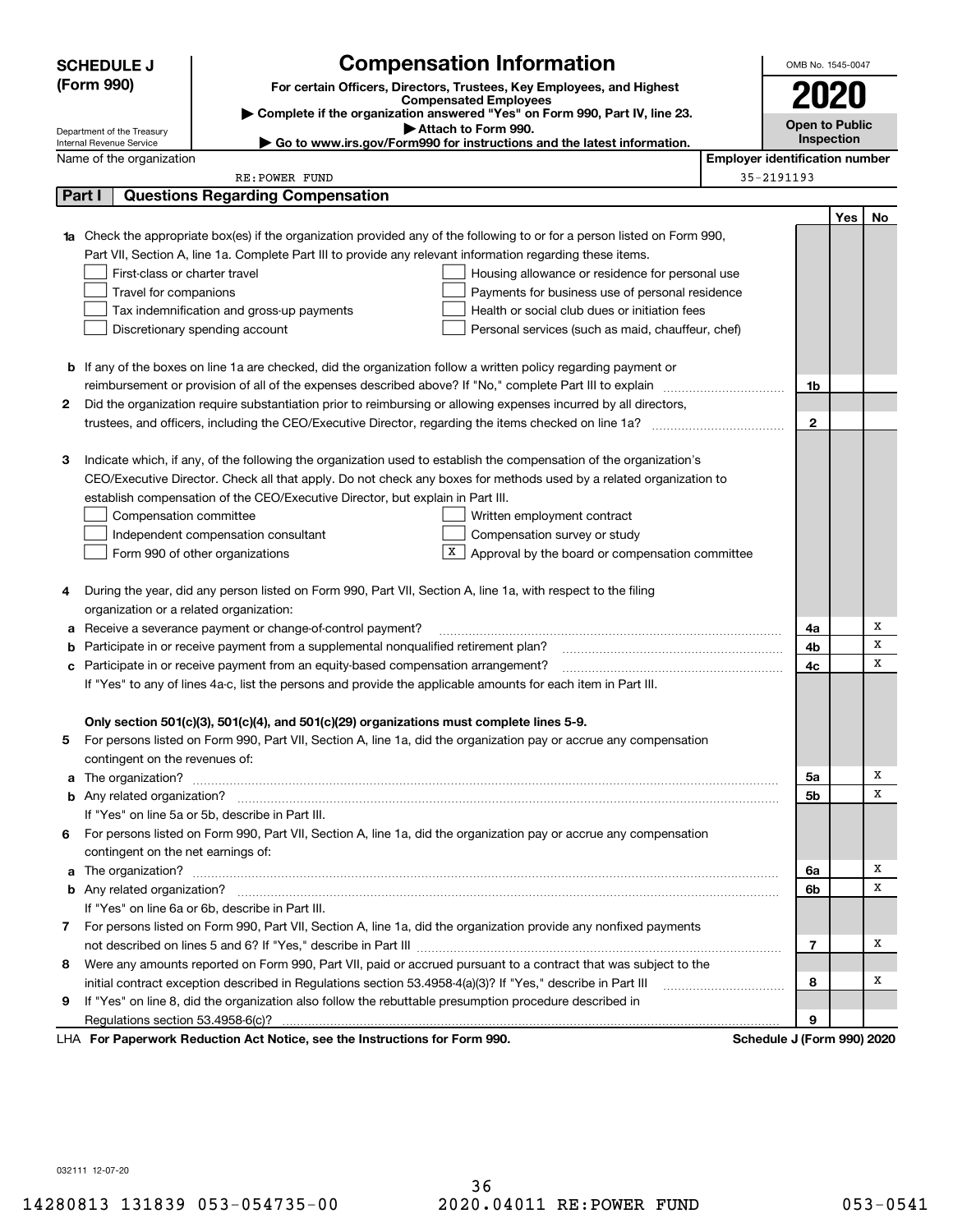# Part II | Officers, Directors, Trustees, Key Employees, and Highest Compensated Employees. Use duplicate copies if additional space is needed.

For each individual whose compensation must be reported on Schedule J, report compensation from the organization on row (i) and from related organizations, described in the instructions, on row (ii). Do not list any individuals that aren't listed on Form 990, Part VII.

Note: The sum of columns (B)(i)-(iii) for each listed individual must equal the total amount of Form 990, Part VII, Section A, line 1a, applicable column (D) and (E) amounts for that individual.

|                      |                    |                          | (B) Breakdown of W-2 and/or 1099-MISC compensation |                                           | (C) Retirement and             | (D) Nontaxable | (E) Total of columns | (F) Compensation                                           |  |  |
|----------------------|--------------------|--------------------------|----------------------------------------------------|-------------------------------------------|--------------------------------|----------------|----------------------|------------------------------------------------------------|--|--|
| (A) Name and Title   |                    | (i) Base<br>compensation | (ii) Bonus &<br>incentive<br>compensation          | (iii) Other<br>reportable<br>compensation | other deferred<br>compensation | benefits       | $(B)(i)-(D)$         | in column (B)<br>reported as deferred<br>on prior Form 990 |  |  |
| (1) KARUNDI WILLIAMS | (i)                | 135,199.                 | 8,505.                                             | $\mathbf 0$ .                             | 11,179.                        | 12,838.        | 167,721.             | $\mathbf 0$ .                                              |  |  |
| EXECUTIVE DIRECTOR   | <u>(ii)</u>        | 57,942.                  | 3,645.                                             | $\mathbf 0$ .                             | 4,791.                         | 5,502.         | 71,880.              | $\mathbf 0$ .                                              |  |  |
|                      | (i)                |                          |                                                    |                                           |                                |                |                      |                                                            |  |  |
|                      | <u>(ii)</u>        |                          |                                                    |                                           |                                |                |                      |                                                            |  |  |
|                      | (i)                |                          |                                                    |                                           |                                |                |                      |                                                            |  |  |
|                      | <u>(ii)</u>        |                          |                                                    |                                           |                                |                |                      |                                                            |  |  |
|                      | (i)                |                          |                                                    |                                           |                                |                |                      |                                                            |  |  |
|                      | <u>(ii)</u>        |                          |                                                    |                                           |                                |                |                      |                                                            |  |  |
|                      | (i)                |                          |                                                    |                                           |                                |                |                      |                                                            |  |  |
|                      | <u>(ii)</u>        |                          |                                                    |                                           |                                |                |                      |                                                            |  |  |
|                      | (i)                |                          |                                                    |                                           |                                |                |                      |                                                            |  |  |
|                      | <u>(ii)</u>        |                          |                                                    |                                           |                                |                |                      |                                                            |  |  |
|                      | (i)<br><u>(ii)</u> |                          |                                                    |                                           |                                |                |                      |                                                            |  |  |
|                      | (i)                |                          |                                                    |                                           |                                |                |                      |                                                            |  |  |
|                      | <u>(ii)</u>        |                          |                                                    |                                           |                                |                |                      |                                                            |  |  |
|                      | (i)                |                          |                                                    |                                           |                                |                |                      |                                                            |  |  |
|                      | <u>(ii)</u>        |                          |                                                    |                                           |                                |                |                      |                                                            |  |  |
|                      | (i)                |                          |                                                    |                                           |                                |                |                      |                                                            |  |  |
|                      | <u>(ii)</u>        |                          |                                                    |                                           |                                |                |                      |                                                            |  |  |
|                      | (i)                |                          |                                                    |                                           |                                |                |                      |                                                            |  |  |
|                      | <u>(ii)</u>        |                          |                                                    |                                           |                                |                |                      |                                                            |  |  |
|                      | (i)                |                          |                                                    |                                           |                                |                |                      |                                                            |  |  |
|                      | <u>(ii)</u>        |                          |                                                    |                                           |                                |                |                      |                                                            |  |  |
|                      | (i)                |                          |                                                    |                                           |                                |                |                      |                                                            |  |  |
|                      | <u>(ii)</u>        |                          |                                                    |                                           |                                |                |                      |                                                            |  |  |
|                      | (i)                |                          |                                                    |                                           |                                |                |                      |                                                            |  |  |
|                      | <u>(ii)</u>        |                          |                                                    |                                           |                                |                |                      |                                                            |  |  |
|                      | (i)                |                          |                                                    |                                           |                                |                |                      |                                                            |  |  |
|                      | <u>(ii)</u>        |                          |                                                    |                                           |                                |                |                      |                                                            |  |  |
|                      | (i)<br><u>(ii)</u> |                          |                                                    |                                           |                                |                |                      |                                                            |  |  |
|                      |                    |                          |                                                    |                                           |                                |                |                      |                                                            |  |  |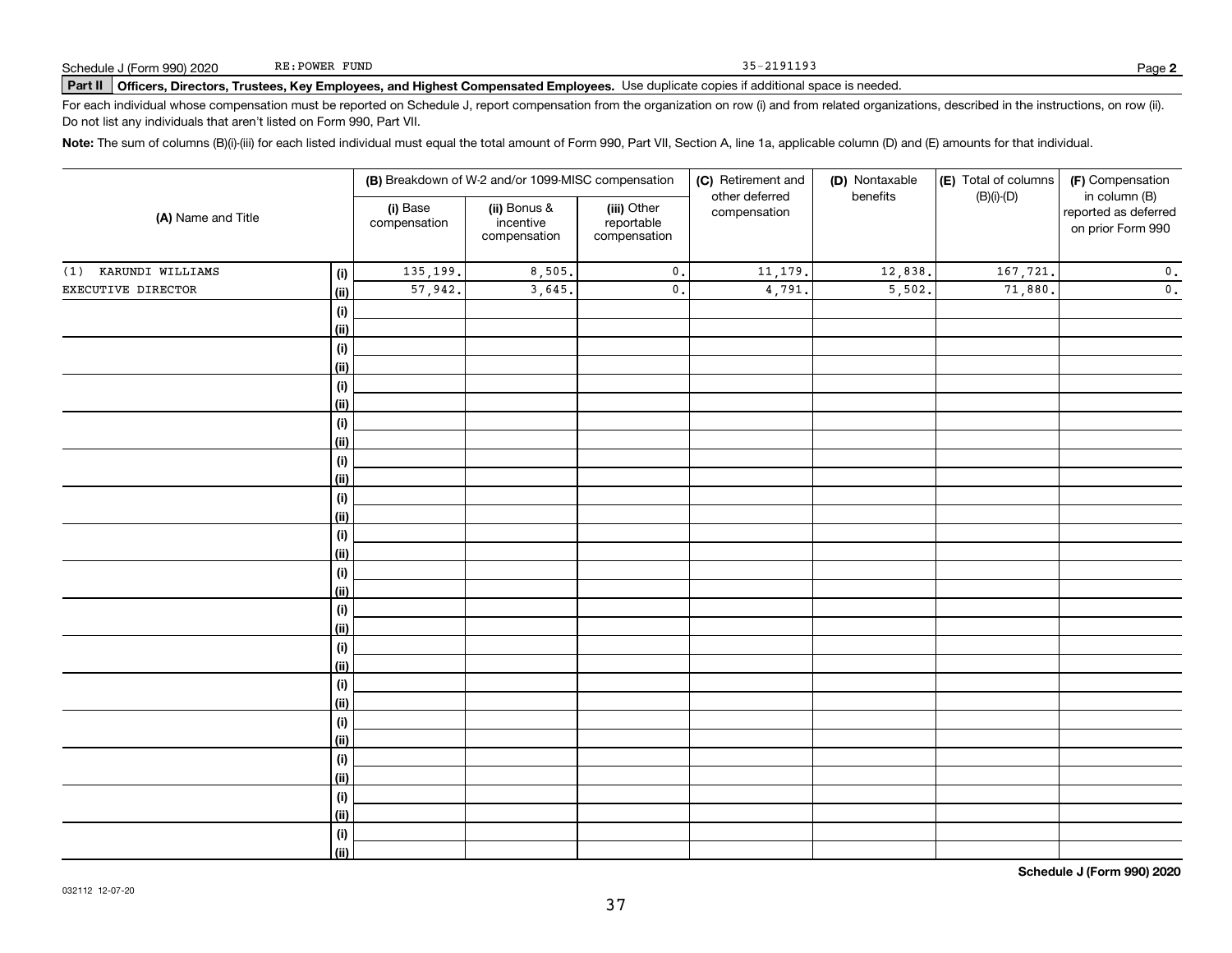## Part III Supplemental Information

Provide the information, explanation, or descriptions required for Part I, lines 1a, 1b, 3, 4a, 4b, 4c, 5a, 5b, 6a, 6b, 7, and 8, and for Part II. Also complete this part for any additional information.

Schedule J (Form 990) 2020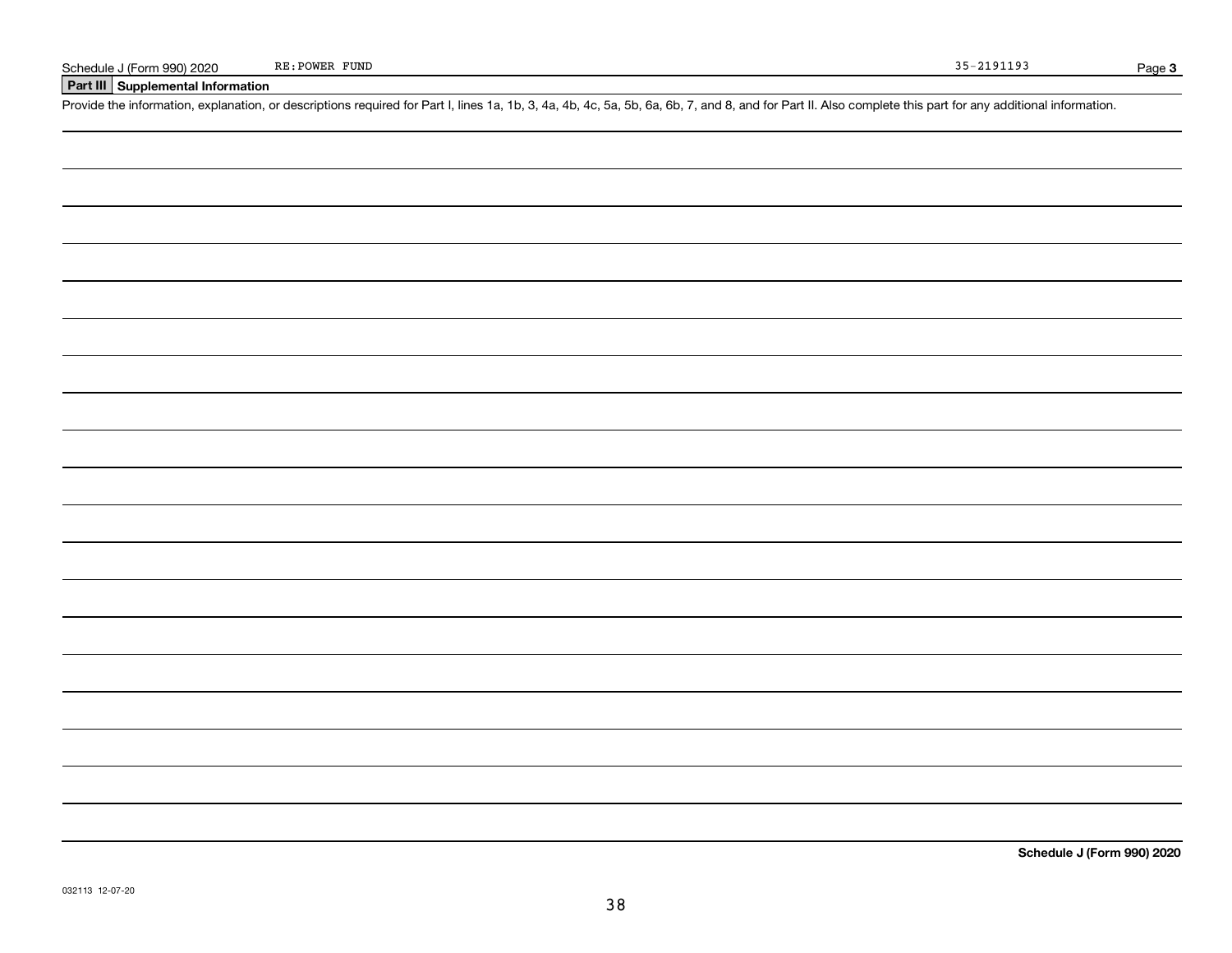(Form 990 or 990-EZ)

Department of the Treasury Internal Revenue Service Name of the organization

# SCHEDULE 0 | Supplemental Information to Form 990 or 990-EZ

Complete to provide information for responses to specific questions on Form 990 or 990-EZ or to provide any additional information. | Attach to Form 990 or 990-EZ. | Go to www.irs.gov/Form990 for the latest information.



Employer identification number

RE:POWER FUND 35-2191193

FORM 990, PART III, LINE 1, DESCRIPTION OF ORGANIZATION MISSION:

TO CREATE RADICAL CHANGE.

FORM 990, PART III, LINE 2, NEW PROGRAM SERVICES:

IN 2020, RE:POWER FUND LAUNCHED ITS FIRST ADVANCED LEADERSHIP - WOMEN

OF COLOR COHORT IN LINE WITH THE GOAL TO CENTER WOMEN OF COLOR IN THEIR

WORK. THE ADVANCED LEADERSHIP COHORT WAS A 6-WEEK COHORT AND LAID THE

FOUNDATION FOR FUTURE PROGRAMMING IN THIS AREA.

FORM 990, PART VI, SECTION A, LINE 1:

THE ORGANIZATION'S EXECUTIVE COMMITTEE CONSISTS OF THE EXECUTIVE DIRECTOR,

CHAIR, SECRETARY, AND TREASURER. THE EXECUTIVE COMMITTEE HAS THE AUTHORITY

TO ACT ON BEHALF OF THE BOARD BETWEEN MEETINGS.

FORM 990, PART VI, SECTION A, LINE 6:

THE SOLE MEMBER OF THE ORGANIZATION IS RE:POWER

FORM 990, PART VI, SECTION A, LINE 7A:

THE SOLE MEMBER OF THE ORGANIZATION APPOINTS A MAJORITY OF THE

ORGANIZATION'S BOARD OF DIRECTORS.

FORM 990, PART VI, SECTION B, LINE 11B:

THE FORM 990 IS PRESENTED TO THE EXECUTIVE COMMITTEE FOR REVIEW AND

DISCUSSION. THE EXECUTIVE COMMITTEE MAKES A RECOMMENDATION TO THE FULL

BOARD OF DIRECTORS TO APPROVE OR NOT APPROVE THE FORM 990. THE FORM 990 IS

PROVIDED TO ALL BOARD MEMBERS FOR REVIEW. AFTER REVIEW AND DISCUSSION, THE

032211 11-20-20 LHA For Paperwork Reduction Act Notice, see the Instructions for Form 990 or 990-EZ. Schedule O (Form 990 or 990-EZ) 2020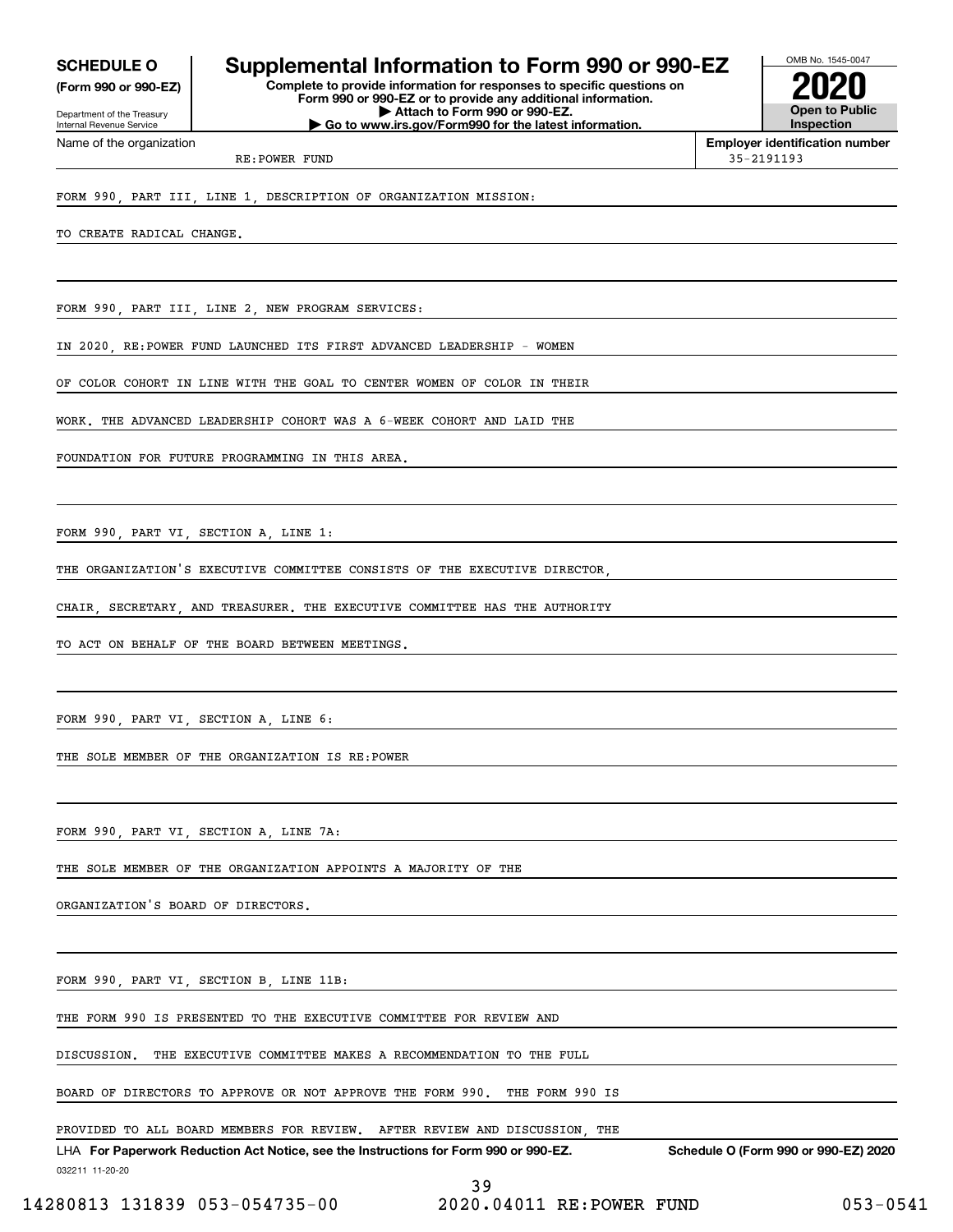| Schedule O (Form 990 or 990-EZ) 2020 | Page |
|--------------------------------------|------|
|--------------------------------------|------|

Name of the organization

RE:POWER FUND 35-2191193

Page 2 Employer identification number

FULL BOARD VOTES TO APPROVE OR NOT APPROVE THE FORM 990.

FORM 990, PART VI, SECTION B, LINE 12C:

BOARD MEMBERS ARE ASKED TO DISCLOSE ANY CONFLICTS OF INTEREST ANNUALLY. IN

THE EVENT A CONFLICT EXISTS, THE CONFLICTED MEMBER LEAVES THE ROOM WHILE

THE ISSUE IS DISCUSSED WITH THE FULL BOARD. IF A CONFLICT OF INTEREST IS

DETERMINED TO EXIST, THE CONFLICTED BOARD MEMBER IS ALLOWED TO MAKE A CASE,

AND THE BOARD THEN DISCUSSES WHETHER THERE IS AN ALTERNATIVE TO THE

CONFLICT; IF THE BOARD MEMBER WILL NEED TO END THE CONFLICT OR TAKE THE

APPROPRIATE ACTION NEEDED TO END THE CONFLICT. ALL PROCEEDINGS RELATED TO

CONFLICTS OF INTEREST ARE DOCUMENTED IN THE MEETING MINUTES.

FORM 990, PART VI, SECTION B, LINE 15:

THE BOARD OF DIRECTORS IS RESPONSIBLE FOR DETERMINING AND EVALUATING

COMPENSATION FOR THE EXECUTIVE DIRECTOR. COMPENSATION IS DETERMINED THROUGH

A COMBINATION OF TENURE, PERFORMANCE EVALUATION, AND COMPARISON RESEARCH OF

ED COMPENSATION OF SIMILAR ORGANIZATIONS. THE BOARD OF DIRECTORS EXECUTIVE

COMMITTEE MAKES A RECOMMENDATION TO SET COMPENSATION WHICH IS THEN APPROVED

BY THE FULL BOARD.

KEY STAFF COMPENSATION IS SET BY THE EXECUTIVE DIRECTOR WITH GUIDANCE FROM

THE BOARD OF DIRECTORS AND MANAGING DIRECTORS, AND IS BASED ON A CURRENT

EVALUATION OF THE OVERALL EMPLOYMENT MARKET, ROLE DESCRIPTION AND

RESPONSIBILITIES, EQUITABLE PAY, AND OVERALL TENURE IN THE ROLE.

FORM 990, PART VI, LINE 17, LIST OF STATES RECEIVING COPY OF FORM 990:

AL,AK,AZ,AR,CA,CO,CT,FL,GA,IL,KS,KY,MA,ME,MI,MD,MN,MO,MS,NH,NJ,NM,NY,NC,ND

OH,OK,OR,PA,RI,SC,TN,WA,WV,VA,UT,WI

032212 11-20-20

Schedule O (Form 990 or 990-EZ) 2020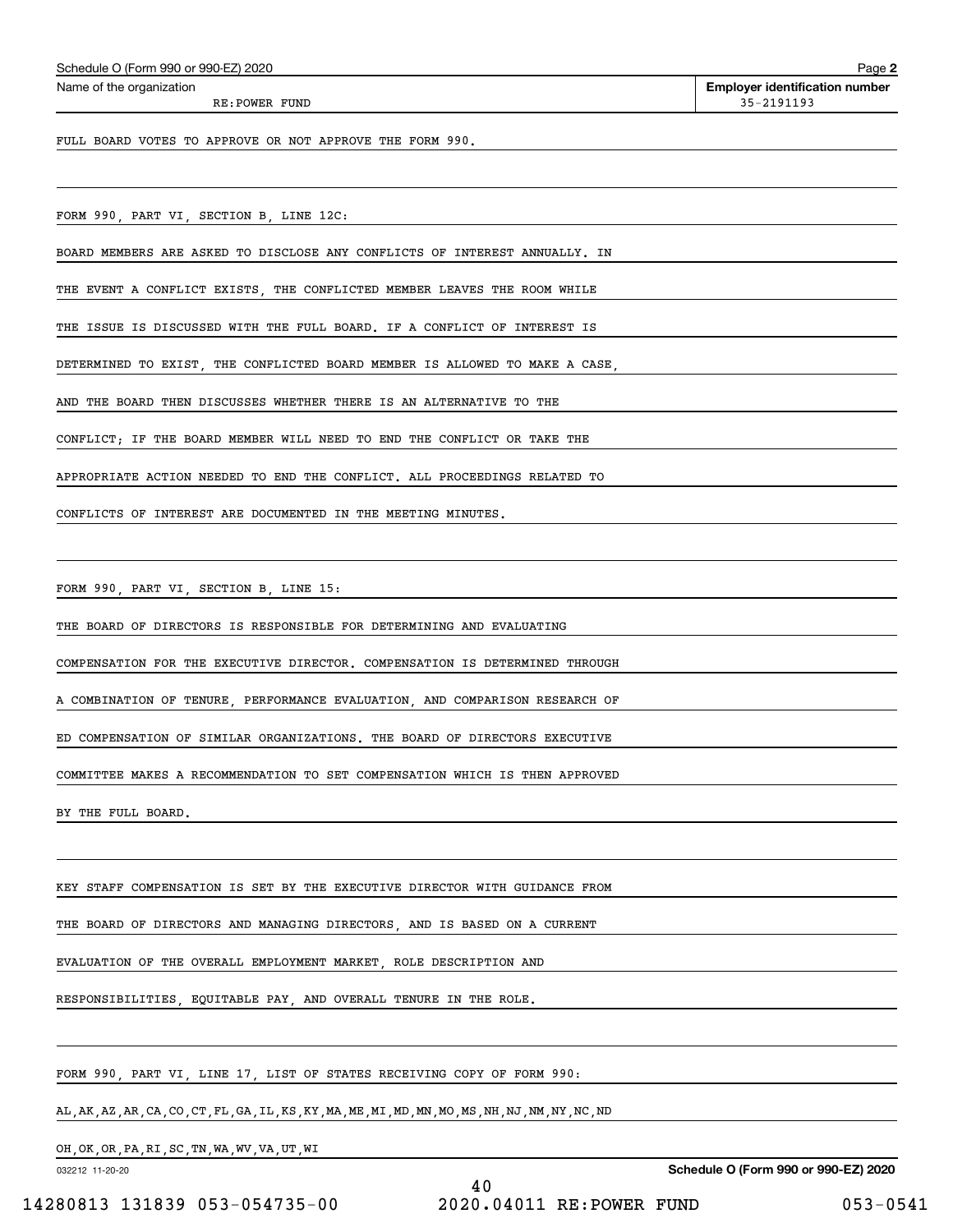| Schedule O (Form 990 or 990-EZ) 2020                                    | Page 2                                              |
|-------------------------------------------------------------------------|-----------------------------------------------------|
| Name of the organization                                                | <b>Employer identification number</b><br>35-2191193 |
| RE: POWER FUND                                                          |                                                     |
|                                                                         |                                                     |
| FORM 990, PART VI, SECTION C, LINE 19:                                  |                                                     |
| THE ORGANIZATION MAKES ITS GOVERNING DOCUMENTS AND CONFLICT OF INTEREST |                                                     |
|                                                                         |                                                     |
| POLICY AVAILABLE TO THE PUBLIC UPON REQUEST. THE ORGANIZATION MAKES ITS |                                                     |
| FINANCIAL STATEMENTS AVAILABLE TO THE PUBLIC VIA ANNUAL REPORT AND UPON |                                                     |
| REQUEST.                                                                |                                                     |
|                                                                         |                                                     |
|                                                                         |                                                     |
| FORM 990, PART IX, LINE 11G, OTHER FEES:                                |                                                     |
| OTHER PROFESSIONAL SERVICES:                                            |                                                     |
| PROGRAM SERVICE EXPENSES                                                | 314,451.                                            |
| MANAGEMENT AND GENERAL EXPENSES                                         | 33,520.                                             |
| FUNDRAISING EXPENSES                                                    |                                                     |
|                                                                         | 24,641.                                             |
| TOTAL EXPENSES                                                          | 372,612.                                            |
| TOTAL OTHER FEES ON FORM 990, PART IX, LINE 11G, COL A                  | 372,612.                                            |
|                                                                         |                                                     |
|                                                                         |                                                     |
|                                                                         |                                                     |
|                                                                         |                                                     |
|                                                                         |                                                     |
|                                                                         |                                                     |
|                                                                         |                                                     |
|                                                                         |                                                     |
|                                                                         |                                                     |
|                                                                         |                                                     |
|                                                                         |                                                     |
|                                                                         |                                                     |
|                                                                         |                                                     |
|                                                                         |                                                     |
|                                                                         |                                                     |
|                                                                         |                                                     |
|                                                                         |                                                     |
| 032212 11-20-20                                                         | Schedule O (Form 990 or 990-EZ) 2020                |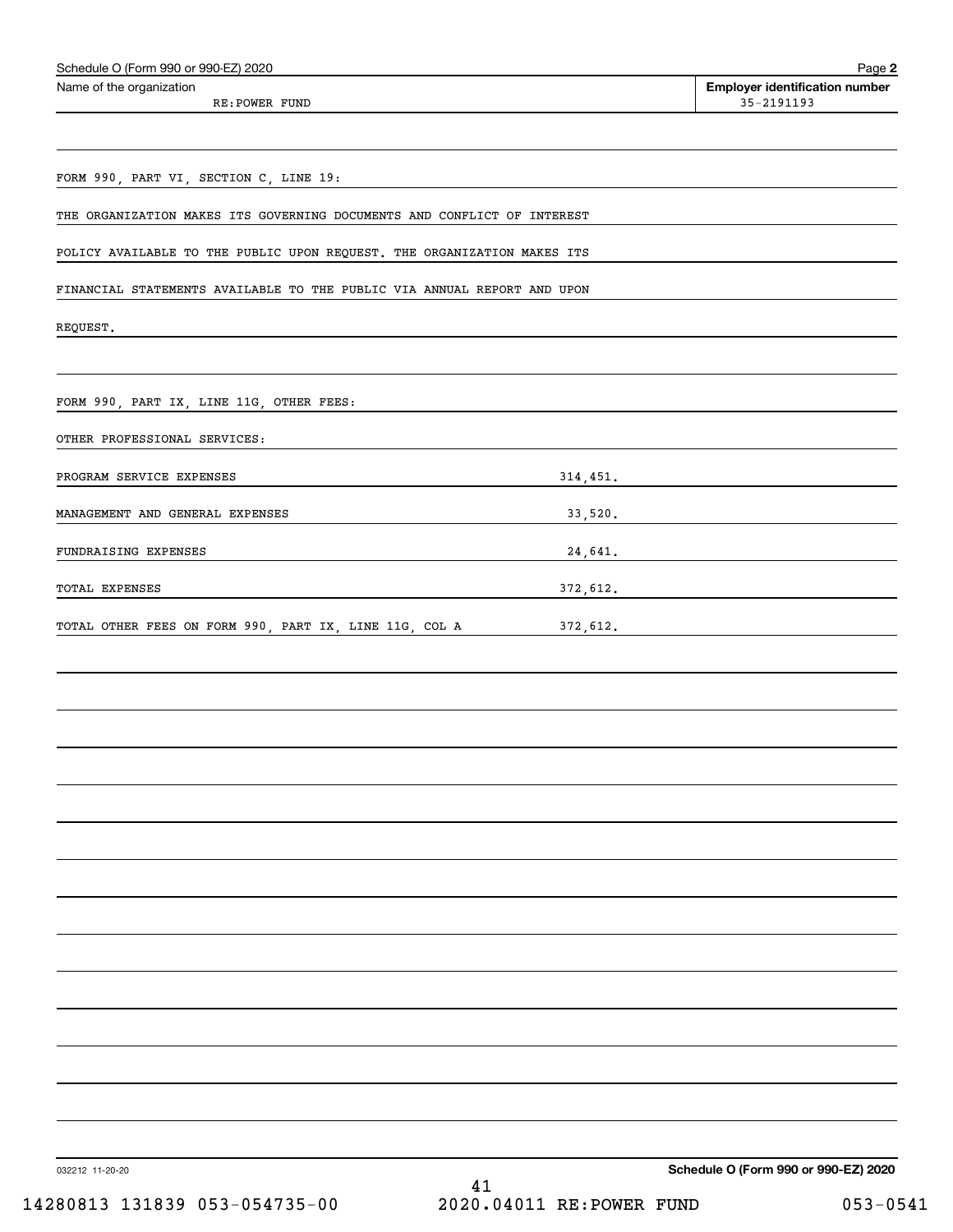| (Form 990) |  |
|------------|--|
|------------|--|

# SCHEDULE R

# Related Organizations and Unrelated Partnerships

(Form 990) Complete if the organization answered "Yes" on Form 990, Part IV, line 33, 34, 35b, 36, or 37. |

▶ Attach to Form 990. **Open to Public** 

| Go to www.irs.gov/Form990 for instructions and the latest information. Inspection

2020

OMB No. 1545-0047

Name of the organization

Department of the Treasury Internal Revenue Service

RE:POWER FUND

Employer identification number 35-2191193

Part I leentification of Disregarded Entities. Complete if the organization answered "Yes" on Form 990, Part IV, line 33.

| (a)<br>Name, address, and EIN (if applicable)<br>of disregarded entity | (b)<br>Primary activity | (c)<br>Legal domicile (state or<br>foreign country) | (d)<br>Total income | (e)<br>End-of-year assets | (f)<br>Direct controlling<br>entity |
|------------------------------------------------------------------------|-------------------------|-----------------------------------------------------|---------------------|---------------------------|-------------------------------------|
|                                                                        |                         |                                                     |                     |                           |                                     |
|                                                                        |                         |                                                     |                     |                           |                                     |
|                                                                        |                         |                                                     |                     |                           |                                     |
|                                                                        |                         |                                                     |                     |                           |                                     |

Part II Identification of Related Tax-Exempt Organizations. Complete if the organization answered "Yes" on Form 990, Part IV, line 34, because it had one or more related tax-exempt<br>Part II acconizations during the tax vear organizations during the tax year.

| (a)<br>Name, address, and EIN<br>of related organization | (b)<br>(c)<br>(d)<br>Legal domicile (state or<br>Primary activity<br><b>Exempt Code</b><br>section |           |           | (e)<br>Public charity<br>status (if section<br>foreign country) |     | (f)<br>Direct controlling<br>entity |    | $(g)$<br>Section 512(b)(13)<br>controlled<br>entity? |  |
|----------------------------------------------------------|----------------------------------------------------------------------------------------------------|-----------|-----------|-----------------------------------------------------------------|-----|-------------------------------------|----|------------------------------------------------------|--|
|                                                          |                                                                                                    |           |           | 501(c)(3)                                                       |     | Yes                                 | No |                                                      |  |
| RE: POWER - 33-1041433                                   |                                                                                                    |           |           |                                                                 |     |                                     |    |                                                      |  |
| 2639 NICOLLET AVE #220                                   |                                                                                                    |           |           |                                                                 |     |                                     |    |                                                      |  |
| MINNEAPOLIS, MN 55408                                    | TRAINING                                                                                           | MINNESOTA | 501(C)(4) | N/A                                                             | N/A |                                     | Х  |                                                      |  |
|                                                          |                                                                                                    |           |           |                                                                 |     |                                     |    |                                                      |  |
|                                                          |                                                                                                    |           |           |                                                                 |     |                                     |    |                                                      |  |
|                                                          |                                                                                                    |           |           |                                                                 |     |                                     |    |                                                      |  |

For Paperwork Reduction Act Notice, see the Instructions for Form 990. Schedule R (Form 990) 2020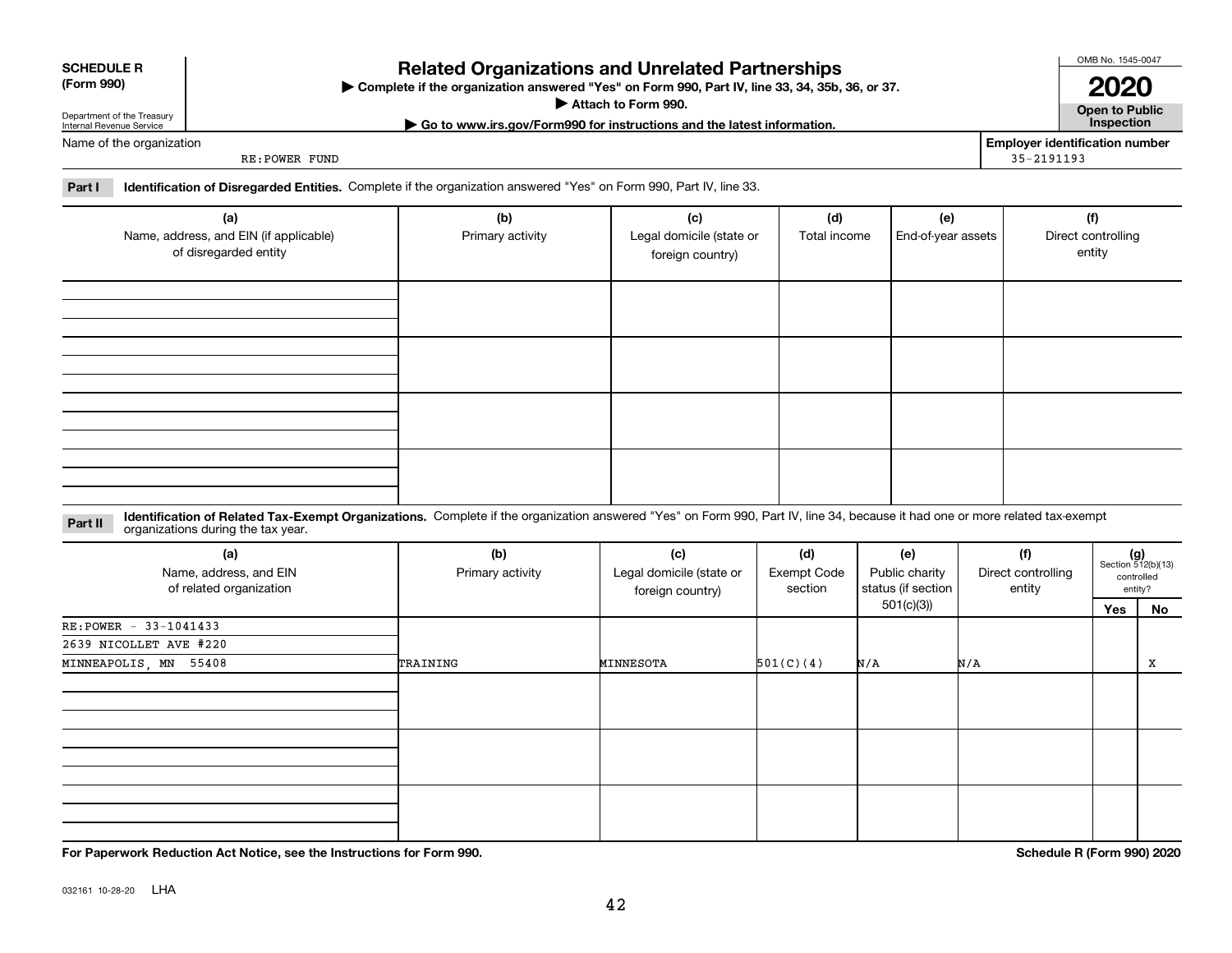#### Part III Identification of Related Organizations Taxable as a Partnership. Complete if the organization answered "Yes" on Form 990, Part IV, line 34, because it had one or more related<br>examples the complete included as a p organizations treated as a partnership during the tax year.

| (a)                                               | (b)              | (c)                  | (d)                          | (e)                                                                                        | (f)                      | (g)                     |     | (h)              | (i)                                                       | (j) | (k)                                                     |
|---------------------------------------------------|------------------|----------------------|------------------------------|--------------------------------------------------------------------------------------------|--------------------------|-------------------------|-----|------------------|-----------------------------------------------------------|-----|---------------------------------------------------------|
| Name, address, and EIN<br>of related organization | Primary activity | Legal<br>domicile    | Direct controlling<br>entity | Predominant income<br>(related, unrelated,<br>excluded from tax under<br>sections 512-514) | Share of total<br>income | Share of<br>end-of-year |     | Disproportionate | Code V-UBI                                                |     | General or Percentage<br>managing ownership<br>partner? |
|                                                   |                  | (state or<br>foreign |                              |                                                                                            |                          | assets                  |     | allocations?     |                                                           |     |                                                         |
|                                                   |                  | country)             |                              |                                                                                            |                          |                         | Yes | No               | amount in box<br>20 of Schedule<br>K-1 (Form 1065) Yes No |     |                                                         |
|                                                   |                  |                      |                              |                                                                                            |                          |                         |     |                  |                                                           |     |                                                         |
|                                                   |                  |                      |                              |                                                                                            |                          |                         |     |                  |                                                           |     |                                                         |
|                                                   |                  |                      |                              |                                                                                            |                          |                         |     |                  |                                                           |     |                                                         |
|                                                   |                  |                      |                              |                                                                                            |                          |                         |     |                  |                                                           |     |                                                         |
|                                                   |                  |                      |                              |                                                                                            |                          |                         |     |                  |                                                           |     |                                                         |
|                                                   |                  |                      |                              |                                                                                            |                          |                         |     |                  |                                                           |     |                                                         |
|                                                   |                  |                      |                              |                                                                                            |                          |                         |     |                  |                                                           |     |                                                         |
|                                                   |                  |                      |                              |                                                                                            |                          |                         |     |                  |                                                           |     |                                                         |
|                                                   |                  |                      |                              |                                                                                            |                          |                         |     |                  |                                                           |     |                                                         |
|                                                   |                  |                      |                              |                                                                                            |                          |                         |     |                  |                                                           |     |                                                         |
|                                                   |                  |                      |                              |                                                                                            |                          |                         |     |                  |                                                           |     |                                                         |
|                                                   |                  |                      |                              |                                                                                            |                          |                         |     |                  |                                                           |     |                                                         |
|                                                   |                  |                      |                              |                                                                                            |                          |                         |     |                  |                                                           |     |                                                         |
|                                                   |                  |                      |                              |                                                                                            |                          |                         |     |                  |                                                           |     |                                                         |
|                                                   |                  |                      |                              |                                                                                            |                          |                         |     |                  |                                                           |     |                                                         |
|                                                   |                  |                      |                              |                                                                                            |                          |                         |     |                  |                                                           |     |                                                         |
|                                                   |                  |                      |                              |                                                                                            |                          |                         |     |                  |                                                           |     |                                                         |

Part IV Identification of Related Organizations Taxable as a Corporation or Trust. Complete if the organization answered "Yes" on Form 990, Part IV, line 34, because it had one or more related organizations treated as a corporation or trust during the tax year.

| (a)<br>Name, address, and EIN<br>of related organization | (b)<br>Primary activity | (c)<br>Legal domicile<br>(state or<br>foreign | (d)<br>Direct controlling<br>entity | (e)<br>Type of entity<br>(C corp, S corp,<br>or trust) | (f)<br>Share of total<br>income | (g)<br>Share of<br>end-of-year<br>assets | (h)<br> Percentage <br>ownership | (i)<br>Section<br>512(b)(13)<br>controlled<br>entity? |
|----------------------------------------------------------|-------------------------|-----------------------------------------------|-------------------------------------|--------------------------------------------------------|---------------------------------|------------------------------------------|----------------------------------|-------------------------------------------------------|
|                                                          |                         | country)                                      |                                     |                                                        |                                 |                                          |                                  | Yes   No                                              |
| PROGRESSIVE CAMPAIGN LEADERSHIP - 46-4994700             |                         |                                               |                                     |                                                        |                                 |                                          |                                  |                                                       |
| 2639 NICOLLET AVE #220                                   |                         |                                               |                                     |                                                        |                                 |                                          |                                  |                                                       |
| MINNEAPOLIS, MN 55408                                    | TRAINING                | MN                                            | RE:POWER                            | CORP<br>r                                              |                                 |                                          | 100%                             | X                                                     |
|                                                          |                         |                                               |                                     |                                                        |                                 |                                          |                                  |                                                       |
|                                                          |                         |                                               |                                     |                                                        |                                 |                                          |                                  |                                                       |
|                                                          |                         |                                               |                                     |                                                        |                                 |                                          |                                  |                                                       |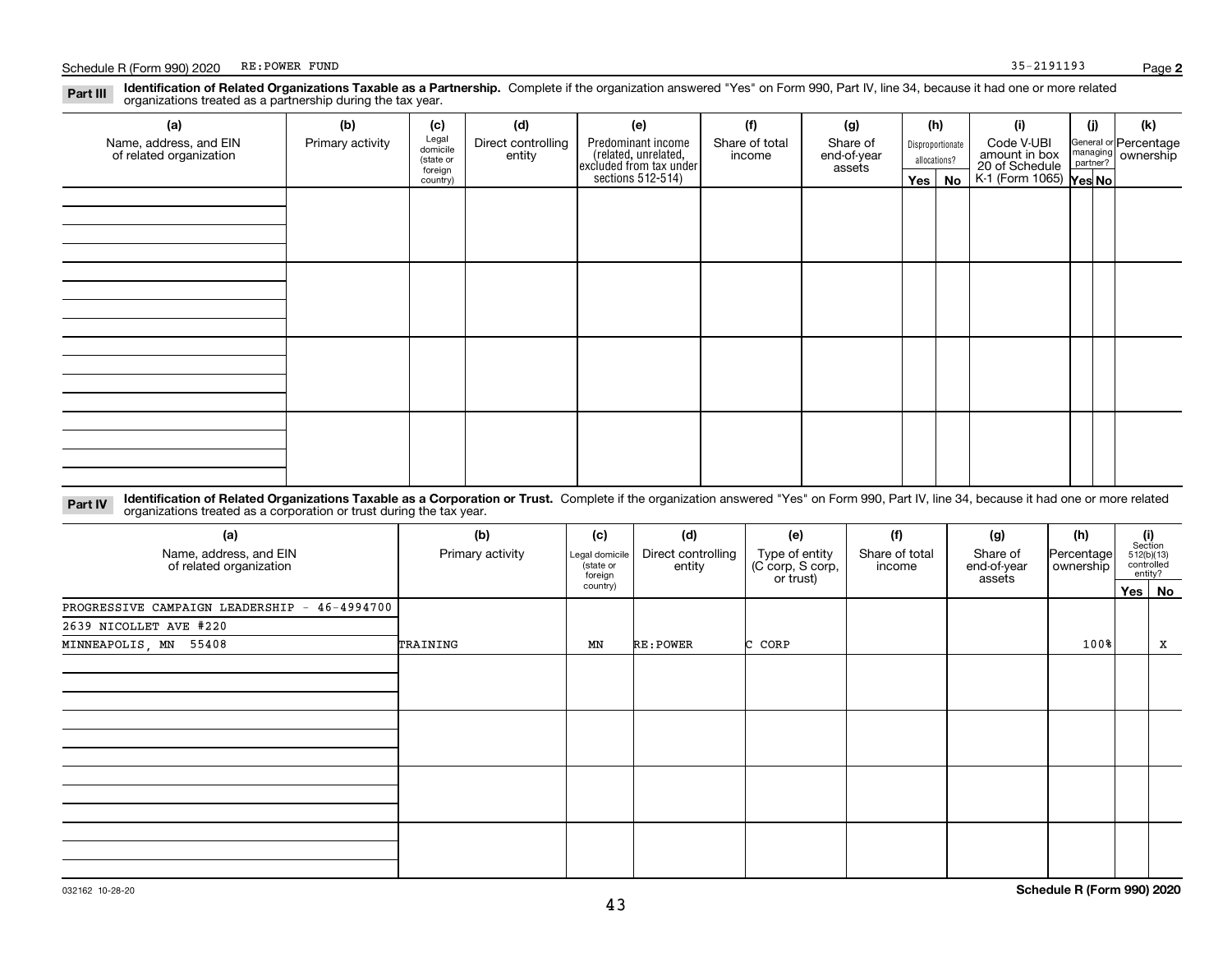$\overline{\phantom{a}}$ 

Part V Transactions With Related Organizations. Complete if the organization answered "Yes" on Form 990, Part IV, line 34, 35b, or 36.

| Note: Complete line 1 if any entity is listed in Parts II, III, or IV of this schedule.<br>Yes   No                                                                                                                            |                 |   |   |  |  |
|--------------------------------------------------------------------------------------------------------------------------------------------------------------------------------------------------------------------------------|-----------------|---|---|--|--|
| During the tax year, did the organization engage in any of the following transactions with one or more related organizations listed in Parts II-IV?                                                                            |                 |   |   |  |  |
|                                                                                                                                                                                                                                | 1a              |   | x |  |  |
| b Gift, grant, or capital contribution to related organization(s) material contracts and contribution to related organization(s)                                                                                               | 1b              |   | X |  |  |
| c Gift, grant, or capital contribution from related organization(s) manufaction contribution from related organization(s) manufaction contribution from related organization(s) manufaction contribution from related organiza | 1c              |   | X |  |  |
|                                                                                                                                                                                                                                | 1 <sub>d</sub>  |   | X |  |  |
|                                                                                                                                                                                                                                | 1e              |   | X |  |  |
|                                                                                                                                                                                                                                |                 |   |   |  |  |
| f Dividends from related organization(s) manufactured and contract and contract of the contract of the contract of the contract of the contract of the contract of the contract of the contract of the contract of the contrac | 1f              |   | X |  |  |
| g Sale of assets to related organization(s) www.communicallycommunicallycommunicallycommunicallycommunicallycommunicallycommunicallycommunicallycommunicallycommunicallycommunicallycommunicallycommunicallycommunicallycommun | 1g              |   | X |  |  |
| h Purchase of assets from related organization(s) manufactured and content and content and content and content and content and content and content and content and content and content and content and content and content and | 1 <sub>h</sub>  |   | X |  |  |
|                                                                                                                                                                                                                                | 1i              |   | X |  |  |
|                                                                                                                                                                                                                                | 1i              |   | X |  |  |
|                                                                                                                                                                                                                                |                 |   |   |  |  |
|                                                                                                                                                                                                                                | 1k              |   | х |  |  |
| Performance of services or membership or fundraising solicitations for related organization(s) [11] processors content in the content of services or membership or fundraising solicitations for related organization(s) [11]  | 11              |   | X |  |  |
|                                                                                                                                                                                                                                | 1m              |   | X |  |  |
|                                                                                                                                                                                                                                | 1n              | X |   |  |  |
| o Sharing of paid employees with related organization(s) manufactured and content to the content of the content of the content of the content of the content of the content of the content of the content of the content of th | 10 <sub>o</sub> | X |   |  |  |
|                                                                                                                                                                                                                                |                 |   |   |  |  |
| p Reimbursement paid to related organization(s) for expenses [1111] and the content of the content of the content of the content of the content of the content of the content of the content of the content of the content of  | 1p              | X |   |  |  |
|                                                                                                                                                                                                                                | 1q              | X |   |  |  |
|                                                                                                                                                                                                                                |                 |   |   |  |  |
|                                                                                                                                                                                                                                | 1r              |   | х |  |  |
|                                                                                                                                                                                                                                | 1s              |   | x |  |  |

2 If the answer to any of the above is "Yes," see the instructions for information on who must complete this line, including covered relationships and transaction thresholds.

| (a)<br>Name of related organization | (b)<br>Transaction<br>type (a-s) | (c)<br>Amount involved | (d)<br>Method of determining amount involved |
|-------------------------------------|----------------------------------|------------------------|----------------------------------------------|
| $(1)$ RE: POWER                     | P                                |                        | $1,468,815$ . CASH TRANSFERRED               |
| (2)                                 |                                  |                        |                                              |
| (3)                                 |                                  |                        |                                              |
| (4)                                 |                                  |                        |                                              |
| (5)                                 |                                  |                        |                                              |
| (6)                                 |                                  |                        |                                              |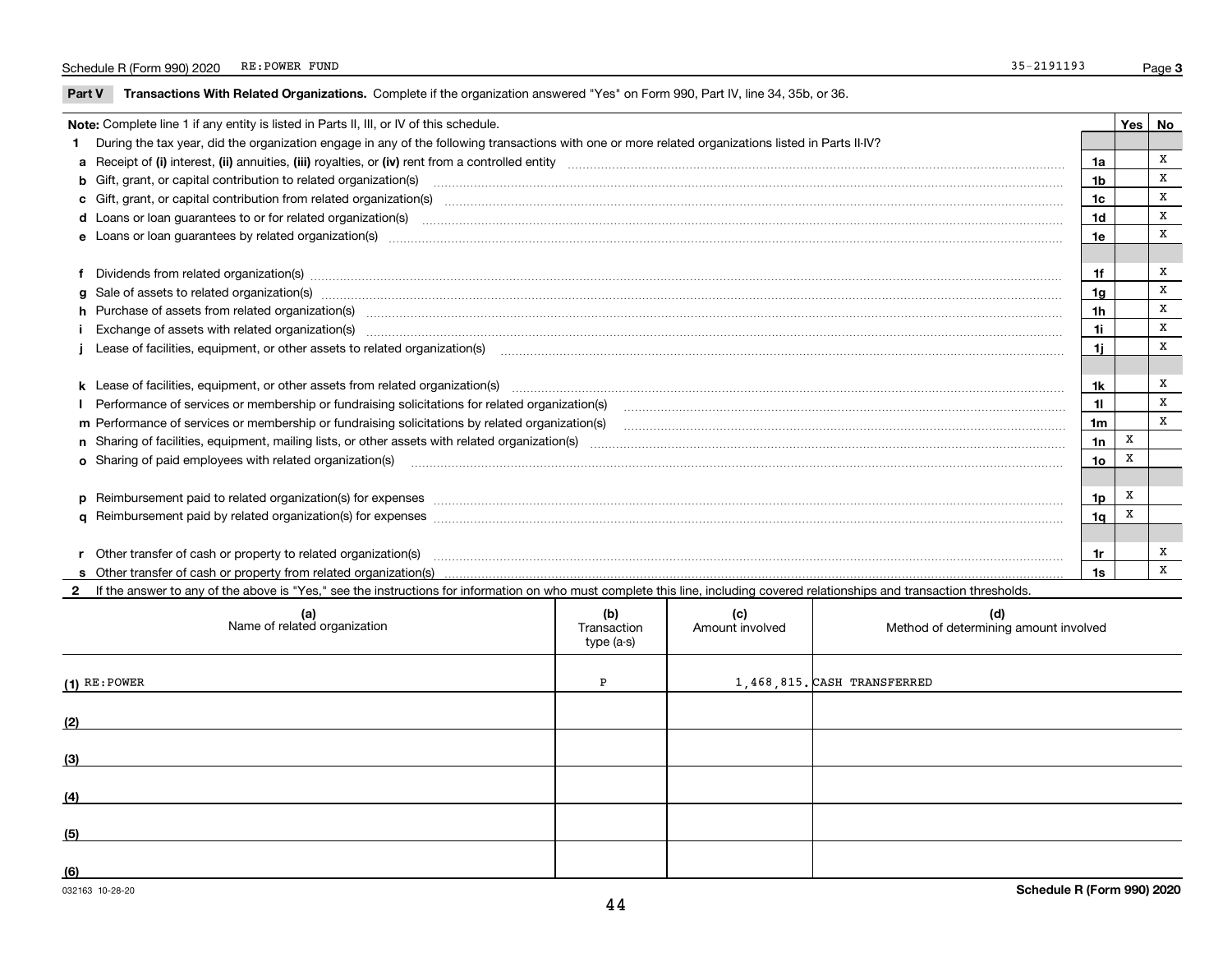#### Schedule R (Form 990) 2020 RE: POWER FUND Page Case of the Schedule R (Form 990) 2020 RE: POWER FUND

Part VI Unrelated Organizations Taxable as a Partnership. Complete if the organization answered "Yes" on Form 990, Part IV, line 37.

Provide the following information for each entity taxed as a partnership through which the organization conducted more than five percent of its activities (measured by total assets or gross revenue) that was not a related organization. See instructions regarding exclusion for certain investment partnerships.

| (a)                    | .<br>(b)         | (c)               | <br><br>(d)                                                                                |                                                                                                                  | (f)      | (g)         | (h)                   | (i)                                                                                                    | (i)    | $(\mathsf{k})$ |
|------------------------|------------------|-------------------|--------------------------------------------------------------------------------------------|------------------------------------------------------------------------------------------------------------------|----------|-------------|-----------------------|--------------------------------------------------------------------------------------------------------|--------|----------------|
| Name, address, and EIN | Primary activity | Legal domicile    |                                                                                            | $\begin{array}{c} \textbf{(e)}\\ \text{Are all} \\ \text{partners sec.}\\ 501(c)(3)\\ \text{orgs.?} \end{array}$ | Share of | Share of    | Dispropor-<br>tionate |                                                                                                        |        |                |
| of entity              |                  | (state or foreign | Predominant income<br>(related, unrelated,<br>excluded from tax under<br>sections 512-514) |                                                                                                                  | total    | end-of-year | allocations?          | Code V-UBI<br>amount in box 20 managing<br>of Schedule K-1 partner? ownership<br>(Form 1065)<br>ves No |        |                |
|                        |                  | country)          |                                                                                            | Yes No                                                                                                           | income   | assets      | Yes No                |                                                                                                        | Yes No |                |
|                        |                  |                   |                                                                                            |                                                                                                                  |          |             |                       |                                                                                                        |        |                |
|                        |                  |                   |                                                                                            |                                                                                                                  |          |             |                       |                                                                                                        |        |                |
|                        |                  |                   |                                                                                            |                                                                                                                  |          |             |                       |                                                                                                        |        |                |
|                        |                  |                   |                                                                                            |                                                                                                                  |          |             |                       |                                                                                                        |        |                |
|                        |                  |                   |                                                                                            |                                                                                                                  |          |             |                       |                                                                                                        |        |                |
|                        |                  |                   |                                                                                            |                                                                                                                  |          |             |                       |                                                                                                        |        |                |
|                        |                  |                   |                                                                                            |                                                                                                                  |          |             |                       |                                                                                                        |        |                |
|                        |                  |                   |                                                                                            |                                                                                                                  |          |             |                       |                                                                                                        |        |                |
|                        |                  |                   |                                                                                            |                                                                                                                  |          |             |                       |                                                                                                        |        |                |
|                        |                  |                   |                                                                                            |                                                                                                                  |          |             |                       |                                                                                                        |        |                |
|                        |                  |                   |                                                                                            |                                                                                                                  |          |             |                       |                                                                                                        |        |                |
|                        |                  |                   |                                                                                            |                                                                                                                  |          |             |                       |                                                                                                        |        |                |
|                        |                  |                   |                                                                                            |                                                                                                                  |          |             |                       |                                                                                                        |        |                |
|                        |                  |                   |                                                                                            |                                                                                                                  |          |             |                       |                                                                                                        |        |                |
|                        |                  |                   |                                                                                            |                                                                                                                  |          |             |                       |                                                                                                        |        |                |
|                        |                  |                   |                                                                                            |                                                                                                                  |          |             |                       |                                                                                                        |        |                |
|                        |                  |                   |                                                                                            |                                                                                                                  |          |             |                       |                                                                                                        |        |                |
|                        |                  |                   |                                                                                            |                                                                                                                  |          |             |                       |                                                                                                        |        |                |
|                        |                  |                   |                                                                                            |                                                                                                                  |          |             |                       |                                                                                                        |        |                |
|                        |                  |                   |                                                                                            |                                                                                                                  |          |             |                       |                                                                                                        |        |                |
|                        |                  |                   |                                                                                            |                                                                                                                  |          |             |                       |                                                                                                        |        |                |
|                        |                  |                   |                                                                                            |                                                                                                                  |          |             |                       |                                                                                                        |        |                |
|                        |                  |                   |                                                                                            |                                                                                                                  |          |             |                       |                                                                                                        |        |                |
|                        |                  |                   |                                                                                            |                                                                                                                  |          |             |                       |                                                                                                        |        |                |
|                        |                  |                   |                                                                                            |                                                                                                                  |          |             |                       |                                                                                                        |        |                |
|                        |                  |                   |                                                                                            |                                                                                                                  |          |             |                       |                                                                                                        |        |                |
|                        |                  |                   |                                                                                            |                                                                                                                  |          |             |                       |                                                                                                        |        |                |
|                        |                  |                   |                                                                                            |                                                                                                                  |          |             |                       |                                                                                                        |        |                |
|                        |                  |                   |                                                                                            |                                                                                                                  |          |             |                       |                                                                                                        |        |                |
|                        |                  |                   |                                                                                            |                                                                                                                  |          |             |                       |                                                                                                        |        |                |

Schedule R (Form 990) 2020